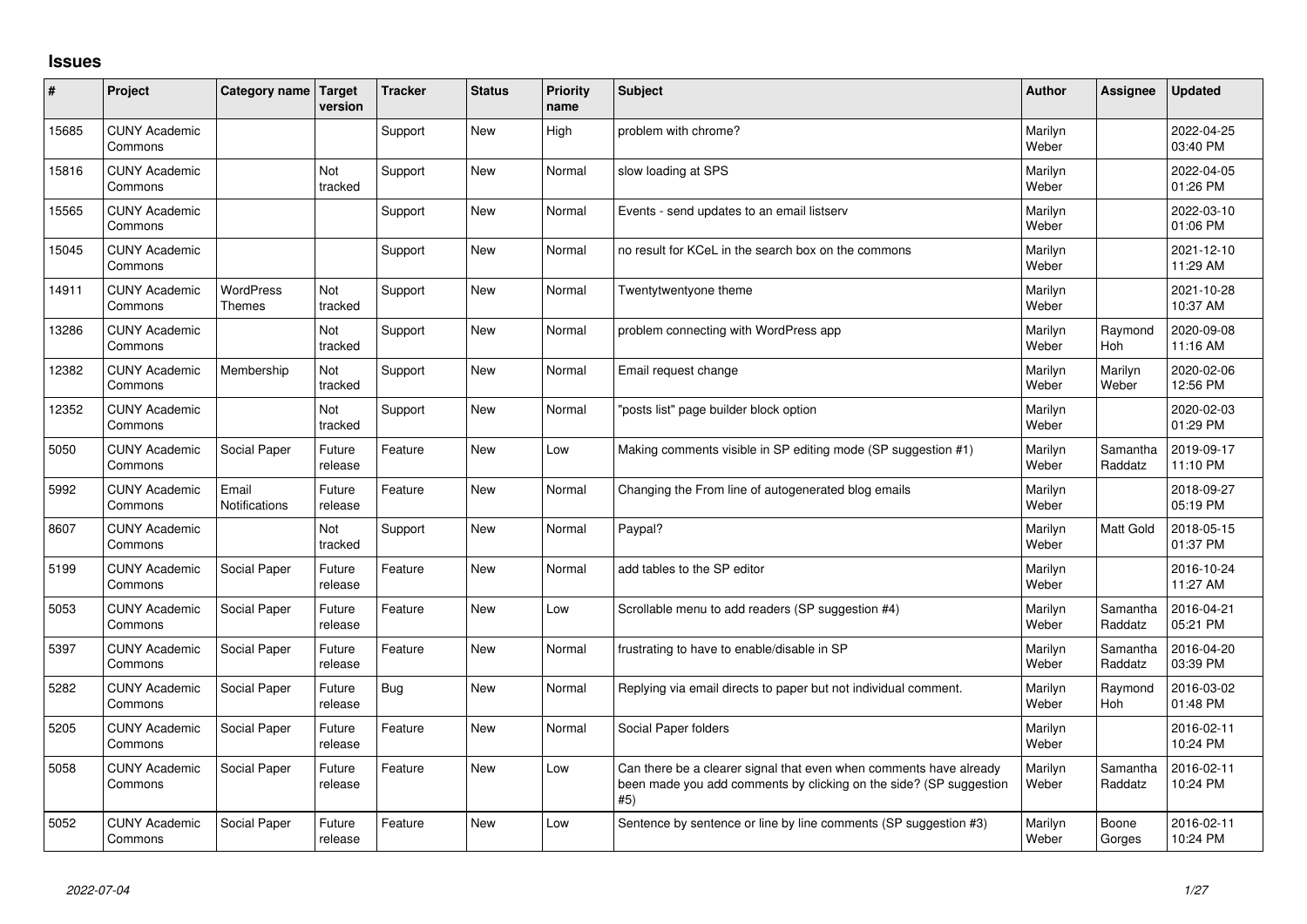| #     | Project                         | Category name   Target      | version           | <b>Tracker</b> | <b>Status</b>        | <b>Priority</b><br>name | <b>Subject</b>                                                 | <b>Author</b>    | Assignee              | <b>Updated</b>         |
|-------|---------------------------------|-----------------------------|-------------------|----------------|----------------------|-------------------------|----------------------------------------------------------------|------------------|-----------------------|------------------------|
| 11519 | <b>CUNY Academic</b><br>Commons |                             | Not<br>tracked    | Support        | Assigned             | Normal                  | comment option not appearing                                   | Marilyn<br>Weber |                       | 2019-09-24<br>10:28 AM |
| 9835  | <b>CUNY Academic</b><br>Commons | Group Forums                | Future<br>release | Bug            | Assigned             | Normal                  | add a "like" function?                                         | Marilyn<br>Weber | Erik<br>Trainer       | 2018-06-05<br>01:49 PM |
| 13912 | <b>CUNY Academic</b><br>Commons |                             | Not<br>tracked    | Feature        | Hold                 | Low                     | posting "missed schedule"                                      | Marilyn<br>Weber |                       | 2021-02-23<br>10:46 AM |
| 11848 | <b>CUNY Academic</b><br>Commons |                             | Not<br>tracked    | Support        | Hold                 | Normal                  | a Dean of Faculty wants to share a large file                  | Marilyn<br>Weber |                       | 2019-09-24<br>08:44 AM |
| 15169 | <b>CUNY Academic</b><br>Commons |                             | 2.0.3             | Support        | Reporter<br>Feedback | Normal                  | new Prelude website zipfiles for custom theme and other files. | Marilyn<br>Weber |                       | 2022-06-29<br>11:32 AM |
| 15655 | <b>CUNY Academic</b><br>Commons |                             | 2.0.3             | Support        | Reporter<br>Feedback | Normal                  | Event Aggregator plugin?                                       | Marilyn<br>Weber |                       | 2022-06-29<br>11:32 AM |
| 16110 | <b>CUNY Academic</b><br>Commons |                             |                   | Support        | Reporter<br>Feedback | Normal                  | remove Creative Commons license from pages?                    | Marilyn<br>Weber | Raymond<br>Hoh        | 2022-05-17<br>06:11 PM |
| 16099 | <b>CUNY Academic</b><br>Commons |                             |                   | Support        | Reporter<br>Feedback | Normal                  | request for Newsletter Glue                                    | Marilyn<br>Weber |                       | 2022-05-13<br>12:14 PM |
| 15370 | <b>CUNY Academic</b><br>Commons |                             |                   | Support        | Reporter<br>Feedback | Normal                  | All-in-One Event Calendar?                                     | Marilyn<br>Weber |                       | 2022-02-17<br>11:03 AM |
| 15260 | <b>CUNY Academic</b><br>Commons |                             |                   | Support        | Reporter<br>Feedback | Normal                  | Diacritical markings   European Stages                         | Marilyn<br>Weber |                       | 2022-02-04<br>08:16 AM |
| 14900 | <b>CUNY Academic</b><br>Commons |                             | Not<br>tracked    | Support        | Reporter<br>Feedback | Normal                  | previous theme?                                                | Marilyn<br>Weber |                       | 2021-10-25<br>10:31 AM |
| 14784 | <b>CUNY Academic</b><br>Commons |                             |                   | Support        | Reporter<br>Feedback | Normal                  | User report of logo problem when using Customizer theme        | Marilyn<br>Weber |                       | 2021-09-17<br>10:25 AM |
| 14398 | <b>CUNY Academic</b><br>Commons |                             | Not<br>tracked    | Support        | Reporter<br>Feedback | Normal                  | Events plug-in notification problem                            | Marilyn<br>Weber |                       | 2021-05-11<br>11:21 AM |
| 14074 | <b>CUNY Academic</b><br>Commons | WordPress<br>(misc)         | Not<br>tracked    | Support        | Reporter<br>Feedback | Normal                  | page password protection problem                               | Marilyn<br>Weber |                       | 2021-03-02<br>11:03 AM |
| 13975 | <b>CUNY Academic</b><br>Commons | Social Paper                | Not<br>tracked    | Support        | Reporter<br>Feedback | Normal                  | can't approve comments on Social Paper paper                   | Marilyn<br>Weber |                       | 2021-02-12<br>09:33 AM |
| 13328 | <b>CUNY Academic</b><br>Commons | Group Forums                | Not<br>tracked    | Bug            | Reporter<br>Feedback | Normal                  | cross-posting in two related groups                            | Marilyn<br>Weber | Raymond<br><b>Hoh</b> | 2020-09-15<br>10:39 PM |
| 13255 | <b>CUNY Academic</b><br>Commons |                             | Not<br>tracked    | Support        | Reporter<br>Feedback | Normal                  | Accessibility problems                                         | Marilyn<br>Weber |                       | 2020-09-01<br>05:48 PM |
| 13034 | <b>CUNY Academic</b><br>Commons |                             | Not<br>tracked    | Support        | Reporter<br>Feedback | Normal                  | a site is asking people to join the Commons to get a download  | Marilyn<br>Weber |                       | 2020-07-12<br>07:23 AM |
| 12741 | <b>CUNY Academic</b><br>Commons | <b>WordPress</b><br>Plugins | Not<br>tracked    | Support        | Reporter<br>Feedback | Normal                  | Tableau Public Viz Block                                       | Marilyn<br>Weber | Raymond<br>Hoh        | 2020-05-12<br>11:00 AM |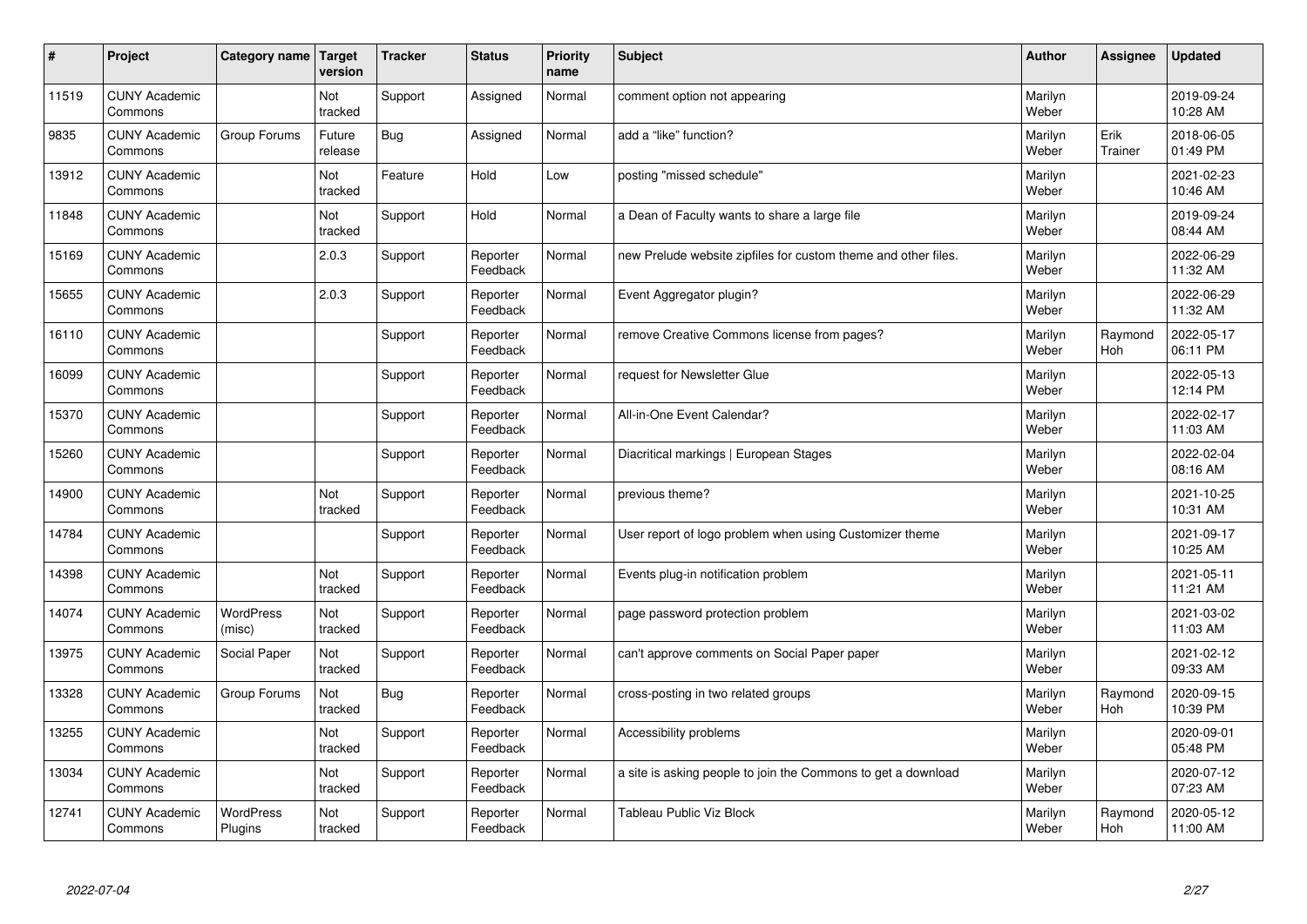| #     | Project                         | Category name   Target            | version           | <b>Tracker</b> | <b>Status</b>        | Priority<br>name | <b>Subject</b>                                                                             | <b>Author</b>    | <b>Assignee</b>       | <b>Updated</b>         |
|-------|---------------------------------|-----------------------------------|-------------------|----------------|----------------------|------------------|--------------------------------------------------------------------------------------------|------------------|-----------------------|------------------------|
| 12360 | <b>CUNY Academic</b><br>Commons | <b>WordPress</b><br><b>Themes</b> | Not<br>tracked    | Bug            | Reporter<br>Feedback | Normal           | site just says "DANTE We are currently in maintenance mode, please<br>check back shortly." | Marilyn<br>Weber |                       | 2020-02-04<br>12:13 PM |
| 12350 | <b>CUNY Academic</b><br>Commons | Blogs<br>(BuddyPress)             | Not<br>tracked    | Support        | Reporter<br>Feedback | Normal           | URL creation problem                                                                       | Marilyn<br>Weber |                       | 2020-02-03<br>11:27 AM |
| 11971 | <b>CUNY Academic</b><br>Commons | Email<br><b>Notifications</b>     | Future<br>release | Bug            | Reporter<br>Feedback | Low              | Pictures obscured in emailed post notifications                                            | Marilyn<br>Weber | Raymond<br><b>Hoh</b> | 2019-11-21<br>01:14 PM |
| 10273 | <b>CUNY Academic</b><br>Commons | Registration                      | Not<br>tracked    | Support        | Reporter<br>Feedback | Normal           | users combining CF and campus address                                                      | Marilyn<br>Weber |                       | 2019-09-18<br>10:58 AM |
| 11787 | <b>CUNY Academic</b><br>Commons |                                   | Not<br>tracked    | Support        | Reporter<br>Feedback | Normal           | automated comments notifications on ZenDesk                                                | Marilyn<br>Weber |                       | 2019-08-26<br>06:18 PM |
| 11771 | <b>CUNY Academic</b><br>Commons |                                   | Not<br>tracked    | Support        | Reporter<br>Feedback | Normal           | post displays in sections                                                                  | Marilyn<br>Weber |                       | 2019-08-20<br>10:34 AM |
| 11509 | <b>CUNY Academic</b><br>Commons |                                   | Not<br>tracked    | Support        | Reporter<br>Feedback | Normal           | deleted Page causing a Menu problem?                                                       | Marilyn<br>Weber |                       | 2019-06-04<br>09:54 AM |
| 11149 | <b>CUNY Academic</b><br>Commons |                                   | Not<br>tracked    | Support        | Reporter<br>Feedback | Normal           | comments getting blocked                                                                   | Marilyn<br>Weber | Raymond<br>Hoh        | 2019-03-26<br>11:40 AM |
| 10657 | <b>CUNY Academic</b><br>Commons |                                   | Not<br>tracked    | Support        | Reporter<br>Feedback | Normal           | child theme problems                                                                       | Marilyn<br>Weber |                       | 2018-11-08<br>01:19 PM |
| 9207  | <b>CUNY Academic</b><br>Commons |                                   | Future<br>release | Support        | Reporter<br>Feedback | Normal           | display dashboards made in Tableau?                                                        | Marilyn<br>Weber | Boone<br>Gorges       | 2018-04-10<br>10:42 AM |
| 16291 | <b>CUNY Academic</b><br>Commons | Site cloning                      | 2.0.2             | Support        | Resolved             | Normal           | Images coming up blank in Media Library                                                    | Marilyn<br>Weber | Raymond<br><b>Hoh</b> | 2022-06-29<br>11:31 AM |
| 15978 | <b>CUNY Academic</b><br>Commons | WordPress -<br>Media              | 2.0.2             | Support        | Resolved             | Normal           | tex files?                                                                                 | Marilyn<br>Weber | Raymond<br><b>Hoh</b> | 2022-06-28<br>09:09 PM |
| 16172 | <b>CUNY Academic</b><br>Commons | <b>WordPress</b><br>(misc)        | 2.0.2             | <b>Bug</b>     | Resolved             | Normal           | 'Lost your password" link not in error messge                                              | Marilyn<br>Weber | Raymond<br>Hoh        | 2022-06-14<br>09:21 PM |
| 16198 | <b>CUNY Academic</b><br>Commons |                                   | 2.0.1             | <b>Bug</b>     | Resolved             | Normal           | Change role to                                                                             | Marilyn<br>Weber | Boone<br>Gorges       | 2022-06-14<br>11:35 AM |
| 14891 | <b>CUNY Academic</b><br>Commons |                                   | Not<br>tracked    | Support        | Resolved             | Normal           | changing site template after creation?                                                     | Marilyn<br>Weber |                       | 2022-04-27<br>04:58 PM |
| 15654 | <b>CUNY Academic</b><br>Commons | WordPress<br>Plugins              | 1.19.6            | Support        | Resolved             | Normal           | Numerous Copies of Events showing up                                                       | Marilyn<br>Weber | Boone<br>Gorges       | 2022-03-22<br>11:30 AM |
| 15686 | <b>CUNY Academic</b><br>Commons | ZenDesk                           | Not<br>tracked    | Support        | Resolved             | Low              | ZenDesk introducing "triggers"                                                             | Marilyn<br>Weber |                       | 2022-03-22<br>09:37 AM |
| 15545 | <b>CUNY Academic</b><br>Commons | WordPress<br>Plugins              | 1.19.5            | Feature        | Resolved             | Normal           | "ZI Hide Featured Image" plugin request                                                    | Marilyn<br>Weber | Boone<br>Gorges       | 2022-03-09<br>10:09 AM |
| 15241 | <b>CUNY Academic</b><br>Commons | Onboarding                        | 1.19.3            | Design/UX      | Resolved             | Normal           | white on gray                                                                              | Marilyn<br>Weber | Boone<br>Gorges       | 2022-02-08<br>02:38 PM |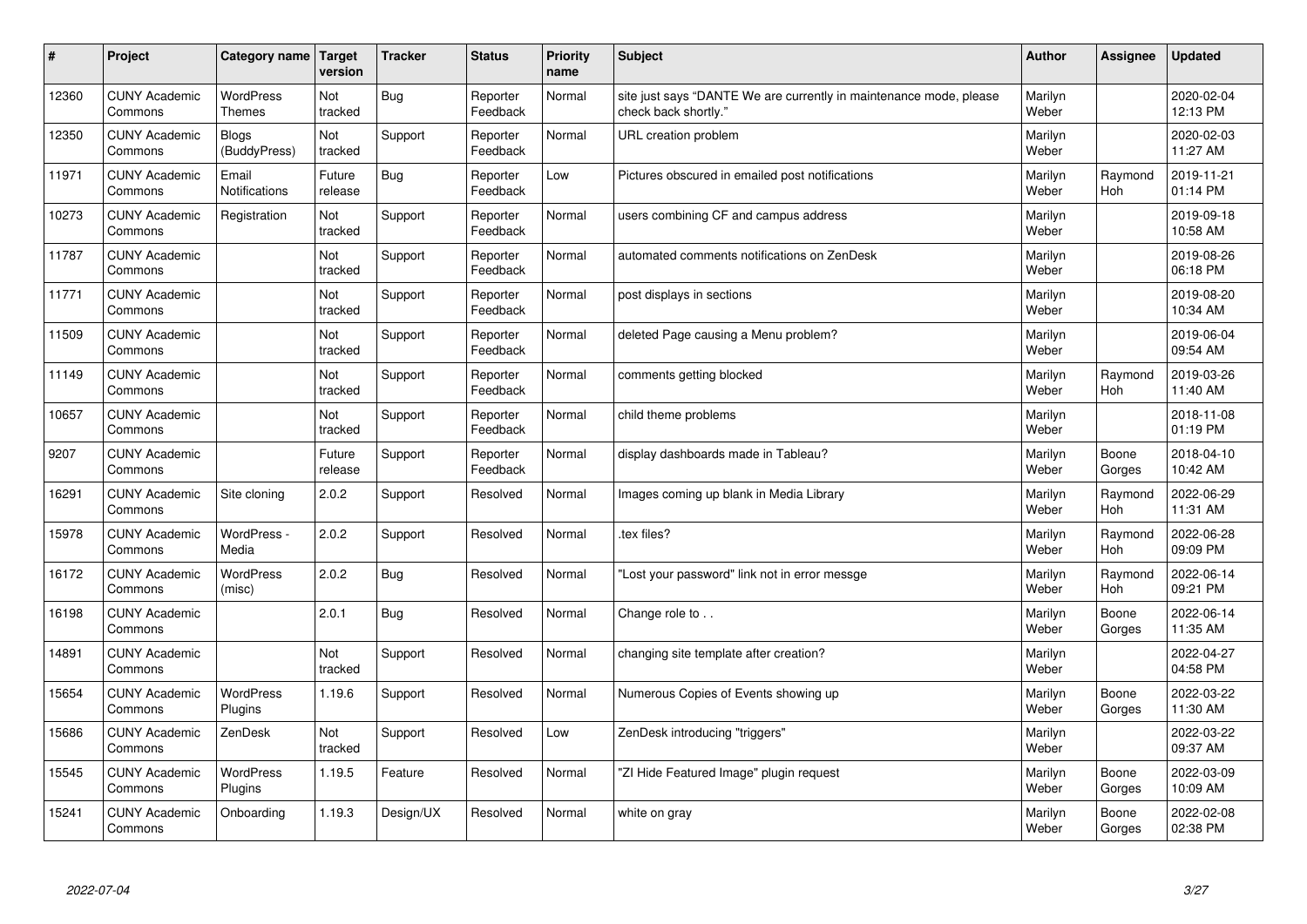| #     | Project                         | Category name   Target      | version        | <b>Tracker</b> | <b>Status</b> | <b>Priority</b><br>name | <b>Subject</b>                                                                          | <b>Author</b>    | Assignee              | <b>Updated</b>         |
|-------|---------------------------------|-----------------------------|----------------|----------------|---------------|-------------------------|-----------------------------------------------------------------------------------------|------------------|-----------------------|------------------------|
| 15269 | <b>CUNY Academic</b><br>Commons | Redmine                     | Not<br>tracked | Support        | Resolved      | Normal                  | Segal Theater sites                                                                     | Marilyn<br>Weber |                       | 2022-02-07<br>04:11 PM |
| 15266 | <b>CUNY Academic</b><br>Commons |                             |                | Support        | Resolved      | Normal                  | Just an appreciation                                                                    | Marilyn<br>Weber |                       | 2022-02-07<br>10:42 AM |
| 15252 | <b>CUNY Academic</b><br>Commons | Layout                      | Not<br>tracked | Bug            | Resolved      | Normal                  | visual glitch with the Segal Center webpage                                             | Marilyn<br>Weber | Raymond<br>Hoh        | 2022-02-03<br>04:56 PM |
| 15211 | <b>CUNY Academic</b><br>Commons | Blogs<br>(BuddyPress)       | 1.19.2         | Support        | Resolved      | Normal                  | No good error reporting for already-used domain name when creating a<br>site in Firefox | Marilyn<br>Weber | Boone<br>Gorges       | 2022-01-25<br>11:33 AM |
| 15120 | <b>CUNY Academic</b><br>Commons |                             |                | Support        | Resolved      | Normal                  | embed Zoom recordings in a post?                                                        | Marilyn<br>Weber |                       | 2021-12-29<br>08:15 AM |
| 14889 | <b>CUNY Academic</b><br>Commons | Events                      | 1.19.0         | Support        | Resolved      | Normal                  | events in group - can they be edited by all admins?                                     | Marilyn<br>Weber | Raymond<br>Hoh        | 2021-12-13<br>03:31 PM |
| 14973 | <b>CUNY Academic</b><br>Commons |                             |                | Support        | Resolved      | Normal                  | <b>Mail Poet</b>                                                                        | Marilyn<br>Weber |                       | 2021-12-06<br>10:20 AM |
| 14885 | <b>CUNY Academic</b><br>Commons | WordPress<br>Plugins        | 1.18.22        | Bug            | Resolved      | Normal                  | Long Loading Times -- Wordpress Admin Site                                              | Marilyn<br>Weber | Raymond<br>Hoh        | 2021-10-26<br>12:28 PM |
| 14813 | <b>CUNY Academic</b><br>Commons |                             | Not<br>tracked | Support        | Resolved      | Normal                  | raise the file size limit                                                               | Marilyn<br>Weber |                       | 2021-09-30<br>12:02 PM |
| 14812 | <b>CUNY Academic</b><br>Commons |                             | Not<br>tracked | Support        | Resolved      | Normal                  | Custom Sidebars and Wordpress 5.6                                                       | Marilyn<br>Weber |                       | 2021-09-30<br>10:43 AM |
| 14799 | <b>CUNY Academic</b><br>Commons |                             | 1.18.19        | Support        | Resolved      | High                    | install the official Classic Widgets?                                                   | Marilyn<br>Weber |                       | 2021-09-22<br>02:17 PM |
| 14734 | <b>CUNY Academic</b><br>Commons | <b>WordPress</b><br>Themes  | 1.18.18        | Support        | Resolved      | Normal                  | missing section of Sujatha Fernandes' site                                              | Marilyn<br>Weber | Raymond<br><b>Hoh</b> | 2021-09-06<br>04:15 PM |
| 14718 | <b>CUNY Academic</b><br>Commons |                             | Not<br>tracked | Support        | Resolved      | Normal                  | User wants to recover deleted account                                                   | Marilyn<br>Weber |                       | 2021-08-30<br>02:46 PM |
| 14594 | <b>CUNY Academic</b><br>Commons |                             | Not<br>tracked | Support        | Resolved      | Normal                  | Administration email verification?                                                      | Marilyn<br>Weber |                       | 2021-07-12<br>11:40 AM |
| 14534 | <b>CUNY Academic</b><br>Commons | WordPress<br>Plugins        | 1.18.12        | Support        | Resolved      | Normal                  | Share This Image plugin?                                                                | Marilyn<br>Weber |                       | 2021-06-08<br>11:50 AM |
| 14509 | <b>CUNY Academic</b><br>Commons | <b>WordPress</b><br>Plugins | 1.18.12        | <b>Bug</b>     | Resolved      | Normal                  | Elementor Editor problem                                                                | Marilyn<br>Weber |                       | 2021-06-08<br>09:55 AM |
| 14526 | <b>CUNY Academic</b><br>Commons | Registration                | 1.18.12        | Bug            | Resolved      | High                    | registration interface won't show a space to enter nonCUNY code                         | Marilyn<br>Weber |                       | 2021-06-03<br>04:02 PM |
| 14265 | <b>CUNY Academic</b><br>Commons | <b>WordPress</b><br>Plugins | 1.18.10        | Support        | Resolved      | Normal                  | separate the tag cloud in the blog sidebar                                              | Marilyn<br>Weber | Boone<br>Gorges       | 2021-05-12<br>05:19 PM |
| 14378 | <b>CUNY Academic</b><br>Commons |                             | Not<br>tracked | Support        | Resolved      | Normal                  | <b>PPTX</b> files unfetchable                                                           | Marilyn<br>Weber |                       | 2021-05-11<br>11:25 AM |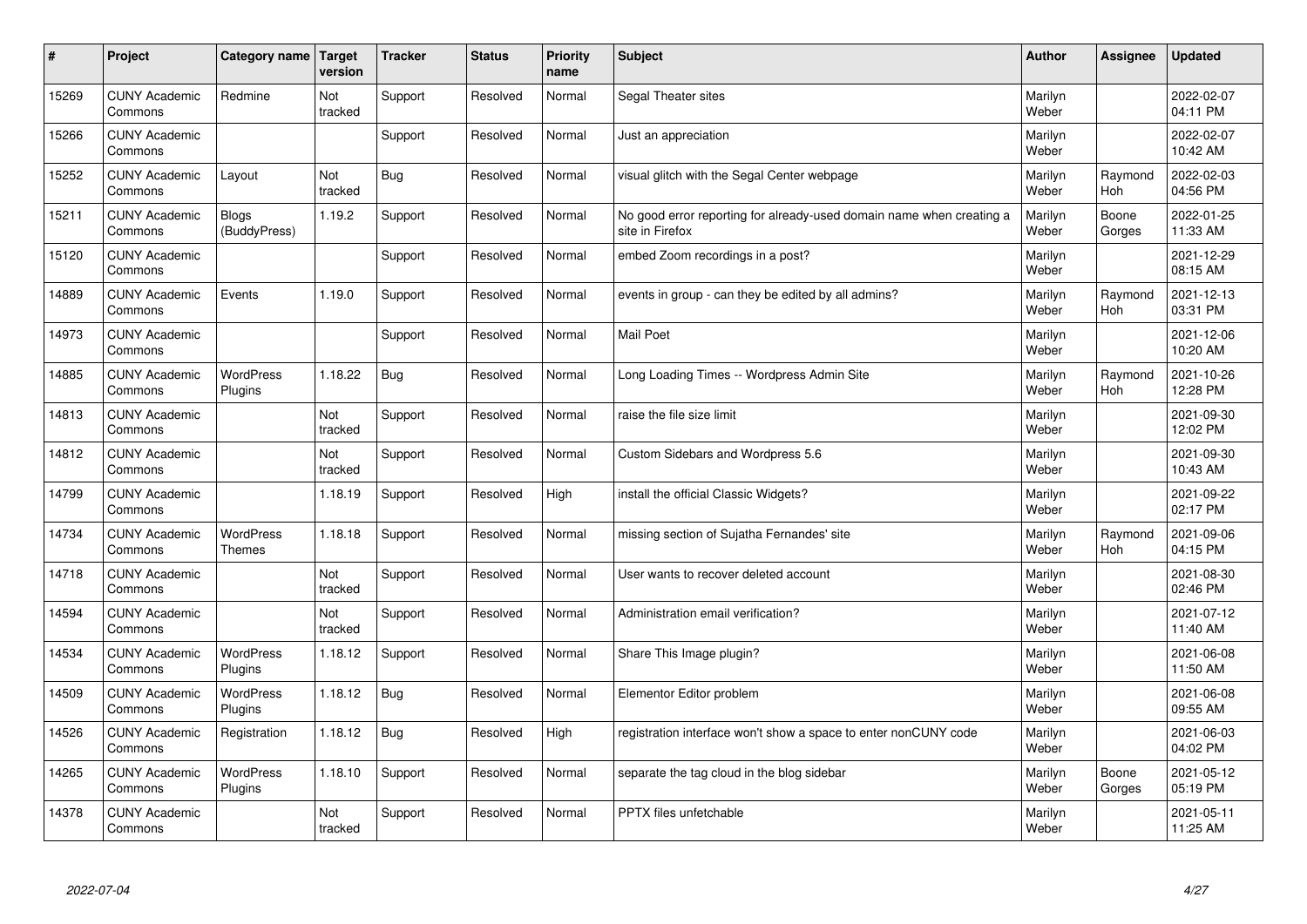| $\sharp$ | Project                         | Category name   Target            | version        | <b>Tracker</b> | <b>Status</b> | <b>Priority</b><br>name | <b>Subject</b>                                                              | <b>Author</b>    | Assignee        | <b>Updated</b>         |
|----------|---------------------------------|-----------------------------------|----------------|----------------|---------------|-------------------------|-----------------------------------------------------------------------------|------------------|-----------------|------------------------|
| 14410    | <b>CUNY Academic</b><br>Commons |                                   | 1.18.10        | Bug            | Resolved      | Normal                  | events calendar problem?                                                    | Marilyn<br>Weber |                 | 2021-05-10<br>04:45 PM |
| 14404    | <b>CUNY Academic</b><br>Commons |                                   | Not<br>tracked | Support        | Resolved      | Normal                  | blocked IP of user?                                                         | Marilyn<br>Weber |                 | 2021-05-10<br>01:00 PM |
| 14411    | <b>CUNY Academic</b><br>Commons | <b>WordPress</b><br><b>Themes</b> | 1.18.10        | <b>Bug</b>     | Resolved      | Normal                  | logo problems                                                               | Marilyn<br>Weber |                 | 2021-05-03<br>04:37 PM |
| 14369    | <b>CUNY Academic</b><br>Commons | WordPress -<br>Media              | Not<br>tracked | Support        | Resolved      | Normal                  | renewed problem with ppsx files                                             | Marilyn<br>Weber |                 | 2021-04-27<br>12:44 PM |
| 14344    | <b>CUNY Academic</b><br>Commons | Domain<br>Mapping                 | Not<br>tracked | Support        | Resolved      | Normal                  | arabstages.org site down                                                    | Marilyn<br>Weber | Raymond<br>Hoh  | 2021-04-19<br>01:42 PM |
| 14304    | <b>CUNY Academic</b><br>Commons | Group Library                     | 1.18.8         | <b>Bug</b>     | Resolved      | Normal                  | Library items change folders when adding subsequent items in new<br>folders | Marilyn<br>Weber | Boone<br>Gorges | 2021-04-13<br>11:21 AM |
| 14270    | <b>CUNY Academic</b><br>Commons | <b>WordPress</b><br><b>Themes</b> | 1.18.8         | Support        | Resolved      | Normal                  | grid theme?                                                                 | Marilyn<br>Weber |                 | 2021-04-13<br>11:20 AM |
| 14246    | <b>CUNY Academic</b><br>Commons |                                   | 1.18.8         | Support        | Resolved      | Normal                  | 'Weekly jQuery Migrate Status Update"                                       | Marilyn<br>Weber |                 | 2021-04-13<br>11:08 AM |
| 14129    | <b>CUNY Academic</b><br>Commons | Onboarding                        | 1.18.6         | Support        | Resolved      | Normal                  | can only see some invites sent                                              | Marilyn<br>Weber | Raymond<br>Hoh  | 2021-04-09<br>09:00 AM |
| 14242    | <b>CUNY Academic</b><br>Commons |                                   |                | Support        | Resolved      | Normal                  | LAILAC site missing content                                                 | Marilyn<br>Weber |                 | 2021-03-27<br>08:40 AM |
| 14077    | <b>CUNY Academic</b><br>Commons | <b>WordPress</b><br>Plugins       | 1.18.7         | Support        | Resolved      | Normal                  | Elementor Pro plugin for the slider                                         | Marilyn<br>Weber | Raymond<br>Hoh  | 2021-03-23<br>11:43 AM |
| 14012    | <b>CUNY Academic</b><br>Commons | <b>WordPress</b><br>Plugins       | 1.18.5         | Support        | Resolved      | Normal                  | Open External Links in a New Window plugin?                                 | Marilyn<br>Weber | Boone<br>Gorges | 2021-03-02<br>02:07 PM |
| 14075    | <b>CUNY Academic</b><br>Commons | <b>WordPress</b><br>Plugins       | Not<br>tracked | Bug            | Resolved      | Normal                  | sludigitalportfolios.commons.gc.cuny.edu                                    | Marilyn<br>Weber | Boone<br>Gorges | 2021-03-01<br>10:46 AM |
| 14019    | <b>CUNY Academic</b><br>Commons | <b>WordPress</b><br>Plugins       | 1.18.5         | Bug            | Resolved      | Normal                  | smorales.commons.gc.cuny.edu                                                | Marilyn<br>Weber | Boone<br>Gorges | 2021-02-23<br>11:06 AM |
| 14008    | <b>CUNY Academic</b><br>Commons |                                   |                | Bug            | Resolved      | High                    | invisible user                                                              | Marilyn<br>Weber |                 | 2021-02-18<br>05:53 PM |
| 13935    | <b>CUNY Academic</b><br>Commons | <b>WordPress</b><br>Plugins       | 1.18.4         | Support        | Resolved      | Low                     | Add Users sidebar widget not working                                        | Marilyn<br>Weber |                 | 2021-02-09<br>11:05 AM |
| 13944    | <b>CUNY Academic</b><br>Commons | WordPress<br>Plugins              | 1.18.4         | Support        | Resolved      | Normal                  | 3D FlipBook request                                                         | Marilyn<br>Weber |                 | 2021-02-09<br>11:05 AM |
| 13958    | <b>CUNY Academic</b><br>Commons |                                   | 1.18.4         | Support        | Resolved      | Normal                  | calendar widget problem                                                     | Marilyn<br>Weber |                 | 2021-02-09<br>11:05 AM |
| 13929    | <b>CUNY Academic</b><br>Commons |                                   | 1.18.4         | Support        | Resolved      | Normal                  | update error message                                                        | Marilyn<br>Weber | Boone<br>Gorges | 2021-02-09<br>11:05 AM |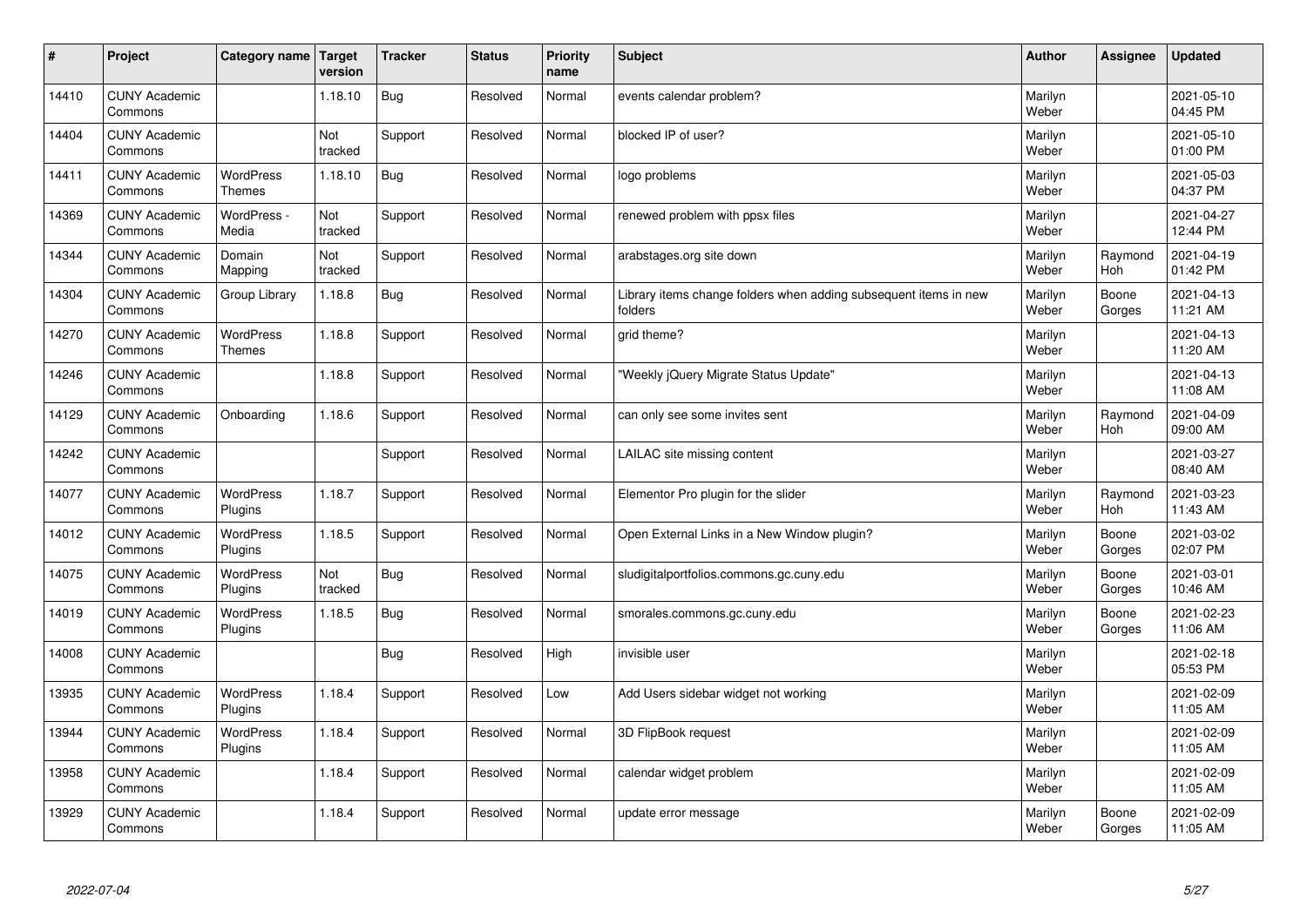| #     | Project                         | Category name   Target      | version        | <b>Tracker</b> | <b>Status</b> | Priority<br>name | <b>Subject</b>                                                                        | <b>Author</b>    | <b>Assignee</b>       | <b>Updated</b>         |
|-------|---------------------------------|-----------------------------|----------------|----------------|---------------|------------------|---------------------------------------------------------------------------------------|------------------|-----------------------|------------------------|
| 13947 | <b>CUNY Academic</b><br>Commons | <b>WordPress</b><br>Plugins | 1.18.4         | Bug            | Resolved      | Normal           | Elementor plugin problem                                                              | Marilyn<br>Weber | Raymond<br>Hoh        | 2021-02-08<br>09:34 PM |
| 13878 | <b>CUNY Academic</b><br>Commons | Group cloning               | 1.18.4         | Support        | Resolved      | High             | When creating Group + Site and choosing 'Clone existing', cannot<br>advance to step 2 | Marilyn<br>Weber | Jeremy<br>Felt        | 2021-02-02<br>11:02 AM |
| 11976 | <b>CUNY Academic</b><br>Commons | WordPress<br><b>Themes</b>  | Not<br>tracked | Support        | Resolved      | Normal           | ColorMag request                                                                      | Marilyn<br>Weber |                       | 2021-02-01<br>10:25 AM |
| 13741 | <b>CUNY Academic</b><br>Commons | <b>WordPress</b><br>Plugins | 1.18.3         | Support        | Resolved      | Normal           | Ensemble Video Plugin                                                                 | Marilyn<br>Weber |                       | 2021-01-26<br>04:43 PM |
| 13841 | <b>CUNY Academic</b><br>Commons | <b>WordPress</b><br>Plugins | 1.18.3         | Support        | Resolved      | Normal           | Folders plugin request                                                                | Marilyn<br>Weber | Boone<br>Gorges       | 2021-01-26<br>04:43 PM |
| 13826 | <b>CUNY Academic</b><br>Commons |                             |                | Support        | Resolved      | Normal           | January 14th                                                                          | Marilyn<br>Weber |                       | 2021-01-26<br>04:26 PM |
| 13827 | <b>CUNY Academic</b><br>Commons | Group Forums                | 1.18.3         | <b>Bug</b>     | Resolved      | Normal           | more forum post problems                                                              | Marilyn<br>Weber | Raymond<br><b>Hoh</b> | 2021-01-22<br>08:19 PM |
| 13846 | <b>CUNY Academic</b><br>Commons | <b>WordPress</b><br>Plugins | 1.18.3         | Support        | Resolved      | Normal           | Yoast SEO plugin problem                                                              | Marilyn<br>Weber |                       | 2021-01-19<br>05:34 PM |
| 13783 | <b>CUNY Academic</b><br>Commons |                             | 1.18.2         | Support        | Resolved      | Normal           | new CUNY OneSearch url                                                                | Marilyn<br>Weber |                       | 2021-01-14<br>04:53 PM |
| 13641 | <b>CUNY Academic</b><br>Commons |                             | 1.18.2         | Support        | Resolved      | Normal           | follow up to migration request                                                        | Marilyn<br>Weber | Boone<br>Gorges       | 2021-01-12<br>10:59 AM |
| 13768 | <b>CUNY Academic</b><br>Commons | Domain<br>Mapping           | Not<br>tracked | Bug            | Resolved      | Normal           | patricksweeney.commons.gc.cuny.edu down                                               | Marilyn<br>Weber | Raymond<br>Hoh        | 2021-01-12<br>10:47 AM |
| 13738 | <b>CUNY Academic</b><br>Commons |                             | 1.18.1         | Support        | Resolved      | Normal           | theme requests from a non-CUY person                                                  | Marilyn<br>Weber |                       | 2020-12-23<br>11:34 AM |
| 12999 | <b>CUNY Academic</b><br>Commons |                             | 1.18.1         | Support        | Resolved      | Normal           | request for Dentist theme                                                             | Marilyn<br>Weber | Boone<br>Gorges       | 2020-12-22<br>03:31 PM |
| 13699 | <b>CUNY Academic</b><br>Commons |                             | Not<br>tracked | Support        | Resolved      | Normal           | Martin Segal Center site down                                                         | Marilyn<br>Weber | Raymond<br>Hoh        | 2020-12-22<br>03:03 PM |
| 13715 | <b>CUNY Academic</b><br>Commons |                             | Not<br>tracked | Bug            | Resolved      | High             | https://ulysses.commons.gc.cuny.edu down                                              | Marilyn<br>Weber |                       | 2020-12-22<br>03:02 PM |
| 13710 | <b>CUNY Academic</b><br>Commons |                             | Not<br>tracked | Support        | Resolved      | Normal           | small change to Hosting Partner Handbook                                              | Marilyn<br>Weber |                       | 2020-12-16<br>04:29 PM |
| 13656 | <b>CUNY Academic</b><br>Commons |                             |                | Bug            | Resolved      | High             | site down                                                                             | Marilyn<br>Weber |                       | 2020-12-11<br>12:50 PM |
| 13675 | <b>CUNY Academic</b><br>Commons | Group Library               | 1.18.1         | <b>Bug</b>     | Resolved      | High             | broken Library                                                                        | Marilyn<br>Weber |                       | 2020-12-09<br>05:02 PM |
| 13633 | <b>CUNY Academic</b><br>Commons |                             | Not<br>tracked | Bug            | Resolved      | High             | PublicsLab site down                                                                  | Marilyn<br>Weber |                       | 2020-11-30<br>02:01 PM |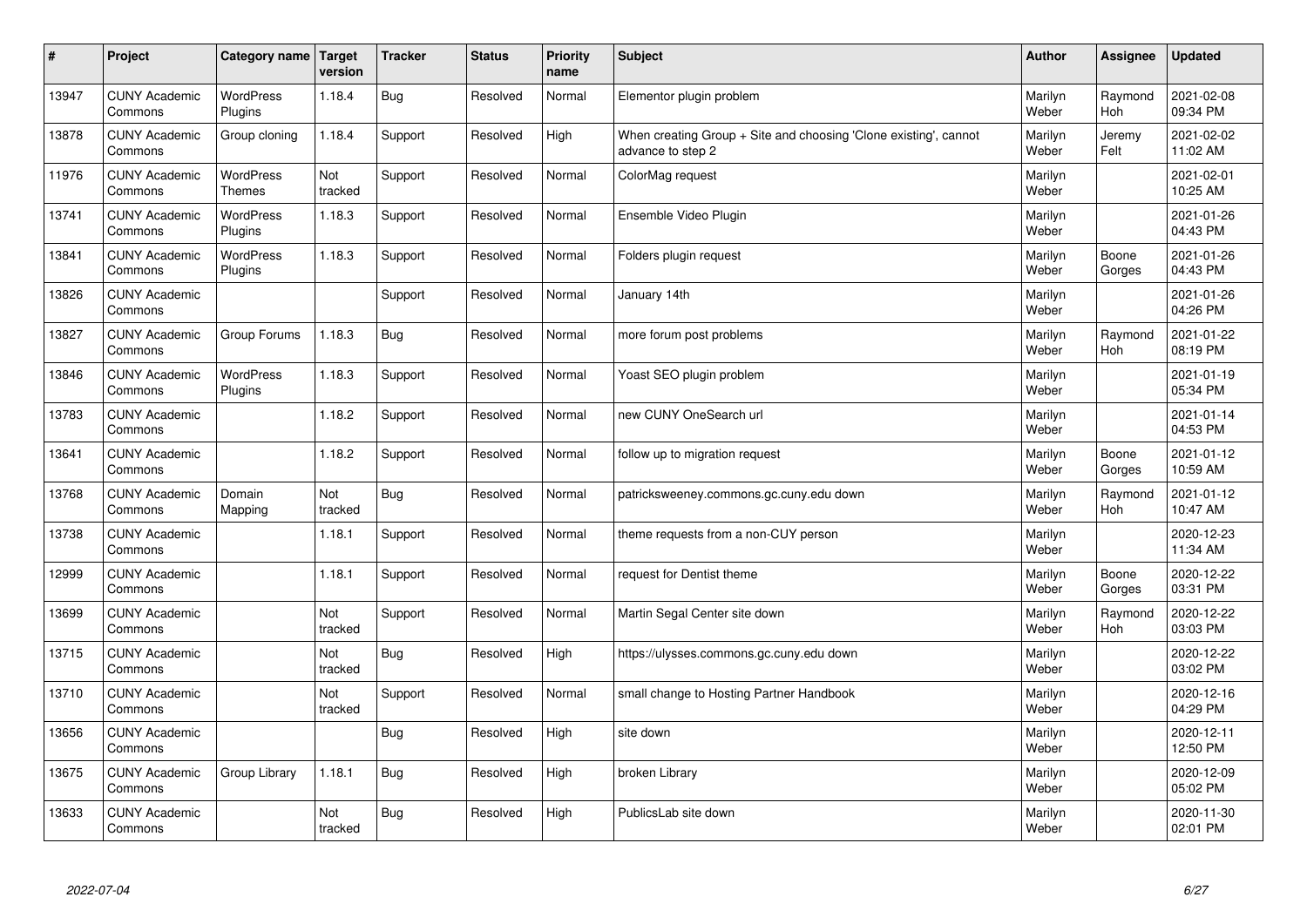| $\sharp$ | Project                         | Category name   Target            | version        | <b>Tracker</b> | <b>Status</b> | <b>Priority</b><br>name | <b>Subject</b>                            | <b>Author</b>    | Assignee        | <b>Updated</b>         |
|----------|---------------------------------|-----------------------------------|----------------|----------------|---------------|-------------------------|-------------------------------------------|------------------|-----------------|------------------------|
| 13512    | <b>CUNY Academic</b><br>Commons | <b>WordPress</b><br><b>Themes</b> | 1.17.7         | Support        | Resolved      | Normal                  | theme update                              | Marilyn<br>Weber |                 | 2020-11-16<br>04:46 PM |
| 13541    | <b>CUNY Academic</b><br>Commons |                                   | Not<br>tracked | Support        | Resolved      | Normal                  | add a page template to OER site.          | Marilyn<br>Weber |                 | 2020-11-11<br>11:12 AM |
| 13521    | <b>CUNY Academic</b><br>Commons | Onboarding                        | 1.17.7         | Support        | Resolved      | Normal                  | sent invitations page                     | Marilyn<br>Weber | Raymond<br>Hoh  | 2020-11-10<br>10:31 AM |
| 11908    | <b>CUNY Academic</b><br>Commons | Spam/Spam<br>Prevention           | 1.17.7         | Support        | Resolved      | Normal                  | overeager spam filter                     | Marilyn<br>Weber | Raymond<br>Hoh  | 2020-11-05<br>04:36 PM |
| 13441    | <b>CUNY Academic</b><br>Commons |                                   | 1.17.5         | Support        | Resolved      | Normal                  | ongoing user problems with daily digests  | Marilyn<br>Weber |                 | 2020-10-13<br>10:02 AM |
| 13378    | <b>CUNY Academic</b><br>Commons |                                   | 1.17.5         | <b>Bug</b>     | Resolved      | Normal                  | problem on one of my sites                | Marilyn<br>Weber |                 | 2020-09-24<br>05:27 PM |
| 13341    | <b>CUNY Academic</b><br>Commons | Group Forums                      | 1.17.4         | Bug            | Resolved      | Normal                  | Forum reply problems                      | Marilyn<br>Weber | Raymond<br>Hoh  | 2020-09-22<br>12:08 PM |
| 13238    | <b>CUNY Academic</b><br>Commons | WordPress -<br>Media              | 1.17.3         | Support        | Resolved      | Normal                  | allow ppsx file?                          | Marilyn<br>Weber | Raymond<br>Hoh  | 2020-09-10<br>11:46 AM |
| 13295    | <b>CUNY Academic</b><br>Commons |                                   | Not<br>tracked | Support        | Resolved      | Normal                  | can't find new user                       | Marilyn<br>Weber |                 | 2020-09-08<br>10:18 AM |
| 13159    | <b>CUNY Academic</b><br>Commons | Group Library                     | Not<br>tracked | Support        | Resolved      | Normal                  | changing folder names?                    | Marilyn<br>Weber | Boone<br>Gorges | 2020-08-27<br>08:59 AM |
| 13184    | <b>CUNY Academic</b><br>Commons | <b>WordPress</b><br>Plugins       | 1.17.2         | Support        | Resolved      | Normal                  | google translate plugin                   | Marilyn<br>Weber |                 | 2020-08-25<br>11:36 AM |
| 13185    | <b>CUNY Academic</b><br>Commons | <b>WordPress</b><br><b>Themes</b> | 1.17.2         | Support        | Resolved      | Normal                  | Less theme?                               | Marilyn<br>Weber |                 | 2020-08-25<br>11:26 AM |
| 13227    | <b>CUNY Academic</b><br>Commons | Group Library                     | 1.17.2         | Bug            | Resolved      | High                    | folder not appearing in library           | Marilyn<br>Weber |                 | 2020-08-21<br>04:22 PM |
| 13134    | <b>CUNY Academic</b><br>Commons | Site cloning                      | 1.17.1         | Support        | Resolved      | Normal                  | New site (a clone) point to old dashboard | Marilyn<br>Weber |                 | 2020-08-12<br>03:22 PM |
| 13173    | <b>CUNY Academic</b><br>Commons | Group Library                     | 1.17.1         | Support        | Resolved      | High                    | all uploads to the library are silent     | Marilyn<br>Weber |                 | 2020-08-10<br>04:12 PM |
| 13138    | <b>CUNY Academic</b><br>Commons | Group Library                     | Not<br>tracked | Support        | Resolved      | Normal                  | moving Library contents for Steve Brier   | Marilyn<br>Weber |                 | 2020-08-03<br>04:00 PM |
| 13116    | <b>CUNY Academic</b><br>Commons | ZenDesk                           | 1.17.1         | Support        | Resolved      | Normal                  | support/send us a message link obscured   | Marilyn<br>Weber | Raymond<br>Hoh  | 2020-07-29<br>09:33 PM |
| 13085    | <b>CUNY Academic</b><br>Commons | Domain<br>Mapping                 | Not<br>tracked | Support        | Resolved      | Normal                  | domain mapping request                    | Marilyn<br>Weber | Matt Gold       | 2020-07-28<br>03:33 PM |
| 13091    | <b>CUNY Academic</b><br>Commons |                                   | 1.17.0         | Support        | Resolved      | Normal                  | problem with latex (math equations)       | Marilyn<br>Weber |                 | 2020-07-28<br>11:09 AM |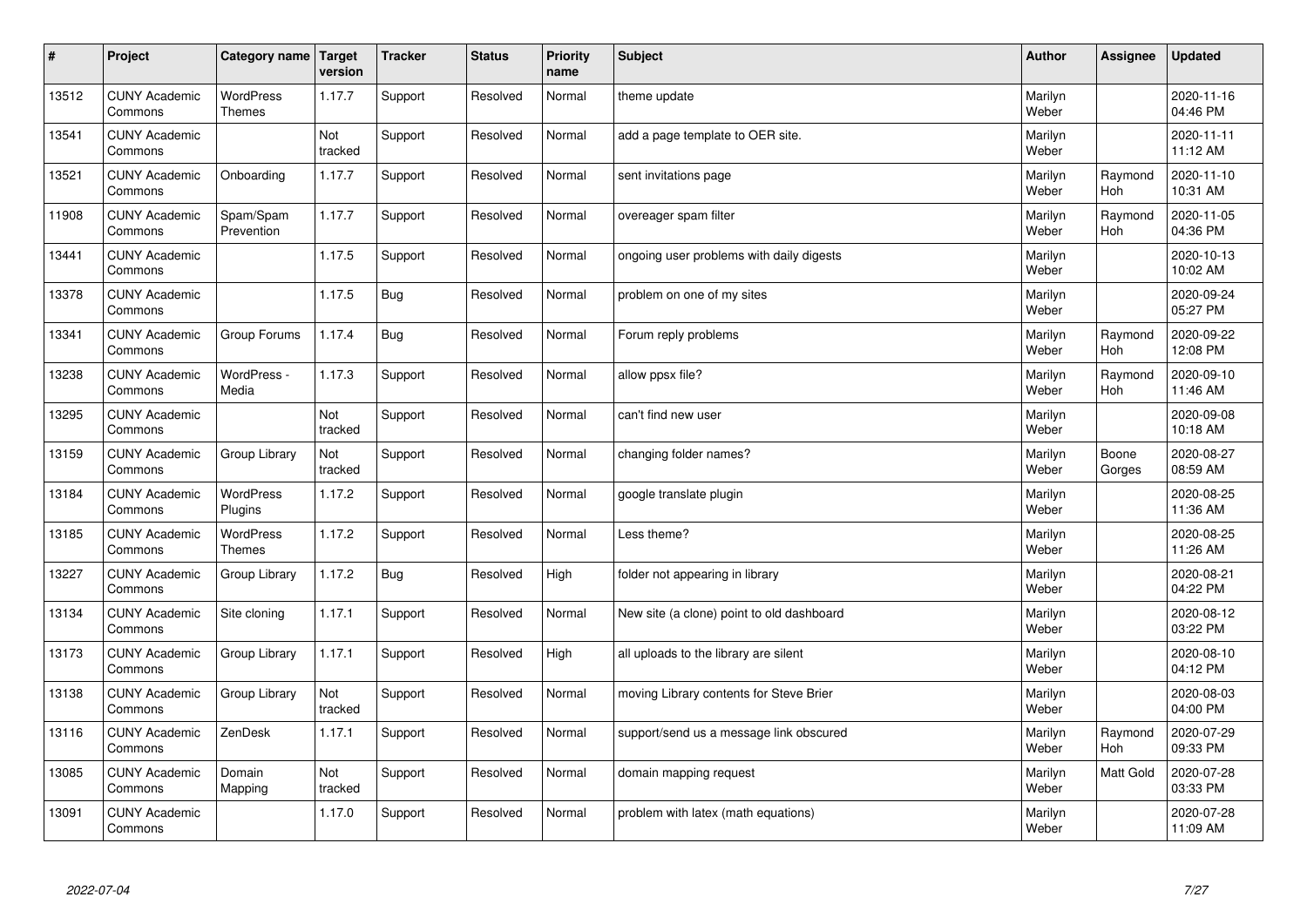| $\vert$ # | Project                         | Category name               | Target<br>version | <b>Tracker</b> | <b>Status</b> | <b>Priority</b><br>name | <b>Subject</b>                                                                          | <b>Author</b>    | <b>Assignee</b> | <b>Updated</b>         |
|-----------|---------------------------------|-----------------------------|-------------------|----------------|---------------|-------------------------|-----------------------------------------------------------------------------------------|------------------|-----------------|------------------------|
| 13065     | <b>CUNY Academic</b><br>Commons |                             | Not<br>tracked    | Support        | Resolved      | Normal                  | can't invite new user to group                                                          | Marilyn<br>Weber |                 | 2020-07-22<br>04:24 PM |
| 13016     | <b>CUNY Academic</b><br>Commons | Shortcodes and<br>embeds    | 1.16.15           | Support        | Resolved      | Normal                  | possible to run code examples, like in Jupyter Notebooks?                               | Marilyn<br>Weber |                 | 2020-07-16<br>11:52 AM |
| 13013     | <b>CUNY Academic</b><br>Commons |                             | Not<br>tracked    | <b>Bug</b>     | Resolved      | Normal                  | an invite to Group Admins from Brian Foote?!                                            | Marilyn<br>Weber |                 | 2020-07-07<br>02:36 PM |
| 12960     | <b>CUNY Academic</b><br>Commons |                             | 1.16.14           | Support        | Resolved      | Normal                  | mutiple plugin in requests                                                              | Marilyn<br>Weber | Boone<br>Gorges | 2020-06-23<br>10:53 AM |
| 12905     | <b>CUNY Academic</b><br>Commons |                             | 1.16.14           | Support        | Resolved      | Normal                  | trouble embedding a flipbook from Flipsnack                                             | Marilyn<br>Weber | Boone<br>Gorges | 2020-06-23<br>10:53 AM |
| 12777     | <b>CUNY Academic</b><br>Commons |                             | 1.16.14           | Support        | Resolved      | Normal                  | request to include custom javascript into a Commons-hosted site                         | Marilyn<br>Weber |                 | 2020-06-16<br>04:03 PM |
| 12861     | <b>CUNY Academic</b><br>Commons |                             |                   | Support        | Resolved      | Normal                  | trouble with YouTube                                                                    | Marilyn<br>Weber | Raymond<br>Hoh  | 2020-06-09<br>11:16 AM |
| 12676     | <b>CUNY Academic</b><br>Commons | <b>WordPress</b><br>Plugins | 1.16.10           | Support        | Resolved      | Normal                  | request for Require Post Category plug-in                                               | Marilyn<br>Weber |                 | 2020-04-28<br>11:03 AM |
| 12584     | <b>CUNY Academic</b><br>Commons |                             | Not<br>tracked    | <b>Bug</b>     | Resolved      | Urgent                  | No way to register                                                                      | Marilyn<br>Weber |                 | 2020-03-27<br>02:38 PM |
| 12543     | <b>CUNY Academic</b><br>Commons | <b>Public Portfolio</b>     | Not<br>tracked    | Support        | Resolved      | Normal                  | User cannot find profile edit button                                                    | Marilyn<br>Weber | scott voth      | 2020-03-22<br>02:49 PM |
| 12363     | <b>CUNY Academic</b><br>Commons | WordPress<br>Plugins        | 1.16.5            | <b>Bug</b>     | Resolved      | Urgent                  | more bbPress problems - now students unable to post either a new<br>thread or a comment | Marilyn<br>Weber | Raymond<br>Hoh  | 2020-03-17<br>03:07 PM |
| 12515     | <b>CUNY Academic</b><br>Commons | cuny.is                     | 1.16.7            | Support        | Resolved      | Normal                  | AJAX actions on cuny is admin page are failing                                          | Marilyn<br>Weber |                 | 2020-03-10<br>11:57 AM |
| 12487     | <b>CUNY Academic</b><br>Commons | Group Forums                | 1.16.7            | <b>Bug</b>     | Resolved      | Normal                  | group posting problems?                                                                 | Marilyn<br>Weber | Raymond<br>Hoh  | 2020-03-10<br>11:40 AM |
| 12395     | <b>CUNY Academic</b><br>Commons | Spam/Spam<br>Prevention     | Not<br>tracked    | Support        | Resolved      | Normal                  | comments again being blocked                                                            | Marilyn<br>Weber | Raymond<br>Hoh  | 2020-03-10<br>11:13 AM |
| 12427     | <b>CUNY Academic</b><br>Commons |                             | Not<br>tracked    | Support        | Resolved      | Normal                  | organizing PDF on a site?                                                               | Marilyn<br>Weber | scott voth      | 2020-03-10<br>11:11 AM |
| 12483     | <b>CUNY Academic</b><br>Commons |                             | 1.16.7            | <b>Bug</b>     | Resolved      | High                    | post error                                                                              | Marilyn<br>Weber |                 | 2020-02-28<br>02:44 PM |
| 12393     | <b>CUNY Academic</b><br>Commons | <b>WordPress</b><br>(misc)  |                   | Support        | Resolved      | High                    | size limit for files                                                                    | Marilyn<br>Weber |                 | 2020-02-18<br>10:13 AM |
| 10059     | <b>CUNY Academic</b><br>Commons | WordPress<br><b>Themes</b>  | Not<br>tracked    | Support        | Resolved      | Normal                  | Magazine Premium theme for new site                                                     | Marilyn<br>Weber |                 | 2020-02-17<br>03:39 PM |
| 11912     | <b>CUNY Academic</b><br>Commons |                             |                   | Support        | Resolved      | Normal                  | influence search results?                                                               | Marilyn<br>Weber |                 | 2020-02-11<br>10:51 AM |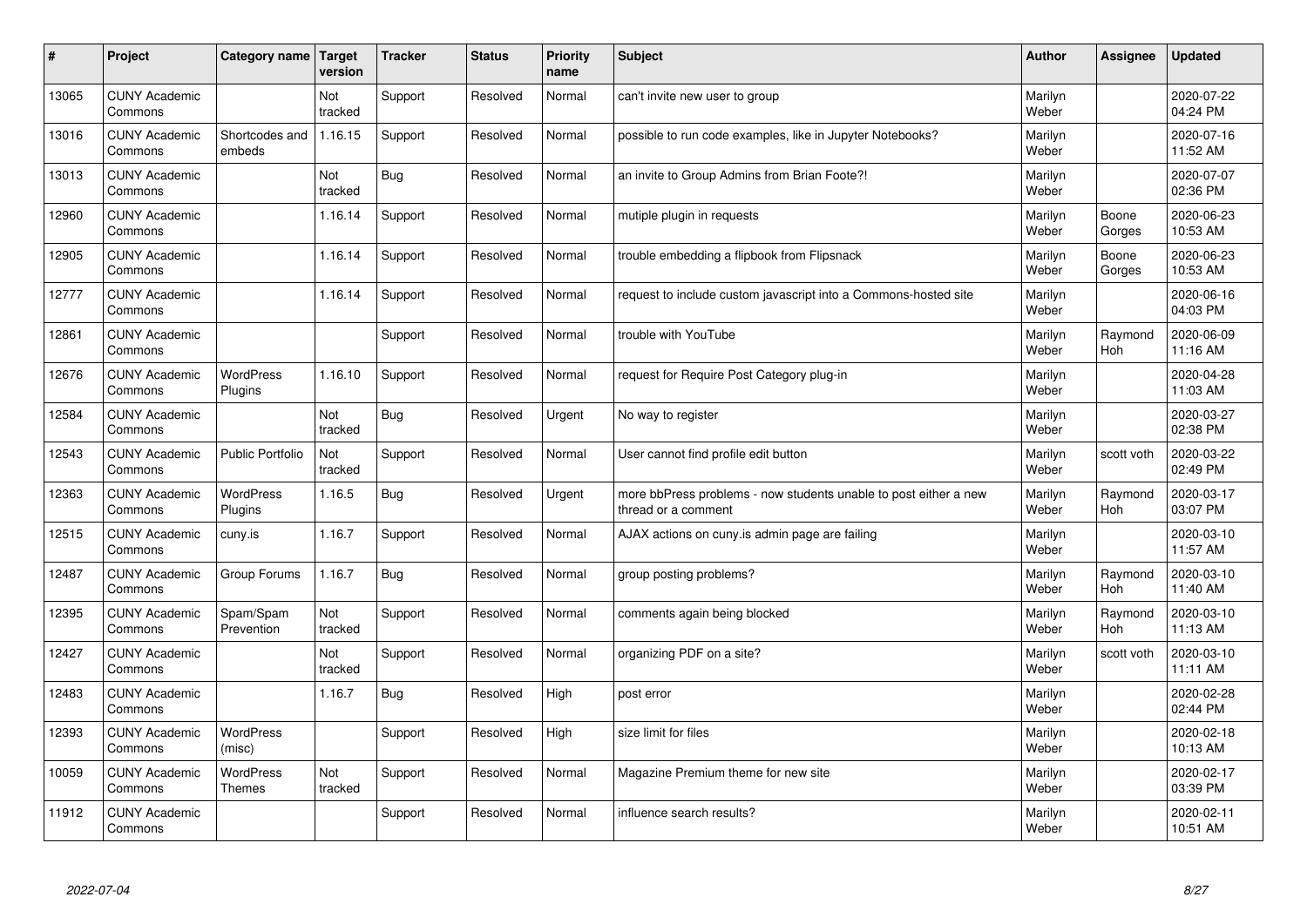| $\#$  | Project                         | Category name   Target            | version        | <b>Tracker</b> | <b>Status</b> | Priority<br>name | <b>Subject</b>                                                                       | <b>Author</b>    | <b>Assignee</b>       | <b>Updated</b>         |
|-------|---------------------------------|-----------------------------------|----------------|----------------|---------------|------------------|--------------------------------------------------------------------------------------|------------------|-----------------------|------------------------|
| 12354 | <b>CUNY Academic</b><br>Commons | <b>WordPress</b><br>Plugins       | 1.16.5         | Bug            | Resolved      | Urgent           | sites (including Net-Art) are reporting critical issues                              | Marilyn<br>Weber | Raymond<br><b>Hoh</b> | 2020-02-02<br>03:16 PM |
| 12346 | <b>CUNY Academic</b><br>Commons | Redmine                           |                | Support        | Resolved      | Normal           | another Redmine request                                                              | Marilyn<br>Weber | <b>Matt Gold</b>      | 2020-01-30<br>08:20 PM |
| 12334 | <b>CUNY Academic</b><br>Commons |                                   |                | Support        | Resolved      | Normal           | request for a Redmine account                                                        | Marilyn<br>Weber | <b>Matt Gold</b>      | 2020-01-30<br>12:01 PM |
| 12302 | <b>CUNY Academic</b><br>Commons | <b>WordPress</b><br><b>Themes</b> | 1.16.4         | Support        | Resolved      | Normal           | Pictorio theme request                                                               | Marilyn<br>Weber | Raymond<br>Hoh        | 2020-01-28<br>11:44 AM |
| 12137 | <b>CUNY Academic</b><br>Commons | <b>WordPress</b><br><b>Themes</b> | Not<br>tracked | Support        | Resolved      | Normal           | media player problem                                                                 | Marilyn<br>Weber |                       | 2019-12-12<br>08:52 PM |
| 12190 | <b>CUNY Academic</b><br>Commons | <b>Blogs</b><br>(BuddyPress)      | Not<br>tracked | Support        | Resolved      | Normal           | Site avatar in directory is not what user expects                                    | Marilyn<br>Weber |                       | 2019-12-12<br>08:51 PM |
| 12156 | <b>CUNY Academic</b><br>Commons | <b>Blogs</b><br>(BuddyPress)      | Not<br>tracked | Support        | Resolved      | Normal           | My Sites list (Commons Profile or Sites directory) doesn't match toolbar<br>dropdown | Marilyn<br>Weber |                       | 2019-12-11<br>10:20 AM |
| 12176 | <b>CUNY Academic</b><br>Commons |                                   | Not<br>tracked | Support        | Resolved      | Normal           | Mp4s?                                                                                | Marilyn<br>Weber |                       | 2019-12-05<br>11:04 AM |
| 12165 | <b>CUNY Academic</b><br>Commons | <b>BuddyPress</b><br>(misc)       | Not<br>tracked | Support        | Resolved      | Normal           | two reports of Profile problems                                                      | Marilyn<br>Weber | Boone<br>Gorges       | 2019-12-04<br>05:06 PM |
| 11977 | <b>CUNY Academic</b><br>Commons |                                   | Not<br>tracked | Support        | Resolved      | Normal           | please remove me from many sites                                                     | Marilyn<br>Weber |                       | 2019-11-21<br>01:05 PM |
| 12038 | <b>CUNY Academic</b><br>Commons |                                   | 1.15.13        | Bug            | Resolved      | Normal           | admin visibility problem at careerplan.commons.gc.cuny.edu                           | Marilyn<br>Weber |                       | 2019-11-12<br>10:20 AM |
| 11907 | <b>CUNY Academic</b><br>Commons | <b>Public Portfolio</b>           | 1.15.13        | Support        | Resolved      | Normal           | more publications problems (in profile)                                              | Marilyn<br>Weber |                       | 2019-11-04<br>11:16 AM |
| 11915 | <b>CUNY Academic</b><br>Commons |                                   | Not<br>tracked | Support        | Resolved      | Normal           | User not in list                                                                     | Marilyn<br>Weber |                       | 2019-10-28<br>10:13 AM |
| 12006 | <b>CUNY Academic</b><br>Commons | Group<br>Invitations              | 1.15.13        | Bug            | Resolved      | Immediate        | Invite system is broken.                                                             | Marilyn<br>Weber | Boone<br>Gorges       | 2019-10-23<br>10:16 AM |
| 11964 | <b>CUNY Academic</b><br>Commons | Layout                            | 1.15.12        | Bug            | Resolved      | Normal           | https://commons.gc.cuny.edu/create/ not displaying correctly in Edge                 | Marilyn<br>Weber | Raymond<br>Hoh        | 2019-10-22<br>11:54 AM |
| 11961 | <b>CUNY Academic</b><br>Commons | Membership                        | Not<br>tracked | Support        | Resolved      | Normal           | switch email for student user                                                        | Marilyn<br>Weber |                       | 2019-10-09<br>01:56 PM |
| 11832 | <b>CUNY Academic</b><br>Commons | WordPress<br>Plugins              | 1.15.11        | Support        | Resolved      | Normal           | Yoast SEO premium for sexgenlab.org                                                  | Marilyn<br>Weber |                       | 2019-10-08<br>11:22 AM |
| 11922 | <b>CUNY Academic</b><br>Commons | Membership                        | Not<br>tracked | Support        | Resolved      | Normal           | https://commons.gc.cuny.edu/members/cunyhealthequity/                                | Marilyn<br>Weber |                       | 2019-10-02<br>04:05 PM |
| 11865 | <b>CUNY Academic</b><br>Commons | Onboarding                        | 1.15.10        | Bug            | Resolved      | Normal           | Site name not appearing in "Membership" lists of Invitation modal                    | Marilyn<br>Weber | Boone<br>Gorges       | 2019-09-24<br>11:09 AM |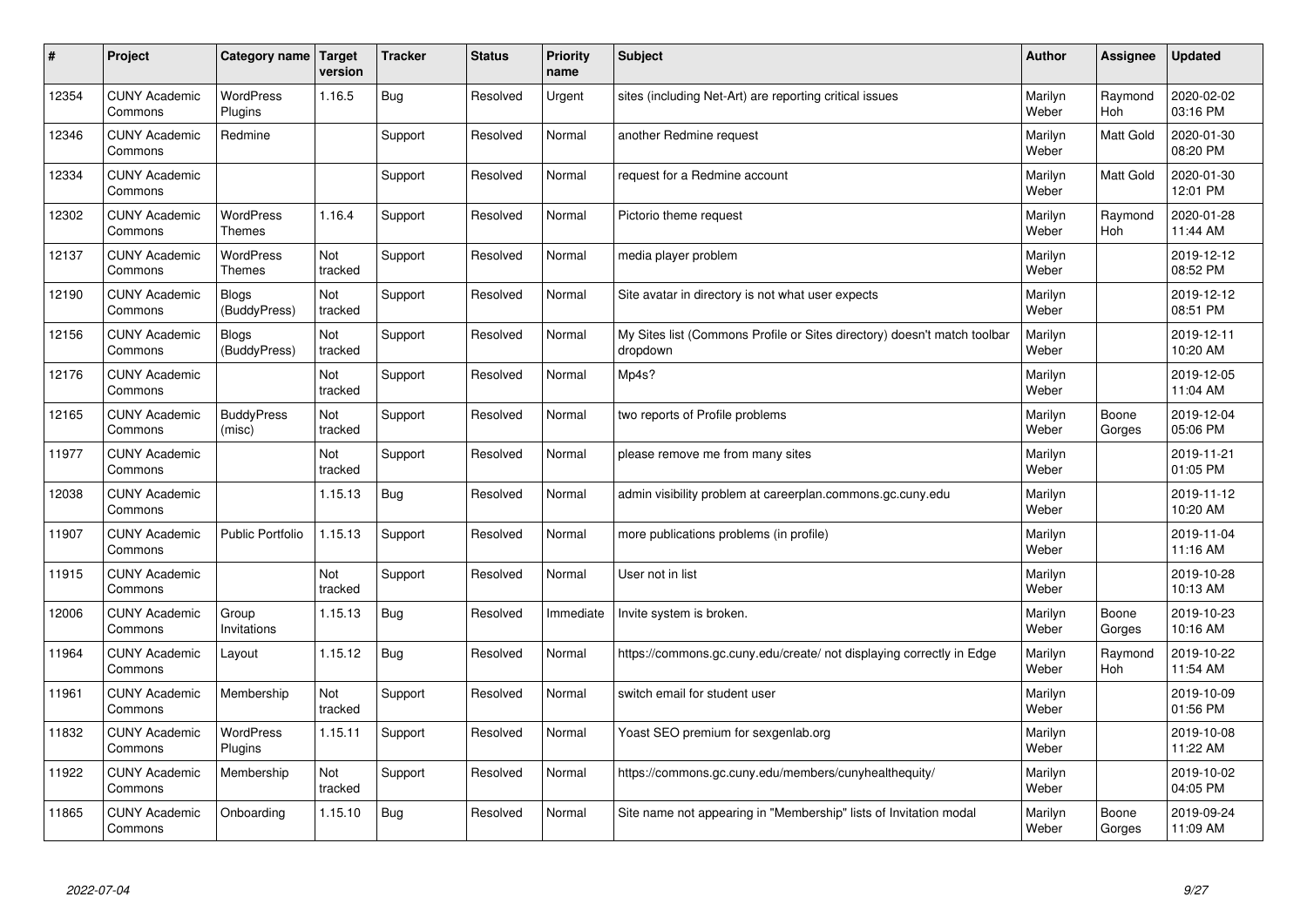| #     | Project                         | Category name   Target      | version        | <b>Tracker</b> | <b>Status</b> | <b>Priority</b><br>name | <b>Subject</b>                                                                                        | <b>Author</b>    | Assignee              | <b>Updated</b>         |
|-------|---------------------------------|-----------------------------|----------------|----------------|---------------|-------------------------|-------------------------------------------------------------------------------------------------------|------------------|-----------------------|------------------------|
| 11896 | <b>CUNY Academic</b><br>Commons |                             | Not<br>tracked | Support        | Resolved      | Normal                  | https://thenurseswritingproject.commons.gc.cuny.edu                                                   | Marilyn<br>Weber |                       | 2019-09-24<br>08:09 AM |
| 11866 | <b>CUNY Academic</b><br>Commons | <b>WordPress</b><br>Themes  | 1.15.10        | Support        | Resolved      | Normal                  | problem with project widget and the 'skills' to generate tags                                         | Marilyn<br>Weber | Raymond<br><b>Hoh</b> | 2019-09-19<br>03:20 PM |
| 11225 | <b>CUNY Academic</b><br>Commons |                             | Not<br>tracked | Support        | Resolved      | Normal                  | bulk upload?                                                                                          | Marilyn<br>Weber |                       | 2019-09-18<br>10:31 AM |
| 11813 | <b>CUNY Academic</b><br>Commons | <b>WordPress</b><br>Plugins | 1.15.9         | Support        | Resolved      | Normal                  | Change Password Protected Message" plugin requests                                                    | Marilyn<br>Weber |                       | 2019-09-10<br>05:57 PM |
| 11665 | <b>CUNY Academic</b><br>Commons |                             |                | Support        | Resolved      | Immediate               | "My Groups" conflating two groups                                                                     | Marilyn<br>Weber |                       | 2019-07-24<br>10:43 PM |
| 11650 | <b>CUNY Academic</b><br>Commons |                             | Not<br>tracked | Support        | Resolved      | Normal                  | https://commons.gc.cuny.edu/groups/introduction-to-literary-studies-eng<br>ish-252-at-hunter-college/ | Marilyn<br>Weber |                       | 2019-07-18<br>02:28 PM |
| 11647 | <b>CUNY Academic</b><br>Commons |                             | 1.15.6         | Support        | Resolved      | Normal                  | <b>Tribulant Newsletters update</b>                                                                   | Marilyn<br>Weber |                       | 2019-07-18<br>02:27 PM |
| 11609 | <b>CUNY Academic</b><br>Commons |                             | 1.15.5         | Support        | Resolved      | Normal                  | <b>Mixed Content flag</b>                                                                             | Marilyn<br>Weber |                       | 2019-06-27<br>06:54 PM |
| 11567 | <b>CUNY Academic</b><br>Commons | <b>Group Files</b>          | 1.15.4         | Bug            | Resolved      | Normal                  | Group files pagination doesn't work properly in folders                                               | Marilyn<br>Weber | Boone<br>Gorges       | 2019-06-25<br>04:22 PM |
| 11516 | <b>CUNY Academic</b><br>Commons | Membership                  | Not<br>tracked | Support        | Resolved      | Normal                  | request for email change                                                                              | Marilyn<br>Weber |                       | 2019-06-04<br>01:48 PM |
| 11002 | <b>CUNY Academic</b><br>Commons |                             | Not<br>tracked | Support        | Resolved      | Normal                  | open link in a new tab not working                                                                    | Marilyn<br>Weber |                       | 2019-06-03<br>07:57 PM |
| 11453 | <b>CUNY Academic</b><br>Commons | <b>WordPress</b><br>(misc)  | 1.15.2         | Bug            | Resolved      | Normal                  | 403 error on Firefox                                                                                  | Marilyn<br>Weber | Raymond<br><b>Hoh</b> | 2019-05-28<br>11:46 AM |
| 11483 | <b>CUNY Academic</b><br>Commons |                             | 1.15.2         | Bug            | Resolved      | Normal                  | 'Add New user" not working                                                                            | Marilyn<br>Weber |                       | 2019-05-21<br>02:26 PM |
| 11448 | <b>CUNY Academic</b><br>Commons | <b>BuddyPress</b><br>(misc) | 1.15.1         | Support        | Resolved      | Normal                  | sole administrator listed on sites is not an admin at all?                                            | Marilyn<br>Weber | Raymond<br>Hoh        | 2019-05-14<br>11:15 AM |
| 11294 | <b>CUNY Academic</b><br>Commons | Account<br>settings         | Not<br>tracked | Support        | Resolved      | Normal                  | student emqail change                                                                                 | Marilyn<br>Weber | Matt Gold             | 2019-04-07<br>09:11 PM |
| 10986 | <b>CUNY Academic</b><br>Commons |                             | Not<br>tracked | Support        | Resolved      | Normal                  | PDF embedder provoking error                                                                          | Marilyn<br>Weber |                       | 2019-03-29<br>04:28 PM |
| 11233 | <b>CUNY Academic</b><br>Commons |                             | 1.14.9         | Support        | Resolved      | Normal                  | Hotjar ?                                                                                              | Marilyn<br>Weber |                       | 2019-03-26<br>12:10 PM |
| 11029 | <b>CUNY Academic</b><br>Commons | Authentication              | 1.14.9         | Support        | Resolved      | Normal                  | Sujatha Fernandes cannot edit her site                                                                | Marilyn<br>Weber | Raymond<br><b>Hoh</b> | 2019-03-26<br>12:10 PM |
| 11147 | <b>CUNY Academic</b><br>Commons | Membership                  | Not<br>tracked | Support        | Resolved      | Normal                  | employee email change                                                                                 | Marilyn<br>Weber |                       | 2019-03-12<br>03:58 PM |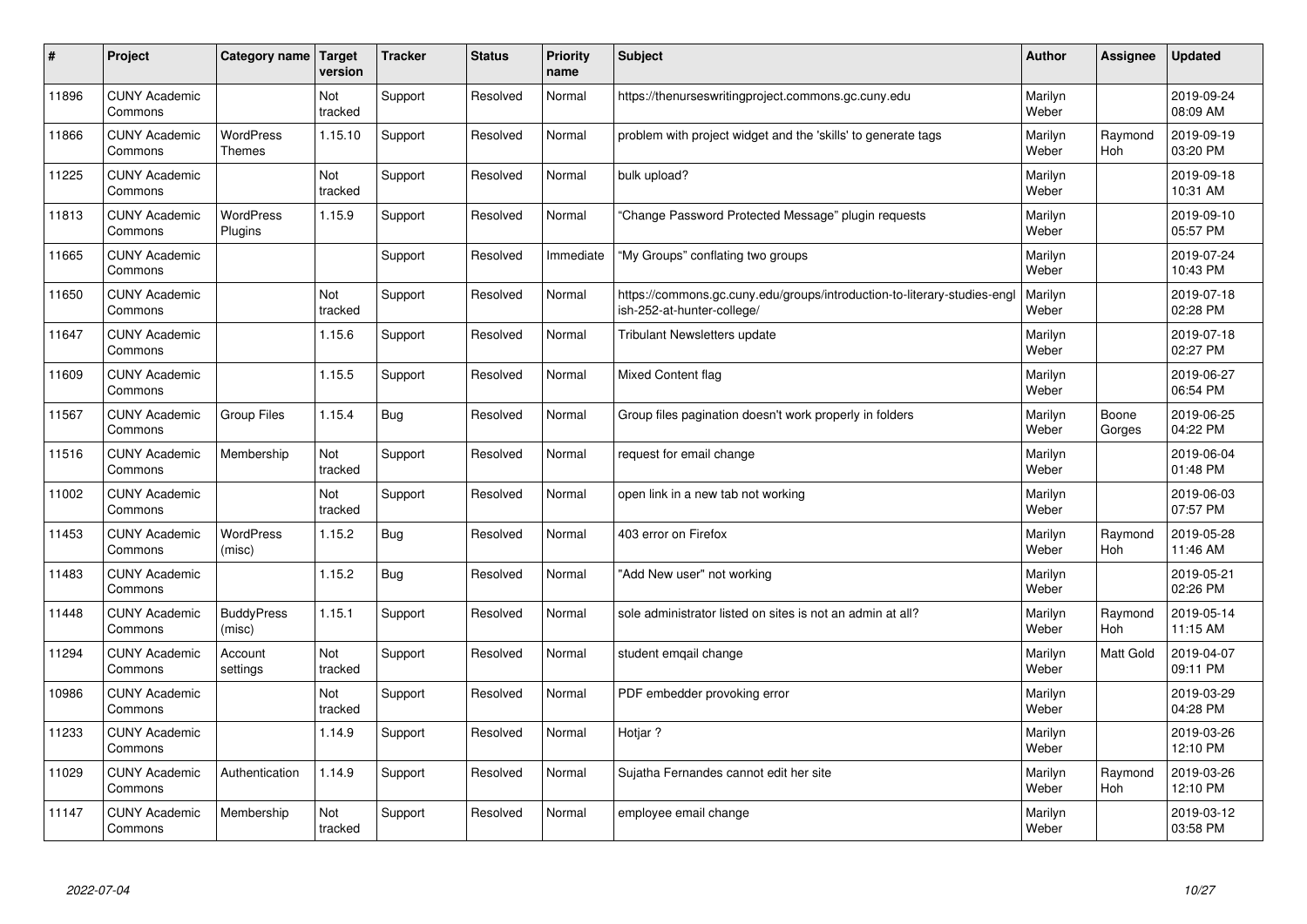| $\sharp$ | Project                         | Category name                     | Target<br>version | <b>Tracker</b> | <b>Status</b> | <b>Priority</b><br>name | <b>Subject</b>                               | <b>Author</b>    | Assignee              | <b>Updated</b>         |
|----------|---------------------------------|-----------------------------------|-------------------|----------------|---------------|-------------------------|----------------------------------------------|------------------|-----------------------|------------------------|
| 11217    | <b>CUNY Academic</b><br>Commons | Membership                        | Not<br>tracked    | Support        | Resolved      | Normal                  | Another email update                         | Marilyn<br>Weber |                       | 2019-03-12<br>03:37 PM |
| 11211    | <b>CUNY Academic</b><br>Commons | <b>WordPress</b><br><b>Themes</b> | 1.14.8            | Support        | Resolved      | Normal                  | user needs to edit the HTML coding           | Marilyn<br>Weber |                       | 2019-03-12<br>11:20 AM |
| 11210    | <b>CUNY Academic</b><br>Commons | Membership                        | Not<br>tracked    | Support        | Resolved      | Normal                  | Please change the email                      | Marilyn<br>Weber |                       | 2019-03-11<br>04:16 PM |
| 11205    | <b>CUNY Academic</b><br>Commons | <b>WordPress</b><br>Plugins       | Not<br>tracked    | Support        | Resolved      | Normal                  | problems with Google calendar                | Marilyn<br>Weber | Raymond<br><b>Hoh</b> | 2019-03-11<br>02:17 PM |
| 11198    | <b>CUNY Academic</b><br>Commons |                                   | Not<br>tracked    | Support        | Resolved      | Normal                  | former CUNY employee                         | Marilyn<br>Weber |                       | 2019-03-07<br>02:21 PM |
| 11091    | <b>CUNY Academic</b><br>Commons | <b>BuddyPress</b><br><b>Docs</b>  | 1.14.7            | Support        | Resolved      | Normal                  | word limit for comments on a group doc?      | Marilyn<br>Weber |                       | 2019-02-26<br>02:04 PM |
| 11127    | <b>CUNY Academic</b><br>Commons | Membership                        | Not<br>tracked    | Support        | Resolved      | Normal                  | user with new campus affiliation             | Marilyn<br>Weber |                       | 2019-02-19<br>02:09 PM |
| 8481     | <b>CUNY Academic</b><br>Commons | Membership                        | Not<br>tracked    | Support        | Resolved      | Normal                  | admin of http://swipanalytic.org/organizers/ | Marilyn<br>Weber |                       | 2019-02-19<br>01:58 PM |
| 11088    | <b>CUNY Academic</b><br>Commons | Group Blogs                       | Not<br>tracked    | Bug            | Resolved      | Normal                  | no notification for comments                 | Marilyn<br>Weber |                       | 2019-02-15<br>03:30 PM |
| 10941    | <b>CUNY Academic</b><br>Commons | Membership                        | Not<br>tracked    | Support        | Resolved      | Normal                  | update user email                            | Marilyn<br>Weber |                       | 2019-02-13<br>02:24 PM |
| 11031    | <b>CUNY Academic</b><br>Commons |                                   | Not<br>tracked    | Support        | Resolved      | Normal                  | new group with seemingly old topics          | Marilyn<br>Weber |                       | 2019-02-11<br>12:17 PM |
| 11017    | <b>CUNY Academic</b><br>Commons |                                   | Not<br>tracked    | Support        | Resolved      | Normal                  | site didn't save?                            | Marilyn<br>Weber |                       | 2019-01-25<br>03:47 PM |
| 11006    | <b>CUNY Academic</b><br>Commons | Groups (misc)                     | 1.14.6            | Support        | Resolved      | Normal                  | removing members from a group isn't working  | Marilyn<br>Weber |                       | 2019-01-24<br>03:18 PM |
| 11003    | <b>CUNY Academic</b><br>Commons |                                   | Not<br>tracked    | Support        | Resolved      | Normal                  | user email change                            | Marilyn<br>Weber |                       | 2019-01-24<br>02:50 PM |
| 10932    | <b>CUNY Academic</b><br>Commons |                                   |                   | Support        | Resolved      | Normal                  | add me as admin to meenaalexander.com        | Marilyn<br>Weber | Matt Gold             | 2019-01-09<br>02:12 PM |
| 10910    | <b>CUNY Academic</b><br>Commons | Membership                        | Not<br>tracked    | Support        | Resolved      | Normal                  | request to be an admin to a prof's site      | Marilyn<br>Weber |                       | 2019-01-04<br>10:45 AM |
| 10820    | <b>CUNY Academic</b><br>Commons |                                   | Not<br>tracked    | Support        | Resolved      | Normal                  | retrieve deleted pages/posts                 | Marilyn<br>Weber |                       | 2018-12-13<br>06:33 PM |
| 10810    | <b>CUNY Academic</b><br>Commons | <b>WordPress</b><br>(misc)        | 1.14.2            | Bug            | Resolved      | Normal                  | Sites set as public are becoming private     | Marilyn<br>Weber |                       | 2018-12-11<br>10:15 AM |
| 10440    | <b>CUNY Academic</b><br>Commons |                                   | Not<br>tracked    | Support        | Resolved      | Normal                  | Acert post problem                           | Marilyn<br>Weber |                       | 2018-12-10<br>03:57 PM |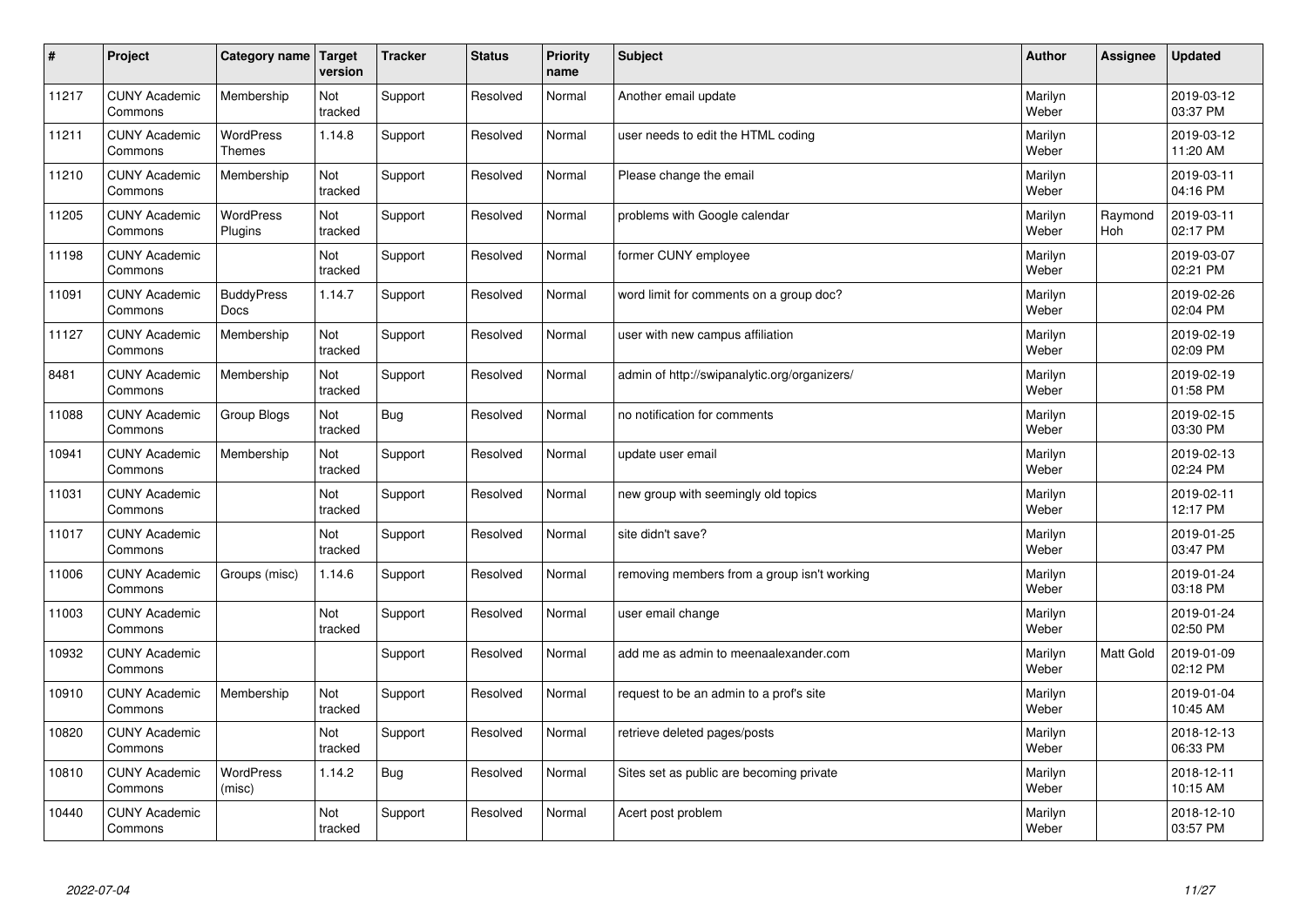| #     | Project                         | Category name               | Target<br>version | <b>Tracker</b> | <b>Status</b> | <b>Priority</b><br>name | <b>Subject</b>                                                                           | <b>Author</b>    | Assignee        | <b>Updated</b>         |
|-------|---------------------------------|-----------------------------|-------------------|----------------|---------------|-------------------------|------------------------------------------------------------------------------------------|------------------|-----------------|------------------------|
| 10298 | <b>CUNY Academic</b><br>Commons |                             | Not<br>tracked    | Support        | Resolved      | Normal                  | RSS feed to itunes problem                                                               | Marilyn<br>Weber |                 | 2018-12-10<br>03:57 PM |
| 10257 | <b>CUNY Academic</b><br>Commons | Membership                  | Not<br>tracked    | Support        | Resolved      | Normal                  | change the email from @login.cuny.edu to campu email                                     | Marilyn<br>Weber |                 | 2018-12-10<br>03:55 PM |
| 10133 | <b>CUNY Academic</b><br>Commons | <b>WordPress</b><br>(misc)  | Not<br>tracked    | Support        | Resolved      | Normal                  | two Commons sites to be migrated elsewhere                                               | Marilyn<br>Weber |                 | 2018-12-10<br>03:54 PM |
| 9889  | <b>CUNY Academic</b><br>Commons |                             | Not<br>tracked    | Support        | Resolved      | Normal                  | remove comments from activity feed?                                                      | Marilyn<br>Weber |                 | 2018-12-10<br>03:53 PM |
| 9779  | <b>CUNY Academic</b><br>Commons | Membership                  | Not<br>tracked    | Support        | Resolved      | Normal                  | user not sure if she is registered.                                                      | Marilyn<br>Weber |                 | 2018-12-10<br>03:53 PM |
| 8978  | <b>CUNY Academic</b><br>Commons | Groups (misc)               | Not<br>tracked    | Support        | Resolved      | Normal                  | removing old groups                                                                      | Marilyn<br>Weber |                 | 2018-12-10<br>03:52 PM |
| 10772 | <b>CUNY Academic</b><br>Commons | Groups (misc)               | 1.14.2            | <b>Bug</b>     | Resolved      | Normal                  | can't create groups                                                                      | Marilyn<br>Weber |                 | 2018-12-04<br>10:42 AM |
| 10606 | <b>CUNY Academic</b><br>Commons | cdev.gc.cuny.ed<br>u.       | Not<br>tracked    | Support        | Resolved      | Normal                  | problems with testing environment                                                        | Marilyn<br>Weber |                 | 2018-11-02<br>10:27 AM |
| 9886  | <b>CUNY Academic</b><br>Commons | cuny.is                     | Not<br>tracked    | Support        | Resolved      | Normal                  | cuny.is SSL                                                                              | Marilyn<br>Weber |                 | 2018-10-26<br>02:07 PM |
| 10407 | <b>CUNY Academic</b><br>Commons |                             | Not<br>tracked    | Support        | Resolved      | Normal                  | toolbar problem                                                                          | Marilyn<br>Weber | Boone<br>Gorges | 2018-10-23<br>10:52 AM |
| 10537 | <b>CUNY Academic</b><br>Commons |                             | Not<br>tracked    | <b>Bug</b>     | Resolved      | Normal                  | jpegs not showing                                                                        | Marilyn<br>Weber |                 | 2018-10-23<br>10:51 AM |
| 10387 | <b>CUNY Academic</b><br>Commons | Membership                  | Not<br>tracked    | Support        | Resolved      | Normal                  | remove user page                                                                         | Marilyn<br>Weber |                 | 2018-09-28<br>02:26 PM |
| 10361 | <b>CUNY Academic</b><br>Commons | Group Forums                | 1.13.10           | <b>Bug</b>     | Resolved      | Normal                  | forum post pending oddity                                                                | Marilyn<br>Weber |                 | 2018-09-25<br>10:45 AM |
| 10245 | <b>CUNY Academic</b><br>Commons | Email<br>Notifications      | 1.13.8            | Support        | Resolved      | Urgent                  | Placeholders in action emails (activation, password reset) not being<br>properly swapped | Marilyn<br>Weber | Raymond<br>Hoh  | 2018-08-30<br>04:02 PM |
| 10266 | <b>CUNY Academic</b><br>Commons |                             |                   | Support        | Resolved      | Normal                  | GC email change requested                                                                | Marilyn<br>Weber | Matt Gold       | 2018-08-30<br>03:07 PM |
| 10176 | <b>CUNY Academic</b><br>Commons | Documentation               | Not<br>tracked    | Bug            | Resolved      | Normal                  | domain mapping requests                                                                  | Marilyn<br>Weber | scott voth      | 2018-08-29<br>05:30 PM |
| 10240 | <b>CUNY Academic</b><br>Commons | <b>WordPress</b><br>Plugins | 1.13.8            | Support        | Resolved      | Normal                  | require-featured-image plug-in request                                                   | Marilyn<br>Weber |                 | 2018-08-29<br>05:15 PM |
| 10239 | <b>CUNY Academic</b><br>Commons |                             | Not<br>tracked    | Support        | Resolved      | Normal                  | musicroombooking.commons.gc.cuny.edu                                                     | Marilyn<br>Weber |                 | 2018-08-29<br>03:06 PM |
| 10256 | <b>CUNY Academic</b><br>Commons |                             |                   | Support        | Resolved      | Normal                  | email change requested                                                                   | Marilyn<br>Weber | Matt Gold       | 2018-08-29<br>02:52 PM |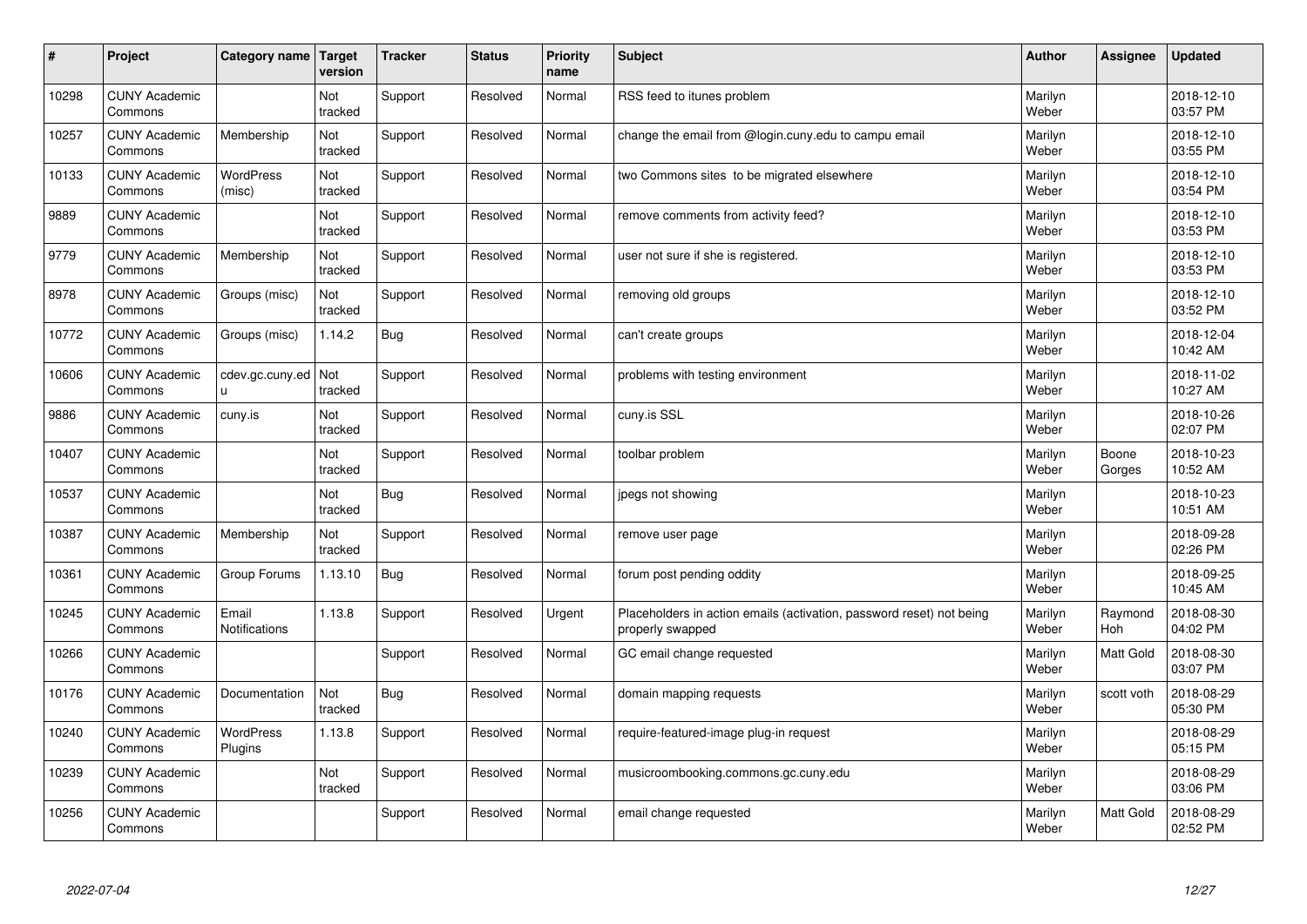| #     | Project                         | Category name                     | Target<br>version | <b>Tracker</b> | <b>Status</b> | <b>Priority</b><br>name | <b>Subject</b>                                          | <b>Author</b>    | Assignee         | <b>Updated</b>         |
|-------|---------------------------------|-----------------------------------|-------------------|----------------|---------------|-------------------------|---------------------------------------------------------|------------------|------------------|------------------------|
| 10227 | <b>CUNY Academic</b><br>Commons |                                   |                   | Support        | Resolved      | Normal                  | user incorrectly entered her email address              | Marilyn<br>Weber | <b>Matt Gold</b> | 2018-08-26<br>08:55 PM |
| 10101 | <b>CUNY Academic</b><br>Commons |                                   | 1.13.7            | Bug            | Resolved      | Normal                  | URL changes within Manage section of groups             | Marilyn<br>Weber |                  | 2018-08-03<br>01:54 PM |
| 10066 | <b>CUNY Academic</b><br>Commons | Membership                        | Not<br>tracked    | Support        | Resolved      | Normal                  | add me as an admin to https://pkms.commons.gc.cuny.edu/ | Marilyn<br>Weber |                  | 2018-07-26<br>11:54 AM |
| 10035 | <b>CUNY Academic</b><br>Commons |                                   | Not<br>tracked    | Bug            | Resolved      | Normal                  | Reconnecting user to site                               | Marilyn<br>Weber |                  | 2018-07-23<br>11:55 AM |
| 10006 | <b>CUNY Academic</b><br>Commons | Membership                        | Not<br>tracked    | Support        | Resolved      | Normal                  | another email change request                            | Marilyn<br>Weber |                  | 2018-07-13<br>12:36 PM |
| 9992  | <b>CUNY Academic</b><br>Commons |                                   | 1.13.6            | Bug            | Resolved      | Normal                  | ACERT website down again                                | Marilyn<br>Weber |                  | 2018-07-10<br>12:15 PM |
| 9965  | <b>CUNY Academic</b><br>Commons | <b>WordPress</b><br>Plugins       | 1.13.4            | Support        | Resolved      | Normal                  | plug-in request for OneTone Companion                   | Marilyn<br>Weber | Raymond<br>Hoh   | 2018-06-26<br>12:00 PM |
| 9949  | <b>CUNY Academic</b><br>Commons |                                   | 1.13.4            | Support        | Resolved      | Normal                  | raise storage space limit?                              | Marilyn<br>Weber | Boone<br>Gorges  | 2018-06-26<br>12:00 PM |
| 9927  | <b>CUNY Academic</b><br>Commons | Membership                        | Not<br>tracked    | Support        | Resolved      | Normal                  | wrong email used                                        | Marilyn<br>Weber | <b>Matt Gold</b> | 2018-06-14<br>10:21 AM |
| 9928  | <b>CUNY Academic</b><br>Commons | Account<br>settings               |                   | Support        | Resolved      | Normal                  | email change request from former student                | Marilyn<br>Weber | Matt Gold        | 2018-06-14<br>10:20 AM |
| 9919  | <b>CUNY Academic</b><br>Commons |                                   | Not<br>tracked    | Bug            | Resolved      | Normal                  | admin of https://sphcurriculum.commons.gc.cuny.edu      | Marilyn<br>Weber |                  | 2018-06-12<br>09:37 PM |
| 9888  | <b>CUNY Academic</b><br>Commons | <b>WordPress</b><br>Plugins       | 1.13.3            | Support        | Resolved      | Normal                  | Business directory Plug-in request                      | Marilyn<br>Weber |                  | 2018-06-12<br>11:52 AM |
| 9828  | <b>CUNY Academic</b><br>Commons | Domain<br>Mapping                 | 1.13.3            | <b>Bug</b>     | Resolved      | High                    | redirecting problem                                     | Marilyn<br>Weber | Raymond<br>Hoh   | 2018-05-24<br>02:39 PM |
| 9823  | <b>CUNY Academic</b><br>Commons | Account<br>settings               | Not<br>tracked    | Support        | Resolved      | Normal                  | email change                                            | Marilyn<br>Weber | <b>Matt Gold</b> | 2018-05-23<br>01:58 PM |
| 9787  | <b>CUNY Academic</b><br>Commons | Registration                      |                   | Support        | Resolved      | Normal                  | email change request                                    | Marilyn<br>Weber | Matt Gold        | 2018-05-16<br>09:55 PM |
| 9780  | <b>CUNY Academic</b><br>Commons |                                   | Not<br>tracked    | Support        | Resolved      | Normal                  | remove the phone number on this profile?                | Marilyn<br>Weber |                  | 2018-05-15<br>10:35 AM |
| 9768  | <b>CUNY Academic</b><br>Commons |                                   | 1.13.2            | Bug            | Resolved      | High                    | search function on the Directory page                   | Marilyn<br>Weber | Boone<br>Gorges  | 2018-05-14<br>08:45 PM |
| 9767  | <b>CUNY Academic</b><br>Commons | Registration                      | Not<br>tracked    | Support        | Resolved      | Normal                  | user deleted account but now needs one                  | Marilyn<br>Weber |                  | 2018-05-11<br>02:39 PM |
| 8941  | <b>CUNY Academic</b><br>Commons | <b>WordPress</b><br><b>Themes</b> | 1.13.1            | Support        | Resolved      | Normal                  | Theme request: ColorNews                                | Marilyn<br>Weber |                  | 2018-05-08<br>10:42 AM |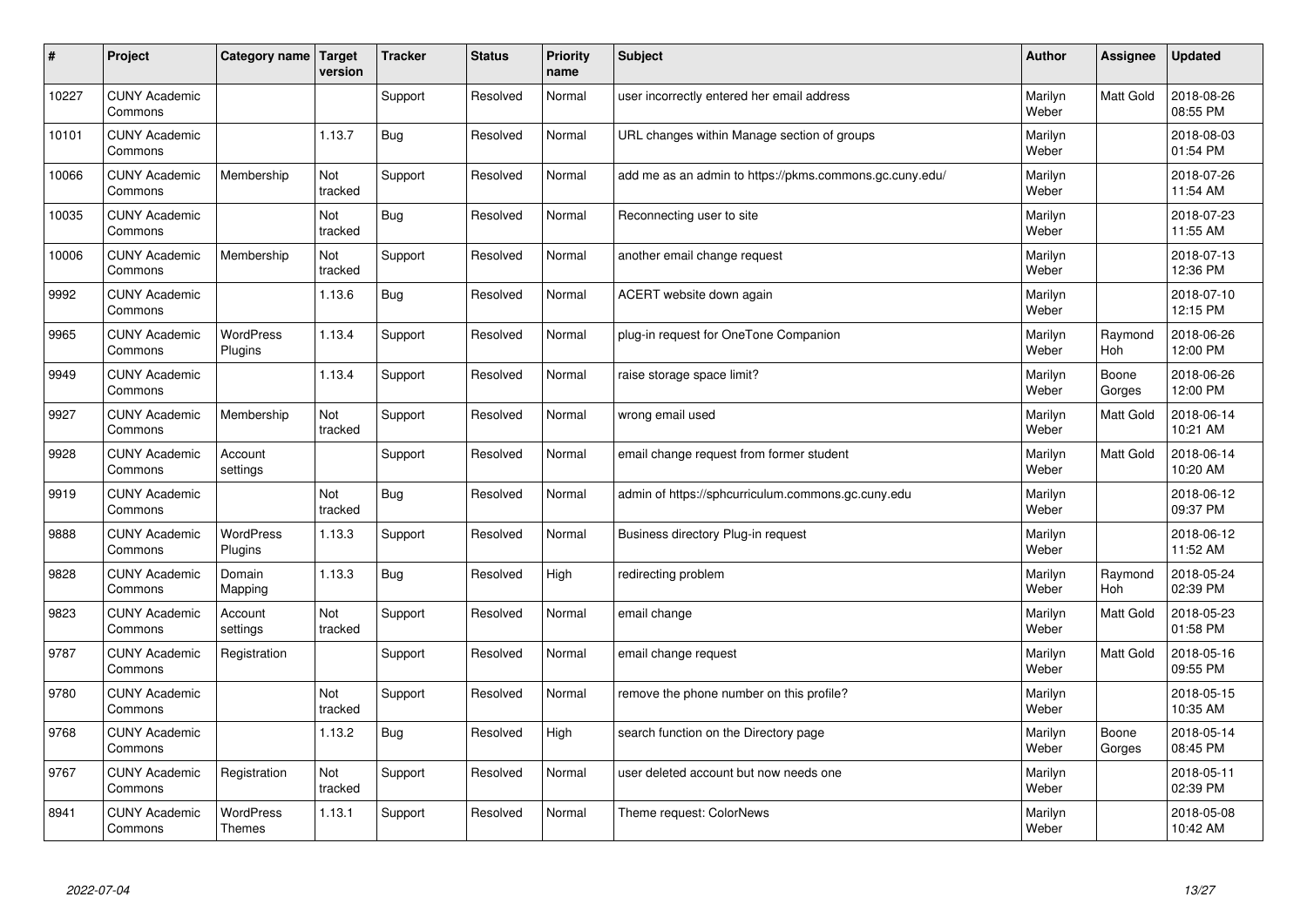| $\sharp$ | Project                         | Category name   Target             | version        | <b>Tracker</b> | <b>Status</b> | <b>Priority</b><br>name | <b>Subject</b>                                       | <b>Author</b>    | Assignee              | <b>Updated</b>         |
|----------|---------------------------------|------------------------------------|----------------|----------------|---------------|-------------------------|------------------------------------------------------|------------------|-----------------------|------------------------|
| 9725     | <b>CUNY Academic</b><br>Commons |                                    | Not<br>tracked | Support        | Resolved      | Normal                  | problems with deleting a site                        | Marilyn<br>Weber |                       | 2018-05-07<br>10:24 PM |
| 8446     | <b>CUNY Academic</b><br>Commons | <b>WordPress</b><br>Plugins        | 1.11.14        | Support        | Resolved      | Normal                  | request for multiple accordion menu plugins          | Marilyn<br>Weber |                       | 2018-05-07<br>09:57 PM |
| 9659     | <b>CUNY Academic</b><br>Commons | Account<br>settings                |                | Support        | Resolved      | Normal                  | user email change                                    | Marilyn<br>Weber | Matt Gold             | 2018-04-24<br>12:08 PM |
| 9604     | <b>CUNY Academic</b><br>Commons |                                    | Not<br>tracked | Support        | Resolved      | Normal                  | I (Marilyn) can only log into cdev as teststudent    | Marilyn<br>Weber |                       | 2018-04-21<br>10:20 AM |
| 9535     | <b>CUNY Academic</b><br>Commons |                                    | Not<br>tracked | Support        | Resolved      | Normal                  | admin for https://video.commons.gc.cuny.edu/?        | Marilyn<br>Weber | <b>Matt Gold</b>      | 2018-04-13<br>05:06 PM |
| 9500     | <b>CUNY Academic</b><br>Commons | <b>WordPress</b><br><b>Plugins</b> | 1.12.12        | Support        | Resolved      | Normal                  | PowerPoint in the media library?                     | Marilyn<br>Weber | Raymond<br>Hoh        | 2018-04-12<br>02:28 PM |
| 9541     | <b>CUNY Academic</b><br>Commons | <b>WordPress</b><br>(misc)         | Not<br>tracked | Support        | Resolved      | Normal                  | repeating header banner                              | Marilyn<br>Weber | Raymond<br>Hoh        | 2018-04-06<br>12:33 PM |
| 9499     | <b>CUNY Academic</b><br>Commons | WordPress<br>(misc)                | Not<br>tracked | Support        | Resolved      | Normal                  | tiny question - preventing dates on posts?           | Marilyn<br>Weber | Raymond<br><b>Hoh</b> | 2018-04-04<br>03:55 PM |
| 9477     | <b>CUNY Academic</b><br>Commons | Account<br>settings                |                | Support        | Resolved      | Normal                  | email change request                                 | Marilyn<br>Weber | <b>Matt Gold</b>      | 2018-03-24<br>08:53 AM |
| 9470     | <b>CUNY Academic</b><br>Commons |                                    |                | Bug            | Resolved      | Normal                  | Users not appearing via "Add New"                    | Marilyn<br>Weber |                       | 2018-03-22<br>07:44 PM |
| 9224     | <b>CUNY Academic</b><br>Commons | Group Files                        | 1.13           | Feature        | Resolved      | Normal                  | attachments to forum posts clutter up Files area     | Marilyn<br>Weber | Boone<br>Gorges       | 2018-03-22<br>03:34 PM |
| 9335     | <b>CUNY Academic</b><br>Commons | WordPress<br>Themes                | 1.12.10        | <b>Bug</b>     | Resolved      | Normal                  | clone http://digitalscholarship.ccny.cuny.edu site?  | Marilyn<br>Weber | Boone<br>Gorges       | 2018-03-14<br>12:43 PM |
| 9355     | <b>CUNY Academic</b><br>Commons |                                    | Not<br>tracked | Support        | Resolved      | Normal                  | 14gb of video?                                       | Marilyn<br>Weber |                       | 2018-03-13<br>11:56 AM |
| 9340     | <b>CUNY Academic</b><br>Commons | <b>WordPress</b><br>Plugins        | 1.12.10        | Bug            | Resolved      | Normal                  | change the web preview?                              | Marilyn<br>Weber | Raymond<br><b>Hoh</b> | 2018-03-13<br>11:50 AM |
| 9330     | <b>CUNY Academic</b><br>Commons | WordPress<br>Plugins               | 1.12.10        | Bug            | Resolved      | Normal                  | part 2 of problems with the Leaflet plug -in         | Marilyn<br>Weber |                       | 2018-03-04<br>05:58 PM |
| 9282     | <b>CUNY Academic</b><br>Commons | Group Forums                       | 1.12.9         | Bug            | Resolved      | Normal                  | "Forum ID is missing" error?                         | Marilyn<br>Weber |                       | 2018-02-27<br>10:32 AM |
| 9276     | <b>CUNY Academic</b><br>Commons |                                    |                | Bug            | Resolved      | High                    | problem adding a member to a group - wrong username? | Marilyn<br>Weber |                       | 2018-02-25<br>12:47 PM |
| 9223     | <b>CUNY Academic</b><br>Commons |                                    | Not<br>tracked | Support        | Resolved      | Normal                  | moving wordpress sites                               | Marilyn<br>Weber |                       | 2018-02-18<br>08:44 PM |
| 9162     | <b>CUNY Academic</b><br>Commons | Registration                       | Not<br>tracked | Support        | Resolved      | Normal                  | email change due to user error                       | Marilyn<br>Weber | <b>Matt Gold</b>      | 2018-02-13<br>11:11 AM |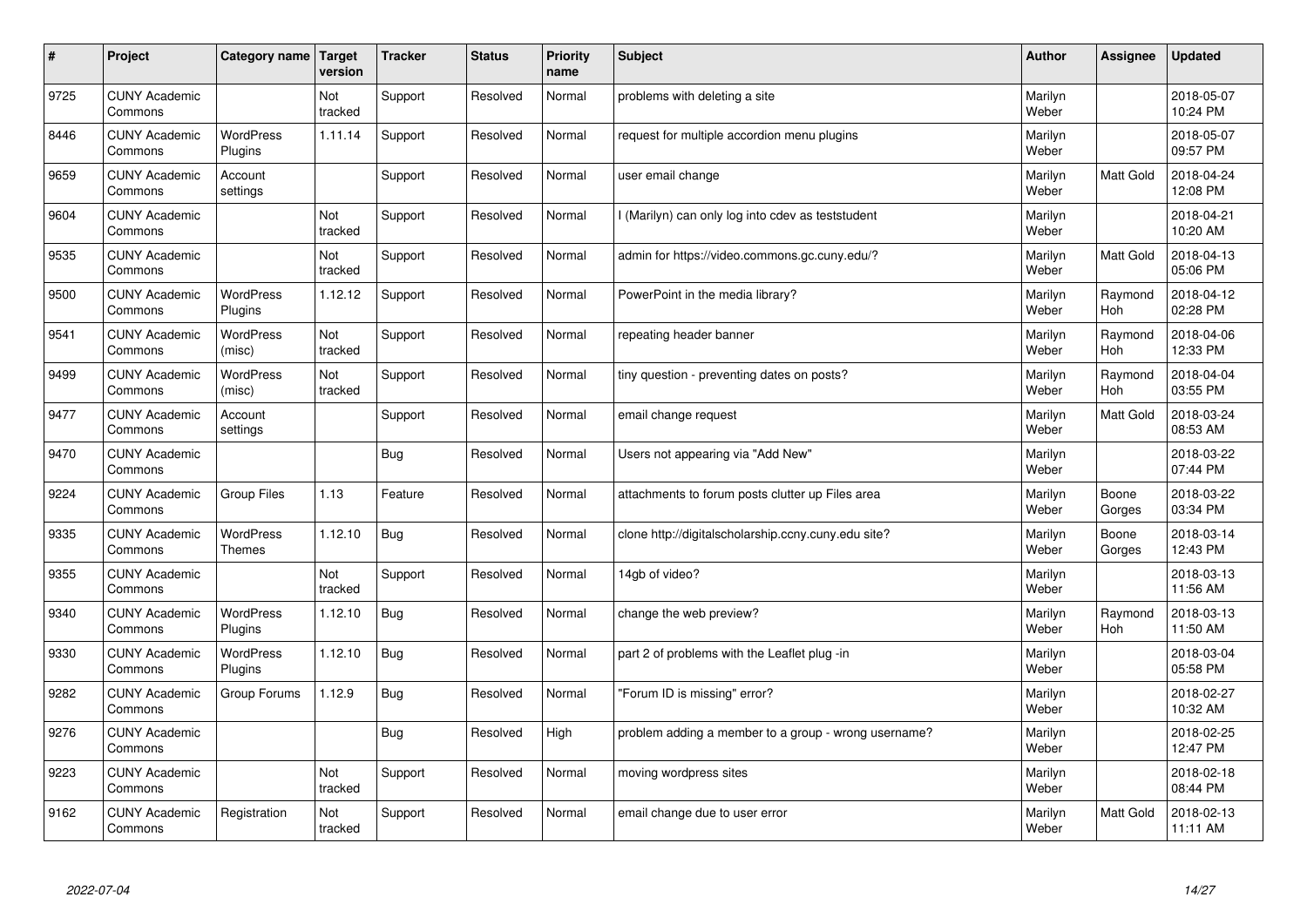| $\pmb{\sharp}$ | Project                         | Category name               | Target<br>version | <b>Tracker</b> | <b>Status</b> | <b>Priority</b><br>name | <b>Subject</b>                                                              | <b>Author</b>    | Assignee              | <b>Updated</b>         |
|----------------|---------------------------------|-----------------------------|-------------------|----------------|---------------|-------------------------|-----------------------------------------------------------------------------|------------------|-----------------------|------------------------|
| 9192           | <b>CUNY Academic</b><br>Commons | <b>WordPress</b><br>Plugins | 1.12.8            | <b>Bug</b>     | Resolved      | Normal                  | problems with the Leaflet plug -in                                          | Marilyn<br>Weber | Boone<br>Gorges       | 2018-02-13<br>11:07 AM |
| 9154           | <b>CUNY Academic</b><br>Commons | Events                      | 1.12.8            | Bug            | Resolved      | Normal                  | problem with group calendar                                                 | Marilyn<br>Weber | Raymond<br><b>Hoh</b> | 2018-02-13<br>10:49 AM |
| 9163           | <b>CUNY Academic</b><br>Commons | Layout                      | 1.12.8            | Support        | Resolved      | Normal                  | Mobile responsiveness issues                                                | Marilyn<br>Weber | Raymond<br><b>Hoh</b> | 2018-02-13<br>10:49 AM |
| 9131           | <b>CUNY Academic</b><br>Commons |                             |                   | Support        | Resolved      | Normal                  | webrecorder.io via Firefox                                                  | Marilyn<br>Weber |                       | 2018-01-29<br>11:11 AM |
| 9130           | <b>CUNY Academic</b><br>Commons | Homepage<br>Slides          | Not<br>tracked    | <b>Bug</b>     | Resolved      | Normal                  | too many redirects                                                          | Marilyn<br>Weber |                       | 2018-01-29<br>10:27 AM |
| 9087           | <b>CUNY Academic</b><br>Commons | <b>WordPress</b><br>Plugins | 1.12.7            | Support        | Resolved      | Normal                  | request for WP Social Sharing                                               | Marilyn<br>Weber |                       | 2018-01-23<br>11:17 AM |
| 9078           | <b>CUNY Academic</b><br>Commons | <b>WordPress</b><br>Plugins | 1.12.7            | Support        | Resolved      | Normal                  | arcgis web maps?                                                            | Marilyn<br>Weber | Raymond<br>Hoh        | 2018-01-23<br>11:11 AM |
| 5991           | <b>CUNY Academic</b><br>Commons | Email<br>Notifications      | Future<br>release | Support        | Resolved      | Normal                  | change format of autogenerated blog emails                                  | Marilyn<br>Weber | Paige<br>Dupont       | 2018-01-12<br>02:55 PM |
| 9062           | <b>CUNY Academic</b><br>Commons |                             | Not<br>tracked    | <b>Bug</b>     | Resolved      | Normal                  | re-add me as admin of https://commons.gc.cuny.edu/                          | Marilyn<br>Weber |                       | 2018-01-08<br>12:03 PM |
| 9026           | <b>CUNY Academic</b><br>Commons | <b>WordPress</b><br>Plugins | 1.12.6            | Support        | Resolved      | Normal                  | plugin request from Carlos Guevara                                          | Marilyn<br>Weber |                       | 2018-01-03<br>09:33 AM |
| 9004           | <b>CUNY Academic</b><br>Commons | Membership                  | Not<br>tracked    | Support        | Resolved      | Normal                  | email change request                                                        | Marilyn<br>Weber |                       | 2017-12-14<br>12:27 PM |
| 8934           | <b>CUNY Academic</b><br>Commons | Reply By Email              | 1.12.4            | Support        | Resolved      | High                    | RBE "could not post" email should have info about attempted From<br>address | Marilyn<br>Weber | Raymond<br><b>Hoh</b> | 2017-12-12<br>11:25 AM |
| 8893           | <b>CUNY Academic</b><br>Commons | Social Paper                | 1.12.1            | Support        | Resolved      | Normal                  | Social paper won't connect to group?                                        | Marilyn<br>Weber |                       | 2017-12-11<br>01:16 PM |
| 8924           | <b>CUNY Academic</b><br>Commons | <b>WordPress</b><br>Plugins | 1.12.4            | <b>Bug</b>     | Resolved      | Normal                  | auto-remove feature on http://pcp.gc.cuny.edu                               | Marilyn<br>Weber | <b>Matt Gold</b>      | 2017-12-04<br>10:18 AM |
| 8937           | <b>CUNY Academic</b><br>Commons |                             | Not<br>tracked    | <b>Bug</b>     | Resolved      | Normal                  | videos gone                                                                 | Marilyn<br>Weber |                       | 2017-12-01<br>11:27 AM |
| 8917           | <b>CUNY Academic</b><br>Commons | Group Files                 | 1.12.3            | <b>Bug</b>     | Resolved      | High                    | Files not downloading from Groups properly                                  | Marilyn<br>Weber | Boone<br>Gorges       | 2017-11-29<br>10:04 PM |
| 8908           | <b>CUNY Academic</b><br>Commons | <b>WordPress</b><br>Plugins | 1.12.2            | Support        | Resolved      | Normal                  | Plugin request from Steve Brier                                             | Marilyn<br>Weber |                       | 2017-11-27<br>11:39 AM |
| 5684           | <b>CUNY Academic</b><br>Commons | <b>Group Files</b>          | Not<br>tracked    | <b>Bug</b>     | Resolved      | Normal                  | Making Group files appear as Blog entries                                   | Marilyn<br>Weber | Boone<br>Gorges       | 2017-11-20<br>03:28 PM |
| 7328           | <b>CUNY Academic</b><br>Commons | <b>WordPress</b><br>Plugins | Not<br>tracked    | <b>Bug</b>     | Resolved      | Normal                  | technical issue with the Events Manager plugin                              | Marilyn<br>Weber | Raymond<br>Hoh        | 2017-11-15<br>06:19 PM |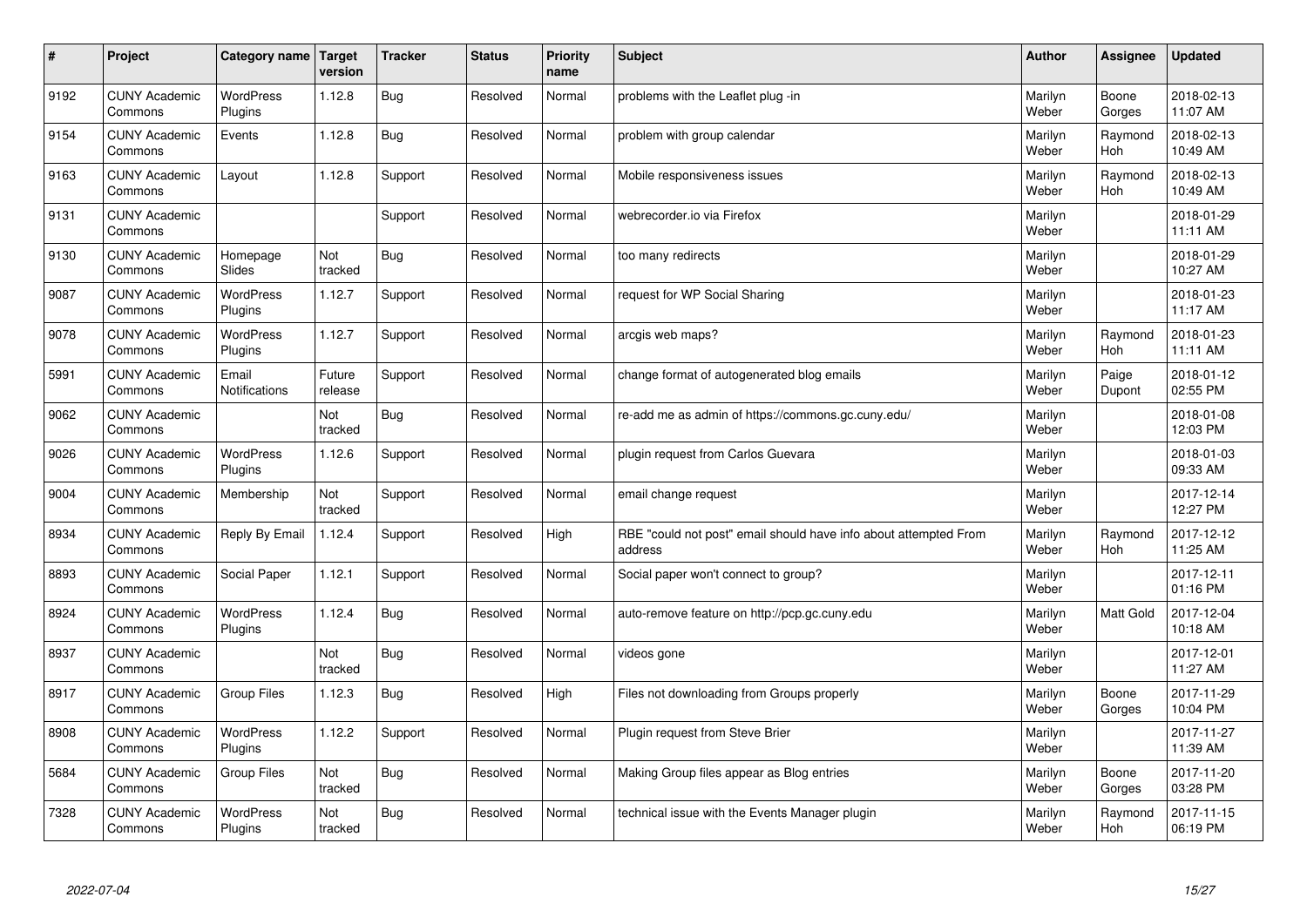| #    | Project                         | Category name               | Target<br>version | <b>Tracker</b> | <b>Status</b> | <b>Priority</b><br>name | <b>Subject</b>                                                              | <b>Author</b>    | Assignee         | <b>Updated</b>         |
|------|---------------------------------|-----------------------------|-------------------|----------------|---------------|-------------------------|-----------------------------------------------------------------------------|------------------|------------------|------------------------|
| 5968 | <b>CUNY Academic</b><br>Commons | Membership                  | Not<br>tracked    | <b>Bug</b>     | Resolved      | Normal                  | Deleting account without knowing password                                   | Marilyn<br>Weber | Matt Gold        | 2017-11-15<br>06:19 PM |
| 5772 | <b>CUNY Academic</b><br>Commons | Membership                  | Not<br>tracked    | Support        | Resolved      | Normal                  | User email change and forgotten password                                    | Marilyn<br>Weber | <b>Matt Gold</b> | 2017-11-15<br>06:18 PM |
| 7619 | <b>CUNY Academic</b><br>Commons | Membership                  | Not<br>tracked    | Support        | Resolved      | Normal                  | outside users for a site that isn't a class?                                | Marilyn<br>Weber | <b>Matt Gold</b> | 2017-11-15<br>06:18 PM |
| 6866 | <b>CUNY Academic</b><br>Commons |                             | Not<br>tracked    | Support        | Resolved      | Normal                  | User would like to have her account deleted                                 | Marilyn<br>Weber | Matt Gold        | 2017-11-15<br>05:49 PM |
| 5319 | <b>CUNY Academic</b><br>Commons |                             | Not<br>tracked    | <b>Bug</b>     | Resolved      | Normal                  | <b>Broken URL</b>                                                           | Marilyn<br>Weber | Marilyn<br>Weber | 2017-11-15<br>05:46 PM |
| 5875 | <b>CUNY Academic</b><br>Commons | <b>WordPress</b><br>Plugins | Not<br>tracked    | <b>Bug</b>     | Resolved      | Normal                  | Events Calendar garbled in IE                                               | Marilyn<br>Weber | Marilyn<br>Weber | 2017-11-15<br>05:45 PM |
| 6106 | <b>CUNY Academic</b><br>Commons | Server                      | Not<br>tracked    | <b>Bug</b>     | Resolved      | Normal                  | 504 error                                                                   | Marilyn<br>Weber |                  | 2017-11-15<br>01:55 PM |
| 7836 | <b>CUNY Academic</b><br>Commons | Social Paper                | Not<br>tracked    | Support        | Resolved      | Normal                  | missing Social Paper                                                        | Marilyn<br>Weber |                  | 2017-11-15<br>01:31 PM |
| 8259 | <b>CUNY Academic</b><br>Commons |                             | Not<br>tracked    | Bug            | Resolved      | Normal                  | missing dashboard                                                           | Marilyn<br>Weber |                  | 2017-11-15<br>01:28 PM |
| 8308 | <b>CUNY Academic</b><br>Commons | <b>WordPress</b><br>Plugins | Not<br>tracked    | Support        | Resolved      | Normal                  | WP Migration plugin                                                         | Marilyn<br>Weber |                  | 2017-11-15<br>01:27 PM |
| 8566 | <b>CUNY Academic</b><br>Commons | Membership                  | Not<br>tracked    | Support        | Resolved      | Normal                  | user email change                                                           | Marilyn<br>Weber |                  | 2017-11-15<br>01:27 PM |
| 8661 | <b>CUNY Academic</b><br>Commons | Group Blogs                 | Not<br>tracked    | <b>Bug</b>     | Resolved      | Normal                  | new group, old site, can't link?                                            | Marilyn<br>Weber |                  | 2017-11-15<br>01:26 PM |
| 7613 | <b>CUNY Academic</b><br>Commons | Registration                | Not<br>tracked    | Support        | Resolved      | Normal                  | non-matriculated students                                                   | Marilyn<br>Weber | Boone<br>Gorges  | 2017-11-15<br>11:03 AM |
| 6286 | <b>CUNY Academic</b><br>Commons | Groups (misc)               | Not<br>tracked    | <b>Bug</b>     | Resolved      | Immediate               | Groups pages not displaying at all!                                         | Marilyn<br>Weber | Boone<br>Gorges  | 2017-11-15<br>10:57 AM |
| 8906 | <b>CUNY Academic</b><br>Commons | Redmine                     | Not<br>tracked    | Support        | Resolved      | Normal                  | Redmine access?                                                             | Marilyn<br>Weber | Matt Gold        | 2017-11-13<br>06:02 PM |
| 8882 | <b>CUNY Academic</b><br>Commons |                             | Not<br>tracked    | Support        | Resolved      | Normal                  | question about search engines                                               | Marilyn<br>Weber |                  | 2017-11-01<br>03:26 PM |
| 8878 | <b>CUNY Academic</b><br>Commons | cuny.is                     | Not<br>tracked    | <b>Bug</b>     | Resolved      | Urgent                  | cuny.is site link won't work                                                | Marilyn<br>Weber | Boone<br>Gorges  | 2017-11-01<br>03:06 PM |
| 8873 | <b>CUNY Academic</b><br>Commons |                             | Not<br>tracked    | Support        | Resolved      | Normal                  | maximum file upload size?                                                   | Marilyn<br>Weber |                  | 2017-10-30<br>11:23 AM |
| 6860 | <b>CUNY Academic</b><br>Commons | User<br>Onboarding          | 1.12              | Bug            | Resolved      | Normal                  | Invitation to join a group is appearing as an invitiation to join the site! | Marilyn<br>Weber | Boone<br>Gorges  | 2017-10-30<br>10:03 AM |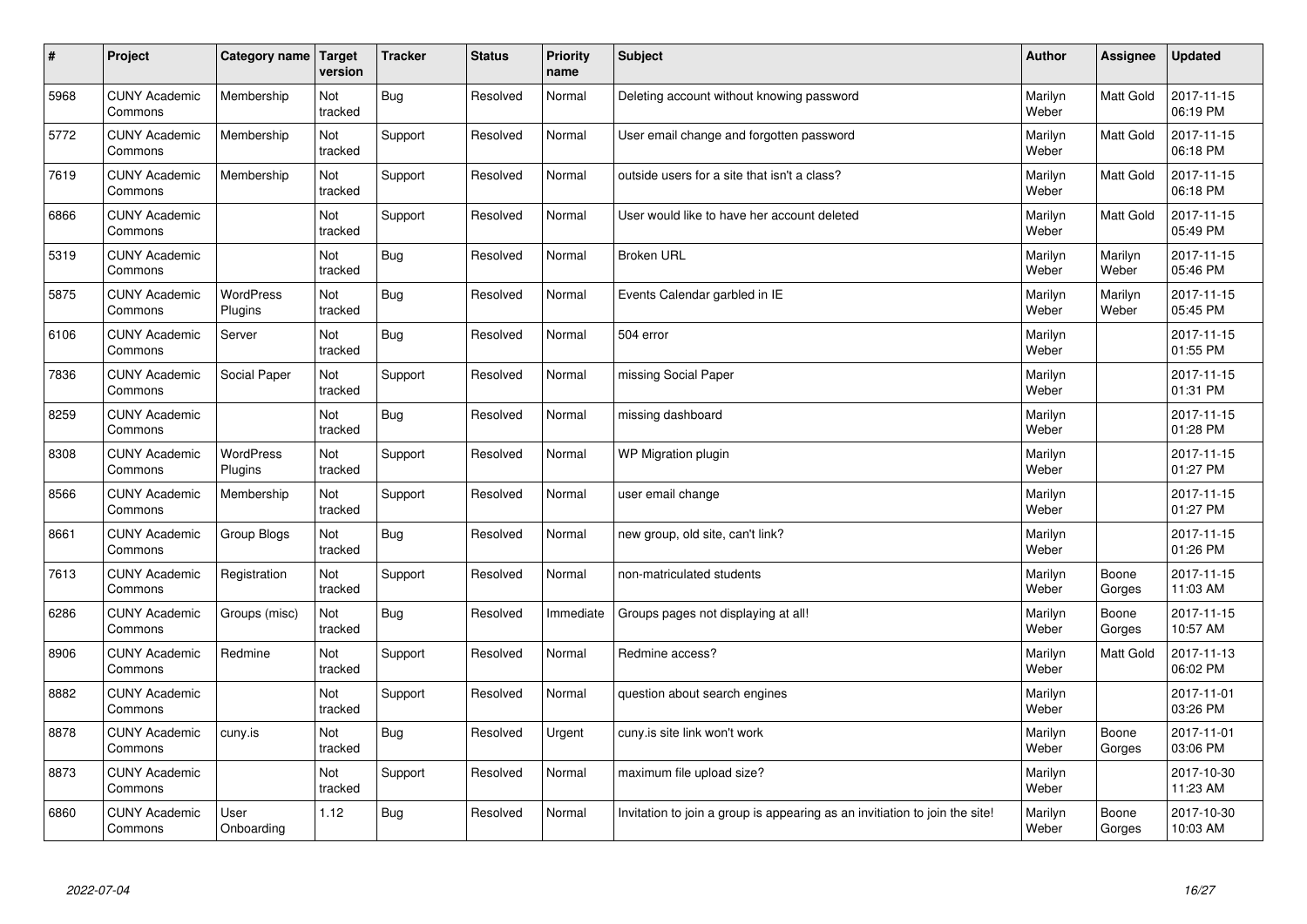| $\sharp$ | Project                         | Category name                | <b>Target</b><br>version | <b>Tracker</b>    | <b>Status</b> | <b>Priority</b><br>name | <b>Subject</b>                                           | <b>Author</b>    | Assignee        | <b>Updated</b>         |
|----------|---------------------------------|------------------------------|--------------------------|-------------------|---------------|-------------------------|----------------------------------------------------------|------------------|-----------------|------------------------|
| 8855     | <b>CUNY Academic</b><br>Commons |                              | Not<br>tracked           | Support           | Resolved      | Normal                  | another email change request                             | Marilyn<br>Weber |                 | 2017-10-25<br>10:55 AM |
| 8848     | <b>CUNY Academic</b><br>Commons |                              | Not<br>tracked           | Support           | Resolved      | Normal                  | email change request                                     | Marilyn<br>Weber |                 | 2017-10-24<br>11:19 AM |
| 8459     | <b>CUNY Academic</b><br>Commons |                              | Not<br>tracked           | Documentatio<br>n | Resolved      | Normal                  | comprehensive list of plugins?                           | Marilyn<br>Weber |                 | 2017-10-11<br>11:24 AM |
| 8464     | <b>CUNY Academic</b><br>Commons |                              | Not<br>tracked           | Support           | Resolved      | Normal                  | WP UI                                                    | Marilyn<br>Weber |                 | 2017-10-11<br>11:23 AM |
| 8768     | <b>CUNY Academic</b><br>Commons |                              | Not<br>tracked           | Support           | Resolved      | Normal                  | unsafe redirect?                                         | Marilyn<br>Weber |                 | 2017-10-06<br>12:14 PM |
| 8729     | <b>CUNY Academic</b><br>Commons |                              | Not<br>tracked           | Support           | Resolved      | Normal                  | email change                                             | Marilyn<br>Weber |                 | 2017-09-25<br>02:14 PM |
| 8726     | <b>CUNY Academic</b><br>Commons |                              |                          | Support           | Resolved      | Normal                  | Redirect problem                                         | Marilyn<br>Weber |                 | 2017-09-21<br>12:14 PM |
| 8721     | <b>CUNY Academic</b><br>Commons | <b>WordPress</b><br>Plugins  | 1.11.13                  | Bug               | Resolved      | Normal                  | more problems with Events calendar                       | Marilyn<br>Weber |                 | 2017-09-21<br>10:35 AM |
| 8693     | <b>CUNY Academic</b><br>Commons | <b>WordPress</b><br>Plugins  |                          | Support           | Resolved      | Normal                  | Existing blog wants to replace Mailpoet with Newsletters | Marilyn<br>Weber |                 | 2017-09-12<br>02:24 PM |
| 8471     | <b>CUNY Academic</b><br>Commons |                              | Not<br>tracked           | Support           | Resolved      | Normal                  | admin at https://commons.gc.cuny.edu/                    | Marilyn<br>Weber |                 | 2017-09-06<br>01:50 PM |
| 8638     | <b>CUNY Academic</b><br>Commons | Group Blogs                  | 1.11.11                  | Bug               | Resolved      | Normal                  | members not syncing from group to site                   | Marilyn<br>Weber |                 | 2017-09-01<br>03:50 PM |
| 8576     | <b>CUNY Academic</b><br>Commons | <b>WordPress</b><br>Plugins  | 1.11.11                  | Support           | Resolved      | Normal                  | Digital Measures plugin request                          | Marilyn<br>Weber |                 | 2017-09-01<br>03:44 PM |
| 8630     | <b>CUNY Academic</b><br>Commons | Membership                   | Not<br>tracked           | Support           | Resolved      | Normal                  | Change in email/campus                                   | Marilyn<br>Weber |                 | 2017-08-30<br>03:48 PM |
| 8620     | <b>CUNY Academic</b><br>Commons | ZenDesk                      | 1.11.11                  | <b>Bug</b>        | Resolved      | High                    | "Send us a message" not working                          | Marilyn<br>Weber | Raymond<br>Hoh  | 2017-08-29<br>04:13 PM |
| 8577     | <b>CUNY Academic</b><br>Commons | Membership                   | Not<br>tracked           | Support           | Resolved      | Normal                  | another user email change                                | Marilyn<br>Weber |                 | 2017-08-25<br>10:23 AM |
| 8553     | <b>CUNY Academic</b><br>Commons |                              | Not<br>tracked           | Support           | Resolved      | Normal                  | storage limits?                                          | Marilyn<br>Weber |                 | 2017-08-18<br>04:36 PM |
| 8552     | <b>CUNY Academic</b><br>Commons | <b>WordPress</b><br>Plugins  | 1.11.10                  | <b>Bug</b>        | Resolved      | Normal                  | Events Calendar problem                                  | Marilyn<br>Weber |                 | 2017-08-18<br>04:36 PM |
| 6857     | <b>CUNY Academic</b><br>Commons | <b>Blogs</b><br>(BuddyPress) | Not<br>tracked           | Support           | Resolved      | Normal                  | Committee on Religion website                            | Marilyn<br>Weber | Boone<br>Gorges | 2017-08-17<br>10:24 AM |
| 8529     | <b>CUNY Academic</b><br>Commons |                              | Not<br>tracked           | Support           | Resolved      | Normal                  | lframe regiest?                                          | Marilyn<br>Weber |                 | 2017-08-16<br>04:40 PM |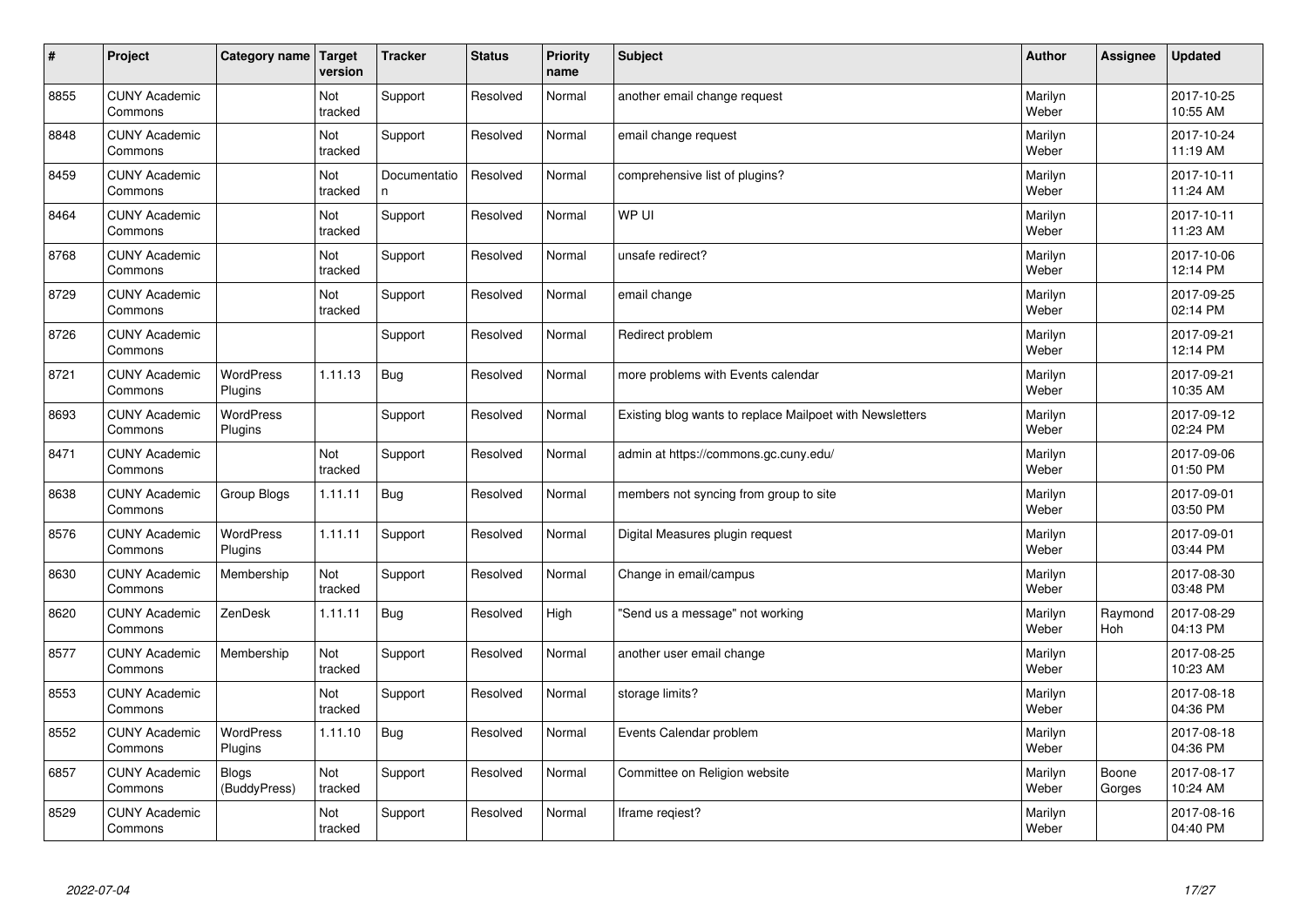| #    | Project                         | Category name                     | <b>Target</b><br>version | <b>Tracker</b> | <b>Status</b> | <b>Priority</b><br>name | <b>Subject</b>                                                                          | <b>Author</b>    | <b>Assignee</b> | <b>Updated</b>         |
|------|---------------------------------|-----------------------------------|--------------------------|----------------|---------------|-------------------------|-----------------------------------------------------------------------------------------|------------------|-----------------|------------------------|
| 8531 | <b>CUNY Academic</b><br>Commons | Membership                        | Not<br>tracked           | Support        | Resolved      | Normal                  | admin of https://admissions.commons.gc.cuny.edu                                         | Marilyn<br>Weber |                 | 2017-08-15<br>04:20 PM |
| 8429 | <b>CUNY Academic</b><br>Commons | Membership                        | Not<br>tracked           | Support        | Resolved      | Normal                  | Please make me an admin of https://arc.commons.gc.cuny.edu                              | Marilyn<br>Weber | Boone<br>Gorges | 2017-07-24<br>03:33 PM |
| 8125 | <b>CUNY Academic</b><br>Commons | <b>WordPress</b><br><b>Themes</b> | 1.10.19                  | <b>Bug</b>     | Resolved      | High                    | careerplan admin page failing to load with "currently unable to handle<br>this request" | Marilyn<br>Weber |                 | 2017-07-13<br>12:54 PM |
| 8401 | <b>CUNY Academic</b><br>Commons | Membership                        | Not<br>tracked           | Support        | Resolved      | Normal                  | add me as an admin                                                                      | Marilyn<br>Weber | Boone<br>Gorges | 2017-07-11<br>11:40 AM |
| 8379 | <b>CUNY Academic</b><br>Commons |                                   | Not<br>tracked           | Support        | Resolved      | Normal                  | request for site build help                                                             | Marilyn<br>Weber |                 | 2017-07-01<br>10:48 AM |
| 8289 | <b>CUNY Academic</b><br>Commons |                                   | Not<br>tracked           | Support        | Resolved      | Normal                  | removing my access to sites                                                             | Marilyn<br>Weber | Luke<br>Waltzer | 2017-06-19<br>12:40 PM |
| 8222 | <b>CUNY Academic</b><br>Commons | Membership                        | Not<br>tracked           | Support        | Resolved      | Normal                  | Admin for iletc.commons.gc.cuny.edu                                                     | Marilyn<br>Weber | Boone<br>Gorges | 2017-06-08<br>10:06 AM |
| 8200 | <b>CUNY Academic</b><br>Commons | Groups (misc)                     | Not<br>tracked           | Bug            | Resolved      | Normal                  | Announcements has disappeared                                                           | Marilyn<br>Weber | Boone<br>Gorges | 2017-05-26<br>04:04 PM |
| 8131 | <b>CUNY Academic</b><br>Commons | <b>WordPress</b><br>Plugins       | 1.11                     | Bug            | Resolved      | Normal                  | Newsletters plug-in                                                                     | Marilyn<br>Weber | Boone<br>Gorges | 2017-05-11<br>09:42 PM |
| 8120 | <b>CUNY Academic</b><br>Commons | Membership                        | Not<br>tracked           | Support        | Resolved      | Normal                  | add me as an admin to https://nyslavery.commons.gc.cuny.edu                             | Marilyn<br>Weber |                 | 2017-05-10<br>02:19 PM |
| 7995 | <b>CUNY Academic</b><br>Commons | Domain<br>Mapping                 | Not<br>tracked           | Bug            | Resolved      | Urgent                  | http://on.socialpaper.gc.cuny.edu down?                                                 | Marilyn<br>Weber |                 | 2017-04-21<br>11:07 AM |
| 7994 | <b>CUNY Academic</b><br>Commons | <b>WordPress</b><br>(misc)        | 1.10.17                  | <b>Bug</b>     | Resolved      | Urgent                  | Comments not appearing                                                                  | Marilyn<br>Weber |                 | 2017-04-20<br>11:16 AM |
| 7972 | <b>CUNY Academic</b><br>Commons |                                   | Not<br>tracked           | Support        | Resolved      | Normal                  | expand the memory limit for videos?                                                     | Marilyn<br>Weber |                 | 2017-04-20<br>10:07 AM |
| 7922 | <b>CUNY Academic</b><br>Commons | Membership                        | Not<br>tracked           | Support        | Resolved      | Normal                  | add me as an admin to the MALs alumni site?                                             | Marilyn<br>Weber |                 | 2017-04-06<br>05:19 PM |
| 7767 | <b>CUNY Academic</b><br>Commons |                                   | Not<br>tracked           | Bug            | Resolved      | Normal                  | Site loading problems                                                                   | Marilyn<br>Weber |                 | 2017-03-21<br>09:57 PM |
| 7803 | <b>CUNY Academic</b><br>Commons |                                   |                          | Bug            | Resolved      | Normal                  | user email change                                                                       | Marilyn<br>Weber |                 | 2017-03-16<br>11:58 AM |
| 7785 | <b>CUNY Academic</b><br>Commons |                                   | Not<br>tracked           | Support        | Resolved      | Normal                  | ftp access or files?                                                                    | Marilyn<br>Weber | Boone<br>Gorges | 2017-03-13<br>02:34 PM |
| 7771 | <b>CUNY Academic</b><br>Commons | Membership                        | Not<br>tracked           | Support        | Resolved      | Normal                  | User would like to be uncoupled from sites                                              | Marilyn<br>Weber | Boone<br>Gorges | 2017-03-09<br>12:38 PM |
| 7775 | <b>CUNY Academic</b><br>Commons | Membership                        | Not<br>tracked           | Support        | Resolved      | Normal                  | Email change                                                                            | Marilyn<br>Weber |                 | 2017-03-08<br>10:09 PM |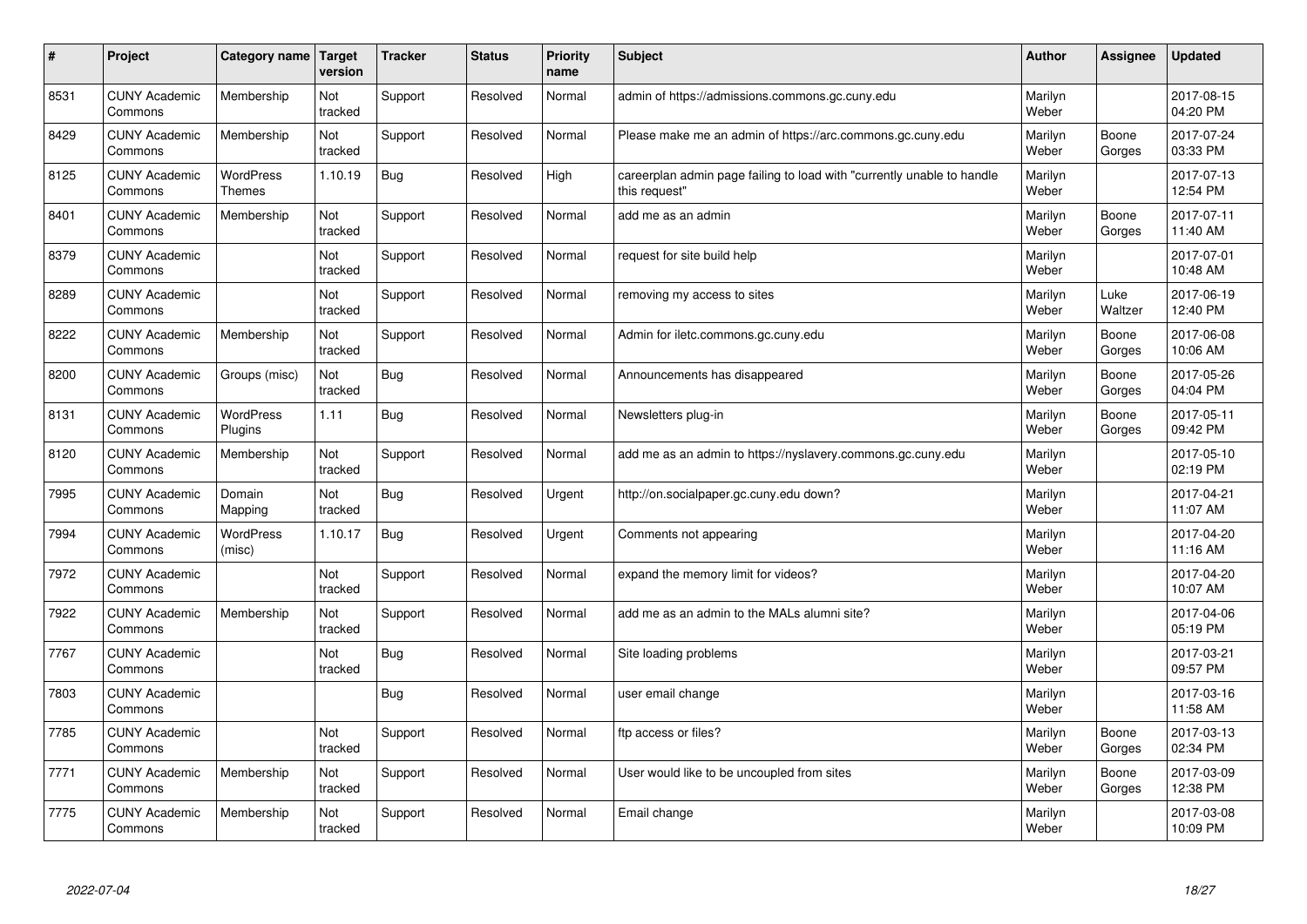| $\sharp$ | Project                         | Category name   Target      | version        | <b>Tracker</b> | <b>Status</b> | <b>Priority</b><br>name | <b>Subject</b>                                  | <b>Author</b>    | Assignee         | <b>Updated</b>         |
|----------|---------------------------------|-----------------------------|----------------|----------------|---------------|-------------------------|-------------------------------------------------|------------------|------------------|------------------------|
| 7745     | <b>CUNY Academic</b><br>Commons | <b>WordPress</b><br>Plugins | 1.10.13        | Support        | Resolved      | Normal                  | Featured Video Plus plugin requested            | Marilyn<br>Weber |                  | 2017-03-03<br>01:51 PM |
| 7684     | <b>CUNY Academic</b><br>Commons | Reply By Email              | 1.10.12        | Bug            | Resolved      | High                    | trying to post too often error                  | Marilyn<br>Weber | Raymond<br>Hoh   | 2017-02-28<br>12:43 PM |
| 7608     | <b>CUNY Academic</b><br>Commons | Registration                | Not<br>tracked | Feature        | Resolved      | Normal                  | create an account                               | Marilyn<br>Weber |                  | 2017-02-15<br>10:45 PM |
| 7607     | <b>CUNY Academic</b><br>Commons | <b>WordPress</b><br>(misc)  | Not<br>tracked | Feature        | Resolved      | Normal                  | mp4 files                                       | Marilyn<br>Weber |                  | 2017-02-15<br>07:37 PM |
| 7685     | <b>CUNY Academic</b><br>Commons | Password<br>Reset           | Not<br>tracked | Support        | Resolved      | Normal                  | temporary password                              | Marilyn<br>Weber | Boone<br>Gorges  | 2017-02-15<br>07:36 PM |
| 7678     | <b>CUNY Academic</b><br>Commons | Groups (misc)               | Not<br>tracked | Support        | Resolved      | Normal                  | add admin to student group                      | Marilyn<br>Weber | Boone<br>Gorges  | 2017-02-15<br>11:58 AM |
| 7486     | <b>CUNY Academic</b><br>Commons | Membership                  | Not<br>tracked | Support        | Resolved      | Normal                  | changed email address                           | Marilyn<br>Weber |                  | 2017-01-24<br>10:00 PM |
| 7460     | <b>CUNY Academic</b><br>Commons | WordPress<br><b>Themes</b>  | 1.10.8         | Support        | Resolved      | Normal                  | install Independent Publisher theme?            | Marilyn<br>Weber | Boone<br>Gorges  | 2017-01-21<br>09:34 PM |
| 7349     | <b>CUNY Academic</b><br>Commons | Membership                  | Not<br>tracked | Bug            | Resolved      | Normal                  | <b>LACUNY</b> Institute website                 | Marilyn<br>Weber | Boone<br>Gorges  | 2017-01-11<br>04:26 PM |
| 7223     | <b>CUNY Academic</b><br>Commons | Membership                  | Not<br>tracked | Bug            | Resolved      | Normal                  | User with two profiles would like to merge them | Marilyn<br>Weber | Boone<br>Gorges  | 2017-01-10<br>02:07 PM |
| 7337     | <b>CUNY Academic</b><br>Commons | Membership                  | Not<br>tracked | Bug            | Resolved      | Normal                  | User with new email                             | Marilyn<br>Weber |                  | 2017-01-06<br>11:05 AM |
| 7310     | <b>CUNY Academic</b><br>Commons |                             | 1.10.7         | Bug            | Resolved      | Normal                  | Friendship request mystery.                     | Marilyn<br>Weber | Boone<br>Gorges  | 2017-01-05<br>03:12 PM |
| 7100     | <b>CUNY Academic</b><br>Commons | <b>WordPress</b><br>Plugins | 1.10.5         | Bug            | Resolved      | High                    | Cincopa plugin problem                          | Marilyn<br>Weber | Boone<br>Gorges  | 2016-12-19<br>10:32 AM |
| 5629     | <b>CUNY Academic</b><br>Commons | <b>Public Portfolio</b>     | 1.10.4         | Support        | Resolved      | Normal                  | Title field in profile can't be edited          | Marilyn<br>Weber |                  | 2016-12-13<br>11:19 AM |
| 6812     | <b>CUNY Academic</b><br>Commons |                             | Not<br>tracked | Support        | Resolved      | Normal                  | User cannot change email                        | Marilyn<br>Weber | Matt Gold        | 2016-12-01<br>06:24 PM |
| 6899     | <b>CUNY Academic</b><br>Commons | Account<br>settings         | Not<br>tracked | Support        | Resolved      | Normal                  | New user has misspelled her own name            | Marilyn<br>Weber | Boone<br>Gorges  | 2016-12-01<br>05:10 PM |
| 6101     | <b>CUNY Academic</b><br>Commons | <b>Public Portfolio</b>     |                | Bug            | Resolved      | High                    | Profile update problems                         | Marilyn<br>Weber | Boone<br>Gorges  | 2016-12-01<br>03:50 PM |
| 6893     | <b>CUNY Academic</b><br>Commons | Group Forums                |                | Bug            | Resolved      | Normal                  | Forum for CUNY Academic Commons Team is gone    | Marilyn<br>Weber | Boone<br>Gorges  | 2016-12-01<br>08:08 AM |
| 6175     | <b>CUNY Academic</b><br>Commons | Account<br>settings         |                | Support        | Resolved      | Normal                  | Email address (user cannot access old)          | Marilyn<br>Weber | <b>Matt Gold</b> | 2016-11-29<br>06:31 PM |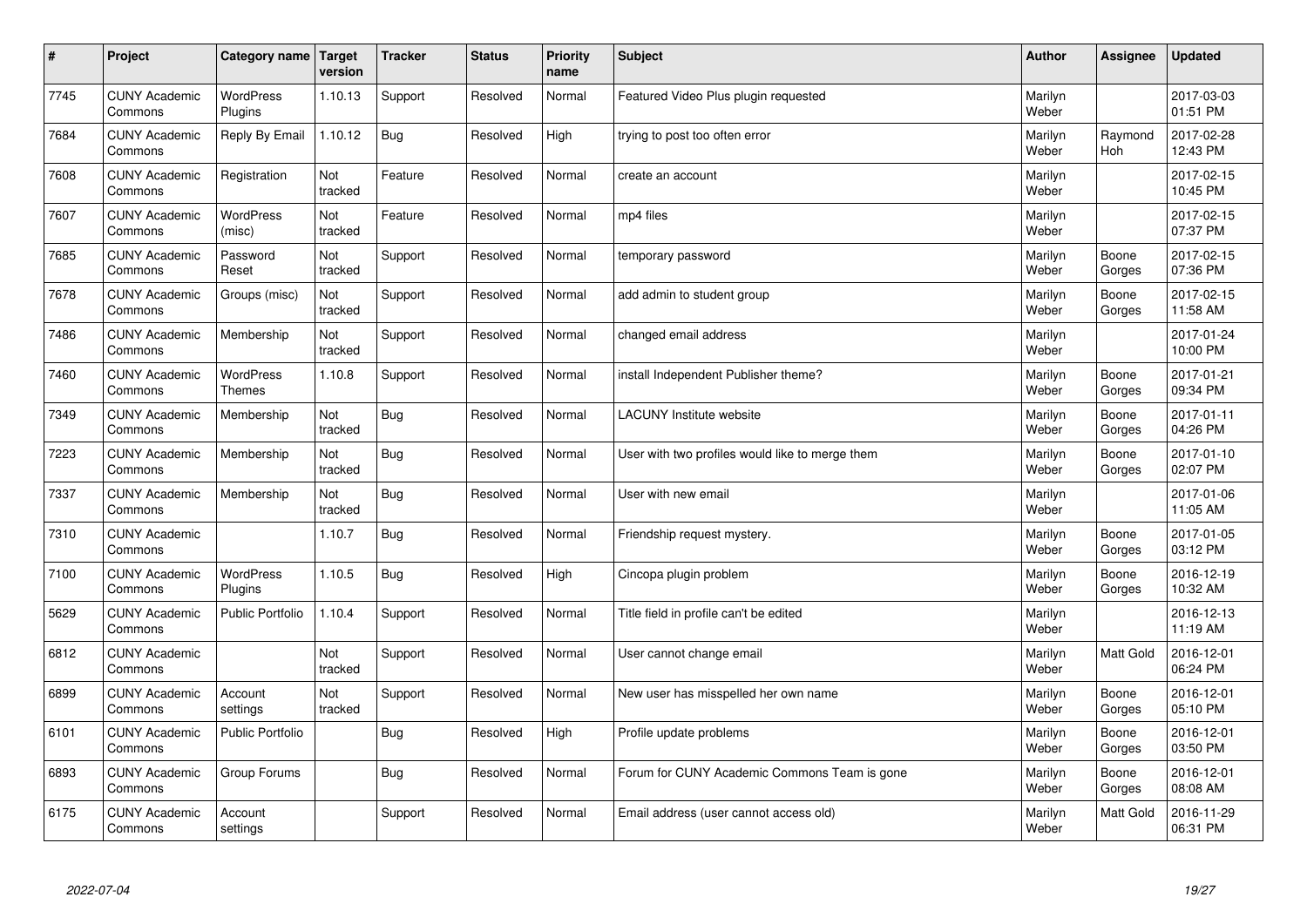| $\vert$ # | Project                         | Category name   Target        | version        | <b>Tracker</b> | <b>Status</b> | <b>Priority</b><br>name | <b>Subject</b>                                          | <b>Author</b>    | Assignee              | <b>Updated</b>         |
|-----------|---------------------------------|-------------------------------|----------------|----------------|---------------|-------------------------|---------------------------------------------------------|------------------|-----------------------|------------------------|
| 6851      | <b>CUNY Academic</b><br>Commons | Redmine                       | Not<br>tracked | Support        | Resolved      | Normal                  | How do I help users join Redmine?                       | Marilyn<br>Weber | <b>Matt Gold</b>      | 2016-11-28<br>10:16 AM |
| 6818      | <b>CUNY Academic</b><br>Commons | Email<br><b>Notifications</b> | 1.10.3         | Support        | Resolved      | Normal                  | No more email notifications?                            | Marilyn<br>Weber |                       | 2016-11-22<br>02:51 PM |
| 6815      | <b>CUNY Academic</b><br>Commons | Password<br>Reset             | Not<br>tracked | Support        | Resolved      | Normal                  | password reset requested                                | Marilyn<br>Weber | <b>Matt Gold</b>      | 2016-11-22<br>10:30 AM |
| 6656      | <b>CUNY Academic</b><br>Commons | Support                       | Not<br>tracked | Support        | Resolved      | Normal                  | Remove user profile                                     | Marilyn<br>Weber | Matt Gold             | 2016-11-10<br>02:18 PM |
| 6626      | <b>CUNY Academic</b><br>Commons | <b>Group Files</b>            | 1.10.1         | Bug            | Resolved      | Normal                  | Files from non-member showing up in private group       | Marilyn<br>Weber | Boone<br>Gorges       | 2016-11-07<br>03:54 PM |
| 6602      | <b>CUNY Academic</b><br>Commons | ZenDesk                       | 1.10           | Bug            | Resolved      | High                    | Add Friend button not working                           | Marilyn<br>Weber | Raymond<br><b>Hoh</b> | 2016-11-04<br>12:14 PM |
| 6025      | <b>CUNY Academic</b><br>Commons | Search                        | Not<br>tracked | Bug            | Resolved      | Normal                  | Search function not working                             | Marilyn<br>Weber | Boone<br>Gorges       | 2016-10-12<br>09:41 AM |
| 6118      | <b>CUNY Academic</b><br>Commons | cuny.is                       |                | Feature        | Resolved      | Normal                  | Cuny.Is request from Javier Otero Peña                  | Marilyn<br>Weber | Sarah<br>Morgano      | 2016-10-04<br>07:02 PM |
| 6107      | <b>CUNY Academic</b><br>Commons |                               |                | Bug            | Resolved      | High                    | site redirect?                                          | Marilyn<br>Weber | Boone<br>Gorges       | 2016-09-29<br>03:45 PM |
| 6091      | <b>CUNY Academic</b><br>Commons | Group<br>Invitations          | Not<br>tracked | <b>Bug</b>     | Resolved      | Normal                  | User cannot re-join a group                             | Marilyn<br>Weber | Boone<br>Gorges       | 2016-09-28<br>01:47 PM |
| 6039      | <b>CUNY Academic</b><br>Commons | Membership                    | 1.9.28         | Bug            | Resolved      | High                    | User cannot change her email                            | Marilyn<br>Weber |                       | 2016-09-19<br>03:03 PM |
| 5985      | <b>CUNY Academic</b><br>Commons | Support                       | Not<br>tracked | Support        | Resolved      | Normal                  | change user's email address (she cannot access old)     | Marilyn<br>Weber | Boone<br>Gorges       | 2016-09-07<br>01:43 PM |
| 5969      | <b>CUNY Academic</b><br>Commons | Registration                  | 1.9.27         | <b>Bug</b>     | Resolved      | Normal                  | Queens students unable to join                          | Marilyn<br>Weber | Boone<br>Gorges       | 2016-09-04<br>09:41 PM |
| 5753      | <b>CUNY Academic</b><br>Commons | WordPress<br>(misc)           | Not<br>tracked | Support        | Resolved      | Normal                  | merging blogs and groups                                | Marilyn<br>Weber | Boone<br>Gorges       | 2016-08-29<br>03:09 PM |
| 5872      | <b>CUNY Academic</b><br>Commons | Server                        | Not<br>tracked | Bug            | Resolved      | Immediate               | Whole Commons is down                                   | Marilyn<br>Weber | Boone<br>Gorges       | 2016-08-12<br>12:04 AM |
| 5844      | <b>CUNY Academic</b><br>Commons |                               | Not<br>tracked | Support        | Resolved      | Normal                  | edit Host Files on Windows 10 problems                  | Marilyn<br>Weber |                       | 2016-07-27<br>09:08 AM |
| 5799      | <b>CUNY Academic</b><br>Commons | <b>Blogs</b><br>(BuddyPress)  | Not<br>tracked | Feature        | Resolved      | Normal                  | removing one's own access to sites?                     | Marilyn<br>Weber | Boone<br>Gorges       | 2016-07-26<br>01:55 PM |
| 5834      | <b>CUNY Academic</b><br>Commons |                               |                | Bug            | Resolved      | Normal                  | My access to cdev                                       | Marilyn<br>Weber | Boone<br>Gorges       | 2016-07-25<br>03:12 PM |
| 5667      | <b>CUNY Academic</b><br>Commons | <b>Public Portfolio</b>       | .9.18          | Bug            | Resolved      | Normal                  | publication section on my public portfolio won't update | Marilyn<br>Weber | Boone<br>Gorges       | 2016-06-12<br>10:19 AM |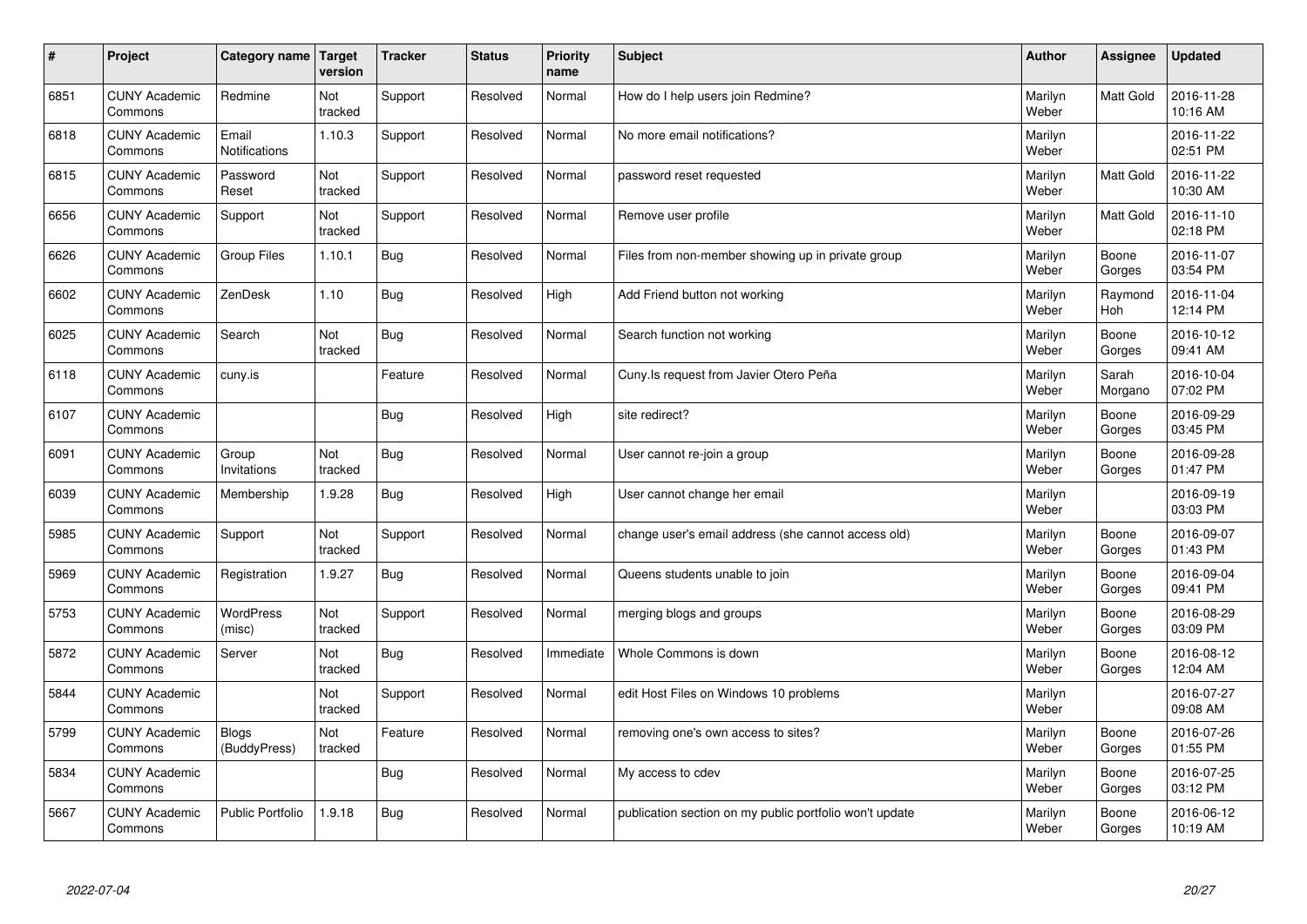| $\sharp$ | Project                         | Category name   Target      | version        | <b>Tracker</b> | <b>Status</b> | <b>Priority</b><br>name | <b>Subject</b>                                     | <b>Author</b>    | Assignee            | <b>Updated</b>         |
|----------|---------------------------------|-----------------------------|----------------|----------------|---------------|-------------------------|----------------------------------------------------|------------------|---------------------|------------------------|
| 5657     | <b>CUNY Academic</b><br>Commons | <b>WordPress</b><br>Plugins | 1.9.18         | Feature        | Resolved      | Normal                  | Plugin Reguest - Instagram Feed WD                 | Marilyn<br>Weber | Boone<br>Gorges     | 2016-06-08<br>12:36 PM |
| 5630     | <b>CUNY Academic</b><br>Commons | WordPress<br><b>Themes</b>  | 1.9.17         | Feature        | Resolved      | Normal                  | Bavota magazine Pro theme                          | Marilyn<br>Weber | Boone<br>Gorges     | 2016-06-02<br>12:09 AM |
| 5621     | <b>CUNY Academic</b><br>Commons | <b>WordPress</b><br>Plugins | 1.9.17         | Feature        | Resolved      | Normal                  | Taxonomy plugin request                            | Marilyn<br>Weber | Boone<br>Gorges     | 2016-06-01<br>11:28 PM |
| 5522     | <b>CUNY Academic</b><br>Commons | <b>WordPress</b><br>Plugins | 1.9.15         | Feature        | Resolved      | Normal                  | plugin request                                     | Marilyn<br>Weber | Boone<br>Gorges     | 2016-05-09<br>10:36 AM |
| 5436     | <b>CUNY Academic</b><br>Commons |                             | Not<br>tracked | Bug            | Resolved      | Normal                  | Trying to change email settings for                | Marilyn<br>Weber | Boone<br>Gorges     | 2016-04-21<br>10:12 PM |
| 5435     | <b>CUNY Academic</b><br>Commons |                             | Not<br>tracked | Bug            | Resolved      | Urgent                  | Can't see the dashboard                            | Marilyn<br>Weber |                     | 2016-04-12<br>11:33 AM |
| 5396     | <b>CUNY Academic</b><br>Commons |                             |                | Outreach       | Resolved      | Urgent                  | Add CUNY Central to the survey choices?            | Marilyn<br>Weber | Samantha<br>Raddatz | 2016-03-31<br>01:38 PM |
| 5346     | <b>CUNY Academic</b><br>Commons | Toolbar                     | 1.9.11         | Bug            | Resolved      | Normal                  | possible dynamic HTML code bug?                    | Marilyn<br>Weber | Boone<br>Gorges     | 2016-03-22<br>10:53 AM |
| 5302     | <b>CUNY Academic</b><br>Commons | <b>WordPress</b><br>Plugins | 1.9.10         | Feature        | Resolved      | Normal                  | request for WP Gallery Custom Links plug-in        | Marilyn<br>Weber | Boone<br>Gorges     | 2016-03-11<br>09:20 PM |
| 3138     | <b>CUNY Academic</b><br>Commons | Documentation               | Not<br>tracked | Bug            | Resolved      | Normal                  | Codex documentation                                | Marilyn<br>Weber | scott voth          | 2016-03-04<br>08:49 AM |
| 4965     | <b>CUNY Academic</b><br>Commons | WordPress<br><b>Themes</b>  | Not<br>tracked | Feature        | Resolved      | Normal                  | Theme requested                                    | Marilyn<br>Weber | Boone<br>Gorges     | 2016-02-24<br>09:46 PM |
| 5176     | <b>CUNY Academic</b><br>Commons | <b>Public Portfolio</b>     | 1.9.6          | Bug            | Resolved      | Normal                  | Widgets in Profile not saving                      | Marilyn<br>Weber | Boone<br>Gorges     | 2016-02-01<br>11:07 AM |
| 5177     | <b>CUNY Academic</b><br>Commons | Toolbar                     | 1.9.6          | Bug            | Resolved      | Normal                  | No "My Papers" tab                                 | Marilyn<br>Weber | Raymond<br>Hoh      | 2016-01-29<br>08:37 AM |
| 3037     | <b>CUNY Academic</b><br>Commons | <b>Ground Control</b>       | Not<br>tracked | Publicity      | Resolved      | Normal                  | <b>Ground Control</b>                              | Marilyn<br>Weber | scott voth          | 2016-01-26<br>05:23 PM |
| 3039     | <b>CUNY Academic</b><br>Commons | <b>Ground Control</b>       | Not<br>tracked | Publicity      | Resolved      | Normal                  | <b>Ground Control</b>                              | Marilyn<br>Weber | Sarah<br>Morgano    | 2016-01-26<br>05:19 PM |
| 3040     | <b>CUNY Academic</b><br>Commons | <b>Ground Control</b>       | Not<br>tracked | Publicity      | Resolved      | Normal                  | <b>Ground Control</b>                              | Marilyn<br>Weber | Micki<br>Kaufman    | 2016-01-26<br>05:16 PM |
| 3038     | <b>CUNY Academic</b><br>Commons | <b>Ground Control</b>       | Not<br>tracked | Publicity      | Resolved      | Normal                  | <b>Ground Control</b>                              | Marilyn<br>Weber | Matt Gold           | 2016-01-26<br>05:10 PM |
| 3041     | <b>CUNY Academic</b><br>Commons | <b>Ground Control</b>       | Not<br>tracked | Publicity      | Resolved      | Normal                  | <b>Ground Control</b>                              | Marilyn<br>Weber | Chris Stein         | 2016-01-26<br>04:52 PM |
| 4577     | <b>CUNY Academic</b><br>Commons | Registration                | Not<br>tracked | Bug            | Resolved      | Normal                  | New users are not getting their email verification | Marilyn<br>Weber | Boone<br>Gorges     | 2016-01-26<br>03:30 PM |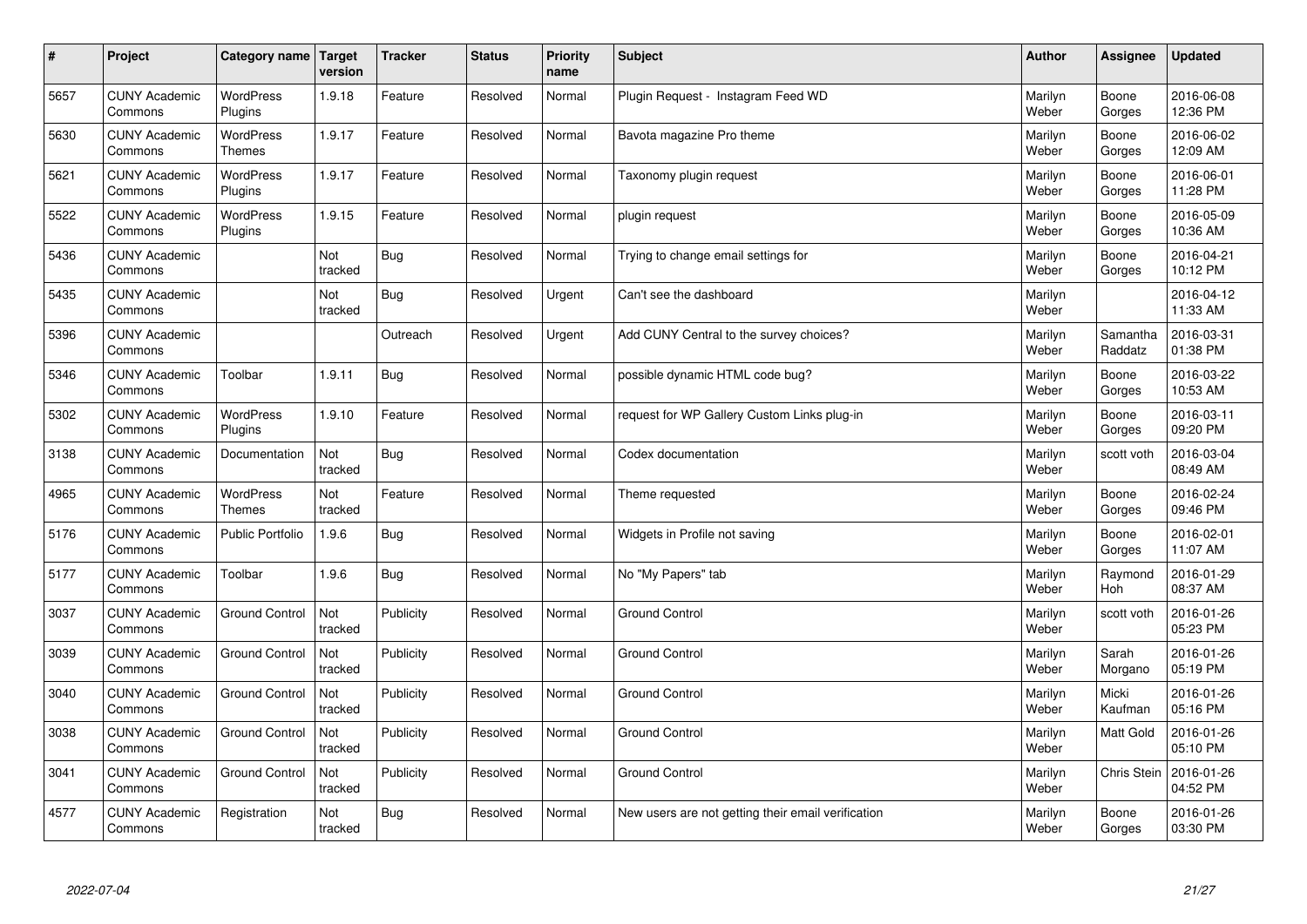| #    | Project                         | Category name   Target           | version        | <b>Tracker</b> | <b>Status</b> | <b>Priority</b><br>name | <b>Subject</b>                                             | <b>Author</b>    | Assignee              | <b>Updated</b>         |
|------|---------------------------------|----------------------------------|----------------|----------------|---------------|-------------------------|------------------------------------------------------------|------------------|-----------------------|------------------------|
| 5059 | <b>CUNY Academic</b><br>Commons |                                  | Not<br>tracked | Bug            | Resolved      | Normal                  | Instagram embed?                                           | Marilyn<br>Weber |                       | 2016-01-26<br>12:05 AM |
| 4831 | <b>CUNY Academic</b><br>Commons | <b>Public Portfolio</b>          | 1.9.4          | Bug            | Resolved      | Normal                  | User cannot update profile                                 | Marilyn<br>Weber | Boone<br>Gorges       | 2016-01-11<br>10:46 PM |
| 4997 | <b>CUNY Academic</b><br>Commons | <b>WordPress</b><br>Plugins      | 1.9.4          | Feature        | Resolved      | Normal                  | ability to embed maps from StoryMapJS?                     | Marilyn<br>Weber | Boone<br>Gorges       | 2016-01-07<br>12:34 PM |
| 5037 | <b>CUNY Academic</b><br>Commons | Registration                     | Not<br>tracked | Support        | Resolved      | Normal                  | Another Forgotten password for user with new email address | Marilyn<br>Weber | Boone<br>Gorges       | 2015-12-22<br>05:24 PM |
| 5036 | <b>CUNY Academic</b><br>Commons | <b>WordPress</b><br>Plugins      | 1.9.1.1        | Feature        | Resolved      | Normal                  | Embeds request                                             | Marilyn<br>Weber | Boone<br>Gorges       | 2015-12-18<br>10:12 PM |
| 5019 | <b>CUNY Academic</b><br>Commons | Registration                     | Not<br>tracked | Support        | Resolved      | Normal                  | Forgotten password for user with new email address         | Marilyn<br>Weber | Marilyn<br>Weber      | 2015-12-11<br>04:18 PM |
| 4881 | <b>CUNY Academic</b><br>Commons | ZenDesk                          | Not<br>tracked | Bug            | Resolved      | Normal                  | ZenDesk emails not being sent                              | Marilyn<br>Weber |                       | 2015-12-07<br>01:34 AM |
| 4657 | <b>CUNY Academic</b><br>Commons | Group Forums                     | 1.8.18         | Bug            | Resolved      | High                    | Submit button disappears in new post mode in forum         | Marilyn<br>Weber | Raymond<br>Hoh        | 2015-12-01<br>11:15 PM |
| 4962 | <b>CUNY Academic</b><br>Commons | Events                           | 1.8.18         | Bug            | Resolved      | High                    | Problems with text entry field in the Events Calendar      | Marilyn<br>Weber | Raymond<br>Hoh        | 2015-12-01<br>06:57 PM |
| 4918 | <b>CUNY Academic</b><br>Commons | ZenDesk                          | Not<br>tracked | Bug            | Resolved      | High                    | Re-directing Help Requests                                 | Marilyn<br>Weber | Raymond<br><b>Hoh</b> | 2015-11-23<br>11:15 AM |
| 4834 | <b>CUNY Academic</b><br>Commons | <b>Blogs</b><br>(BuddyPress)     |                | Bug            | Resolved      | Normal                  | Admin invite problem                                       | Marilyn<br>Weber | Boone<br>Gorges       | 2015-11-13<br>12:25 PM |
| 4880 | <b>CUNY Academic</b><br>Commons | Password<br>Reset                | Not<br>tracked | Support        | Resolved      | High                    | CUNY Central person having password trouble                | Marilyn<br>Weber |                       | 2015-11-10<br>12:40 PM |
| 4340 | <b>CUNY Academic</b><br>Commons | WordPress -<br>Media             | 1.8.14         | Feature        | Resolved      | Normal                  | embedding a video                                          | Marilyn<br>Weber | Daniel<br>Jones       | 2015-10-20<br>12:01 AM |
| 4734 | <b>CUNY Academic</b><br>Commons | <b>BuddyPress</b><br><b>Docs</b> | 1.8.13         | Bug            | Resolved      | High                    | Problems with "Create New Doc"                             | Marilyn<br>Weber | Boone<br>Gorges       | 2015-10-09<br>07:53 AM |
| 4649 | <b>CUNY Academic</b><br>Commons | Registration                     | Not<br>tracked | Bug            | Resolved      | Urgent                  | Submit button has disappeared                              | Marilyn<br>Weber | Boone<br>Gorges       | 2015-09-22<br>11:47 AM |
| 4542 | <b>CUNY Academic</b><br>Commons | WordPress<br>Plugins             | 1.8.10         | Bug            | Resolved      | Normal                  | Emailing group users problem                               | Marilyn<br>Weber | Boone<br>Gorges       | 2015-09-11<br>11:16 AM |
| 4496 | <b>CUNY Academic</b><br>Commons | cuny.is                          | 1.8.9          | Bug            | Resolved      | Normal                  | Quick links broken?                                        | Marilyn<br>Weber | Boone<br>Gorges       | 2015-08-28<br>10:39 AM |
| 4102 | <b>CUNY Academic</b><br>Commons | User<br>Experience               | 1.8.1          | Design/UX      | Resolved      | Normal                  | Username rules                                             | Marilyn<br>Weber | Samantha<br>Raddatz   | 2015-06-01<br>01:23 PM |
| 4012 | <b>CUNY Academic</b><br>Commons |                                  | 1.7.20         | Bug            | Resolved      | Normal                  | Two users reporting same Forbidden 403 error message.      | Marilyn<br>Weber |                       | 2015-05-01<br>08:13 PM |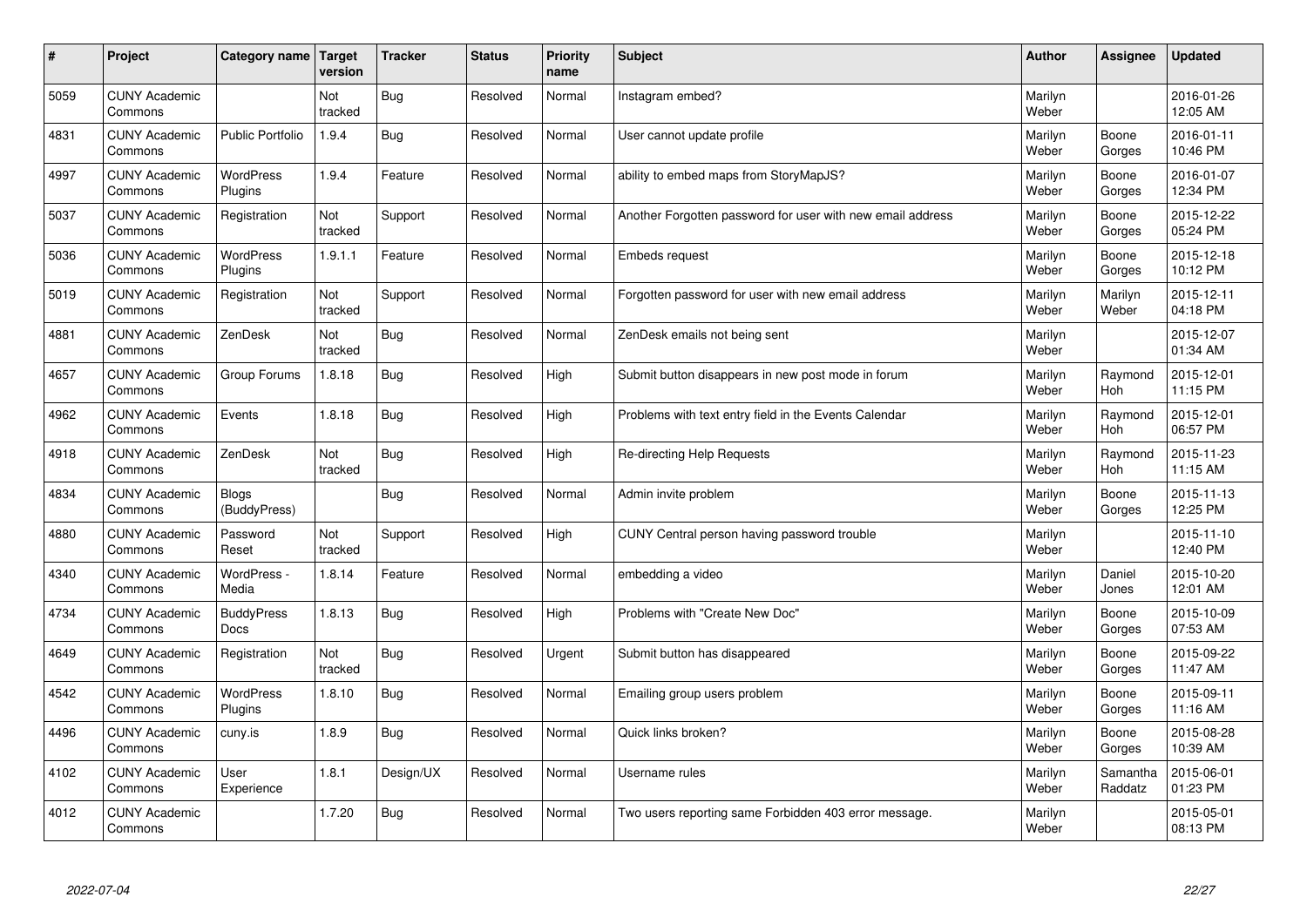| $\sharp$ | Project                         | Category name   Target            | version        | <b>Tracker</b> | <b>Status</b> | Priority<br>name | <b>Subject</b>                                        | <b>Author</b>    | <b>Assignee</b>  | <b>Updated</b>         |
|----------|---------------------------------|-----------------------------------|----------------|----------------|---------------|------------------|-------------------------------------------------------|------------------|------------------|------------------------|
| 3533     | <b>CUNY Academic</b><br>Commons | Group<br>Invitations              | 1.7.8          | Bug            | Resolved      | Low              | Trying to invite member to a new group                | Marilyn<br>Weber | Boone<br>Gorges  | 2015-04-01<br>09:13 PM |
| 3620     | <b>CUNY Academic</b><br>Commons | Groups (misc)                     | Not<br>tracked | Bug            | Resolved      | Normal           | admins of The Group for Group Admins                  | Marilyn<br>Weber |                  | 2014-11-03<br>08:38 AM |
| 3593     | <b>CUNY Academic</b><br>Commons | Registration                      | 1.7.2          | Bug            | Resolved      | High             | registration problems                                 | Marilyn<br>Weber | Boone<br>Gorges  | 2014-11-01<br>02:57 PM |
| 3592     | <b>CUNY Academic</b><br>Commons | WordPress<br>(Permissions)        | Not<br>tracked | Publicity      | Resolved      | Normal           | Oops - Announcing 1.6!                                | Marilyn<br>Weber | Boone<br>Gorges  | 2014-10-22<br>03:03 PM |
| 3530     | <b>CUNY Academic</b><br>Commons | Server                            | Not<br>tracked | Bug            | Resolved      | High             | Commons running very slowly/ "connection lost"        | Marilyn<br>Weber | <b>Matt Gold</b> | 2014-10-08<br>09:34 AM |
| 3466     | <b>CUNY Academic</b><br>Commons | Membership                        | 1.6.16         | Feature        | Resolved      | Normal           | restricting undergrad registration                    | Marilyn<br>Weber | Boone<br>Gorges  | 2014-09-18<br>12:02 AM |
| 3197     | <b>CUNY Academic</b><br>Commons | Groups (misc)                     | 1.6.4          | Bug            | Resolved      | Normal           | trying to set up a hidden group blog with no RSS feed | Marilyn<br>Weber | Boone<br>Gorges  | 2014-05-21<br>09:39 PM |
| 3116     | <b>CUNY Academic</b><br>Commons | WordPress<br>(Permissions)        |                | Bug            | Resolved      | Normal           | Updating the FAQ page                                 | Marilyn<br>Weber | Boone<br>Gorges  | 2014-04-01<br>10:12 PM |
| 3071     | <b>CUNY Academic</b><br>Commons | <b>WordPress</b><br><b>Themes</b> | 1.5.22         | <b>Bug</b>     | Resolved      | Normal           | Twenty Fourteen theme differences                     | Marilyn<br>Weber | Boone<br>Gorges  | 2014-04-01<br>08:18 PM |
| 3121     | <b>CUNY Academic</b><br>Commons | <b>WordPress</b><br><b>Themes</b> | 1.5.21         | <b>Bug</b>     | Resolved      | High             | Add Academica theme?                                  | Marilyn<br>Weber | Boone<br>Gorges  | 2014-03-24<br>11:04 AM |
| 3029     | <b>CUNY Academic</b><br>Commons | cuny.is                           | Not<br>tracked | Support        | Resolved      | Normal           | shortlink request                                     | Marilyn<br>Weber | Boone<br>Gorges  | 2014-02-12<br>10:03 AM |
| 3001     | <b>CUNY Academic</b><br>Commons | WordPress<br>(misc)               | Not<br>tracked | Support        | Resolved      | Normal           | shortlink requested                                   | Marilyn<br>Weber | Boone<br>Gorges  | 2014-01-30<br>01:26 PM |
| 2994     | <b>CUNY Academic</b><br>Commons | <b>BuddyPress</b><br>(misc)       | 1.5.16         | Bug            | Resolved      | High             | "My forums" link gives "page not found" error         | Marilyn<br>Weber | Boone<br>Gorges  | 2014-01-29<br>03:44 PM |
| 2777     | <b>CUNY Academic</b><br>Commons | WordPress<br>(misc)               | Not<br>tracked | Bug            | Resolved      | Normal           | Hero slide access                                     | Marilyn<br>Weber | Boone<br>Gorges  | 2013-09-07<br>12:26 PM |
| 14711    | <b>CUNY Academic</b><br>Commons |                                   |                | Support        | Rejected      | Normal           | Custom Facebook Feed plugin problem                   | Marilyn<br>Weber |                  | 2022-04-27<br>04:29 PM |
| 15610    | <b>CUNY Academic</b><br>Commons | <b>WordPress</b><br>Plugins       | Not<br>tracked | Support        | Rejected      | Normal           | Loops & Logic plugin                                  | Marilyn<br>Weber | Raymond<br>Hoh   | 2022-03-19<br>11:16 AM |
| 15279    | <b>CUNY Academic</b><br>Commons |                                   |                | Bug            | Rejected      | Normal           | big delay - cloning the history site                  | Marilyn<br>Weber |                  | 2022-02-09<br>01:49 PM |
| 15022    | <b>CUNY Academic</b><br>Commons |                                   |                | Support        | Rejected      | High             | ArabStages                                            | Marilyn<br>Weber |                  | 2021-12-06<br>10:16 AM |
| 14972    | <b>CUNY Academic</b><br>Commons |                                   |                | Support        | Rejected      | Normal           | Mailchimp plugin                                      | Marilyn<br>Weber |                  | 2021-11-17<br>02:13 PM |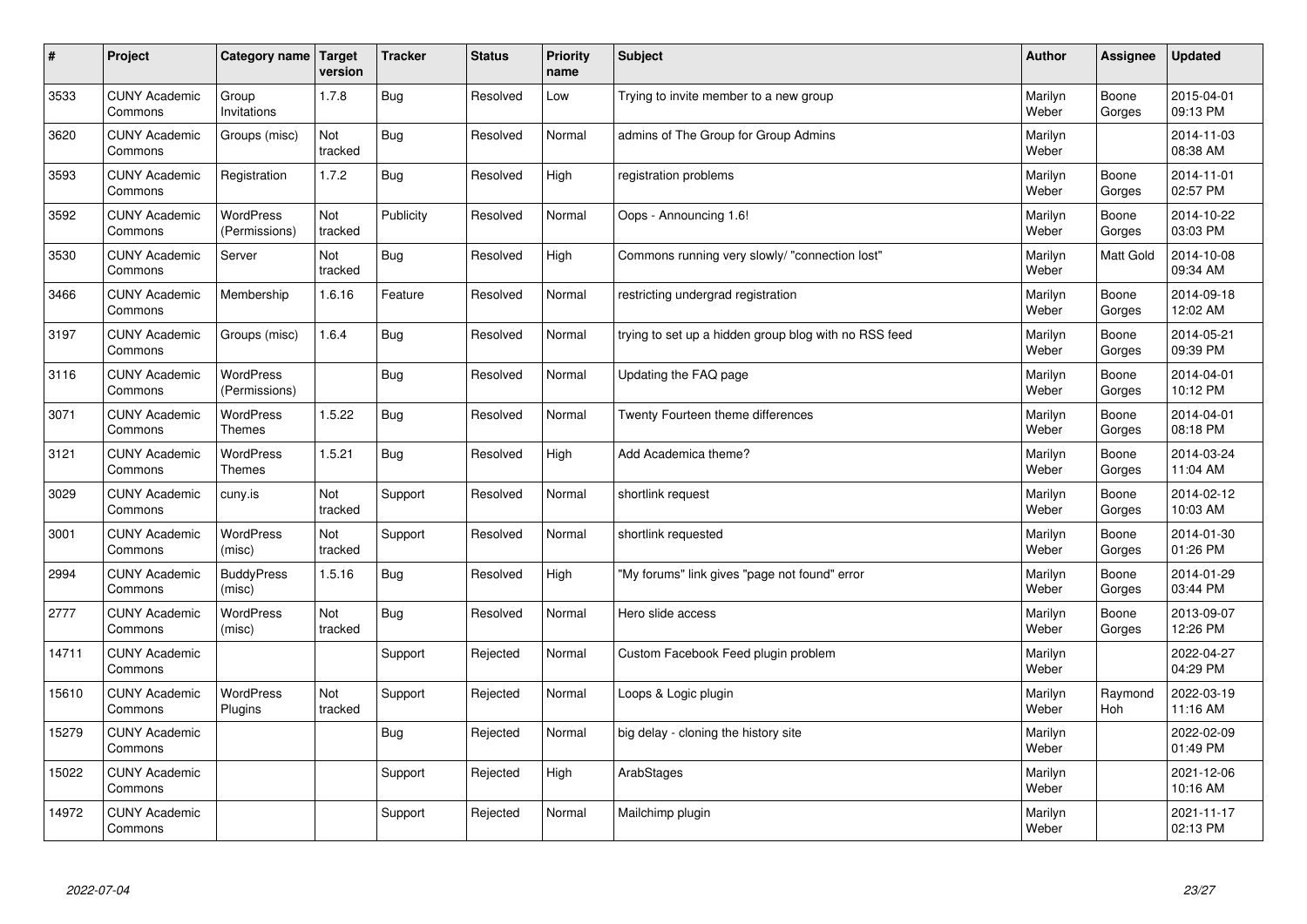| $\sharp$ | Project                         | Category name   Target     | version        | <b>Tracker</b> | <b>Status</b> | <b>Priority</b><br>name | <b>Subject</b>                                                                 | <b>Author</b>    | <b>Assignee</b>       | <b>Updated</b>         |
|----------|---------------------------------|----------------------------|----------------|----------------|---------------|-------------------------|--------------------------------------------------------------------------------|------------------|-----------------------|------------------------|
| 14625    | <b>CUNY Academic</b><br>Commons |                            | Not<br>tracked | Support        | Rejected      | Normal                  | image won't appear in slideshow.                                               | Marilyn<br>Weber |                       | 2021-07-27<br>10:33 AM |
| 14606    | <b>CUNY Academic</b><br>Commons | <b>WordPress</b><br>(misc) | Not<br>tracked | Support        | Rejected      | Normal                  | calendar wrong month                                                           | Marilyn<br>Weber |                       | 2021-07-23<br>12:11 PM |
| 14448    | <b>CUNY Academic</b><br>Commons | Password<br>Reset          | Not<br>tracked | Bug            | Rejected      | Normal                  | password reset weirdness                                                       | Marilyn<br>Weber | Raymond<br><b>Hoh</b> | 2021-05-12<br>01:34 PM |
| 14360    | <b>CUNY Academic</b><br>Commons |                            |                | Support        | Rejected      | Normal                  | danielgerouldarchives.org?                                                     | Marilyn<br>Weber |                       | 2021-04-27<br>10:42 AM |
| 13916    | <b>CUNY Academic</b><br>Commons |                            |                | Support        | Rejected      | Normal                  | <b>Custom Sidebars</b>                                                         | Marilyn<br>Weber |                       | 2021-02-23<br>10:45 AM |
| 14016    | <b>CUNY Academic</b><br>Commons |                            |                | Support        | Rejected      | Normal                  | PDFs not downloading                                                           | Marilyn<br>Weber |                       | 2021-02-22<br>11:00 AM |
| 13918    | <b>CUNY Academic</b><br>Commons |                            | Not<br>tracked | Support        | Rejected      | Normal                  | MailPoet Newsletters Premium plugin                                            | Marilyn<br>Weber |                       | 2021-02-09<br>11:01 AM |
| 13201    | <b>CUNY Academic</b><br>Commons |                            |                | Support        | Rejected      | Low                     | PDF embedder                                                                   | Marilyn<br>Weber |                       | 2020-09-29<br>11:37 AM |
| 13169    | <b>CUNY Academic</b><br>Commons |                            | 1.17.4         | Support        | Rejected      | Normal                  | footer logo image has no alt-text                                              | Marilyn<br>Weber |                       | 2020-09-22<br>10:18 AM |
| 13160    | <b>CUNY Academic</b><br>Commons |                            |                | Support        | Rejected      | Normal                  | site not working on iphone                                                     | Marilyn<br>Weber |                       | 2020-08-25<br>10:58 AM |
| 13012    | <b>CUNY Academic</b><br>Commons | <b>WordPress</b><br>(misc) |                | Support        | Rejected      | Normal                  | icon image associated with the teaching template's Creative Commons<br>License | Marilyn<br>Weber | Raymond<br>Hoh        | 2020-08-25<br>10:56 AM |
| 13121    | <b>CUNY Academic</b><br>Commons |                            |                | Support        | Rejected      | Normal                  | embed a DropBox Paper file                                                     | Marilyn<br>Weber |                       | 2020-08-25<br>10:56 AM |
| 13217    | <b>CUNY Academic</b><br>Commons |                            |                | Support        | Rejected      | Normal                  | upload recordings of our past webinars?                                        | Marilyn<br>Weber |                       | 2020-08-25<br>07:56 AM |
| 12986    | <b>CUNY Academic</b><br>Commons |                            |                | Support        | Rejected      | Normal                  | Someone is trying to create accounts using random CUNY entity emails           | Marilyn<br>Weber |                       | 2020-07-02<br>09:47 PM |
| 12205    | <b>CUNY Academic</b><br>Commons |                            |                | Support        | Rejected      | Normal                  | possible update to the 2019 theme?                                             | Marilyn<br>Weber |                       | 2020-01-14<br>12:08 PM |
| 11634    | <b>CUNY Academic</b><br>Commons | <b>WordPress</b><br>(misc) | Not<br>tracked | Bug            | Rejected      | Normal                  | "Insert Read More Tag" working oddly                                           | Marilyn<br>Weber | Raymond<br><b>Hoh</b> | 2019-07-15<br>11:48 PM |
| 10838    | <b>CUNY Academic</b><br>Commons |                            | 1.15.3         | Support        | Rejected      | Normal                  | two plugin/theme requests from a digital fellow                                | Marilyn<br>Weber |                       | 2019-06-11<br>10:31 AM |
| 11267    | <b>CUNY Academic</b><br>Commons |                            |                | Support        | Rejected      | Normal                  | signing up with a nonCUNY signup code from the Register page                   | Marilyn<br>Weber |                       | 2019-03-26<br>03:00 PM |
| 9518     | <b>CUNY Academic</b><br>Commons |                            | Not<br>tracked | Support        | Rejected      | Normal                  | problems with site on Internet Explorer                                        | Marilyn<br>Weber | Raymond<br>Hoh        | 2019-03-11<br>11:18 PM |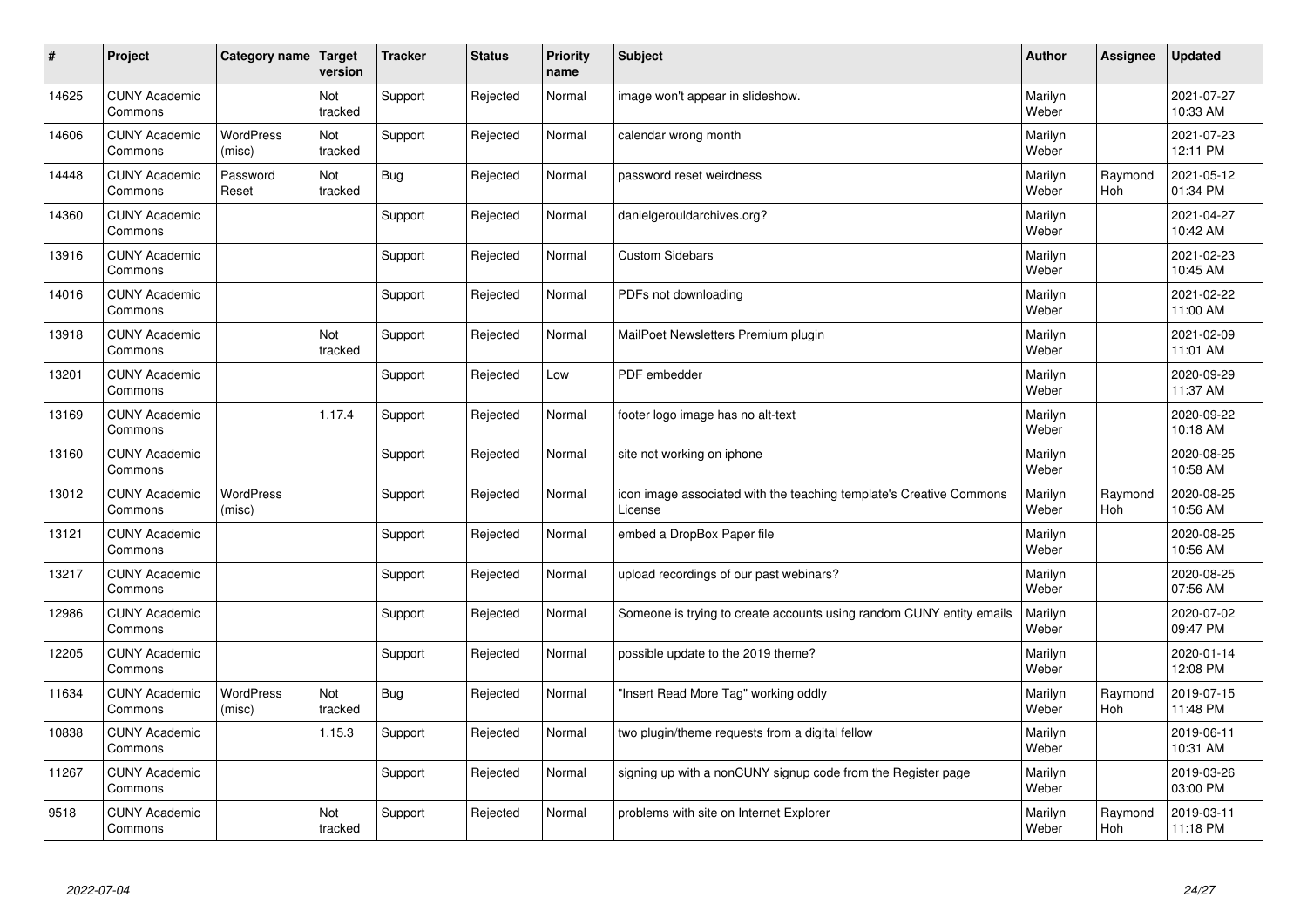| $\pmb{\#}$ | Project                         | Category name               | Target<br>version | <b>Tracker</b> | <b>Status</b> | <b>Priority</b><br>name | <b>Subject</b>                                  | <b>Author</b>    | Assignee        | <b>Updated</b>         |
|------------|---------------------------------|-----------------------------|-------------------|----------------|---------------|-------------------------|-------------------------------------------------|------------------|-----------------|------------------------|
| 10850      | <b>CUNY Academic</b><br>Commons |                             |                   | Support        | Rejected      | Normal                  | Gravity form being resent                       | Marilyn<br>Weber |                 | 2018-12-20<br>10:18 PM |
| 10562      | <b>CUNY Academic</b><br>Commons |                             |                   | <b>Bug</b>     | Rejected      | Normal                  | Commons is down                                 | Marilyn<br>Weber |                 | 2018-10-23<br>10:49 AM |
| 10260      | <b>CUNY Academic</b><br>Commons |                             |                   | Bug            | Rejected      | Normal                  | bad activation email                            | Marilyn<br>Weber |                 | 2018-08-30<br>01:25 PM |
| 9996       | <b>CUNY Academic</b><br>Commons | Membership                  | Not<br>tracked    | Support        | Rejected      | Normal                  | user email change request                       | Marilyn<br>Weber |                 | 2018-07-16<br>10:49 AM |
| 9955       | <b>CUNY Academic</b><br>Commons | <b>WordPress</b><br>Plugins | 1.13.4            | Support        | Rejected      | Normal                  | docx converter plugin?                          | Marilyn<br>Weber |                 | 2018-06-26<br>11:39 AM |
| 9885       | <b>CUNY Academic</b><br>Commons |                             |                   | Support        | Rejected      | Normal                  | Publications field problem                      | Marilyn<br>Weber |                 | 2018-06-06<br>01:18 PM |
| 9684       | <b>CUNY Academic</b><br>Commons |                             |                   | Support        | Rejected      | Normal                  | SEO cleanup for newlaborforum.cuny.edu          | Marilyn<br>Weber |                 | 2018-04-30<br>10:29 AM |
| 9587       | <b>CUNY Academic</b><br>Commons |                             |                   | Support        | Rejected      | Normal                  | possible request for the "PDF Poster" plugin    | Marilyn<br>Weber |                 | 2018-04-24<br>10:52 AM |
| 9275       | <b>CUNY Academic</b><br>Commons |                             |                   | Support        | Rejected      | Normal                  | soft chalk page?                                | Marilyn<br>Weber | Boone<br>Gorges | 2018-04-09<br>10:37 AM |
| 9033       | <b>CUNY Academic</b><br>Commons |                             |                   | Support        | Rejected      | Normal                  | Site search terms                               | Marilyn<br>Weber |                 | 2017-12-22<br>01:10 PM |
| 8195       | <b>CUNY Academic</b><br>Commons |                             |                   | Support        | Rejected      | Normal                  | possible to make the Profile pic semi-hidden?   | Marilyn<br>Weber |                 | 2017-05-24<br>11:00 PM |
| 8071       | <b>CUNY Academic</b><br>Commons | <b>WordPress</b><br>Plugins | Not<br>tracked    | Support        | Rejected      | Normal                  | Anthologize                                     | Marilyn<br>Weber |                 | 2017-05-10<br>10:15 AM |
| 7376       | <b>CUNY Academic</b><br>Commons | Email<br>Notifications      |                   | Bug            | Rejected      | Normal                  | automatic forwarding of blog posts not working  | Marilyn<br>Weber | Boone<br>Gorges | 2017-05-01<br>10:36 PM |
| 7668       | <b>CUNY Academic</b><br>Commons | <b>WordPress</b><br>Plugins |                   | Support        | Rejected      | Normal                  | lframes question                                | Marilyn<br>Weber |                 | 2017-04-11<br>09:29 PM |
| 5448       | <b>CUNY Academic</b><br>Commons | Email<br>Notifications      | 1.10.2            | Bug            | Rejected      | Normal                  | garbled CAC activity digests                    | Marilyn<br>Weber | Raymond<br>Hoh  | 2016-11-20<br>02:38 AM |
| 6800       | <b>CUNY Academic</b><br>Commons |                             |                   | Bug            | Rejected      | Immediate               | Is something going on?                          | Marilyn<br>Weber |                 | 2016-11-18<br>04:40 PM |
| 6575       | <b>CUNY Academic</b><br>Commons | Groups (misc)               |                   | <b>Bug</b>     | Rejected      | Normal                  | No papers link for the group "social paper"     | Marilyn<br>Weber |                 | 2016-11-02<br>10:39 PM |
| 6338       | <b>CUNY Academic</b><br>Commons |                             |                   | Bug            | Rejected      | Normal                  | Multiple email notifications for each blog post | Marilyn<br>Weber | Boone<br>Gorges | 2016-10-18<br>08:45 PM |
| 5988       | <b>CUNY Academic</b><br>Commons | Support                     |                   | Support        | Rejected      | Normal                  | Forbidden error when trying to join             | Marilyn<br>Weber | Boone<br>Gorges | 2016-09-08<br>01:42 PM |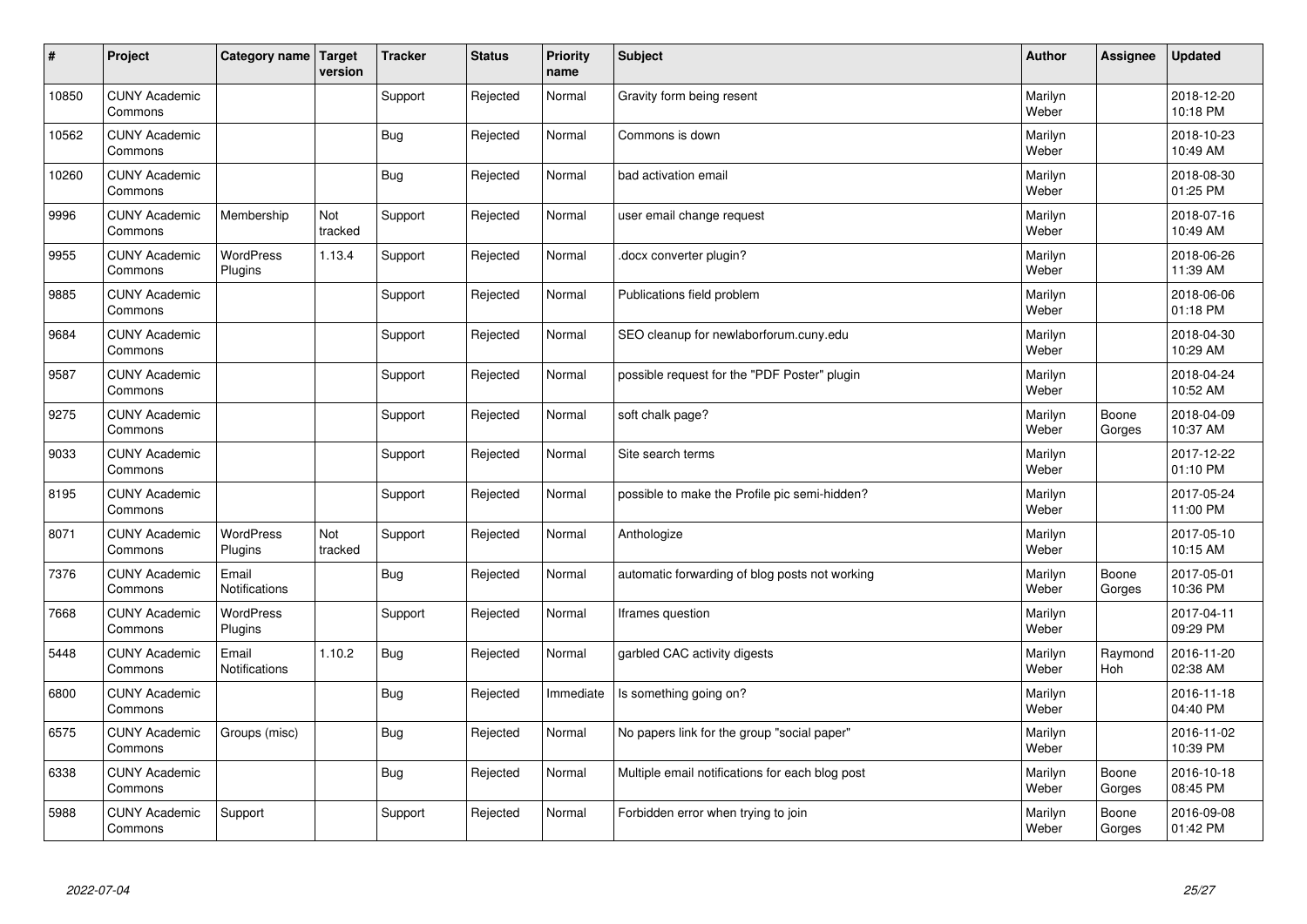| $\vert$ # | Project                         | Category name               | Target<br>version | <b>Tracker</b> | <b>Status</b> | <b>Priority</b><br>name | <b>Subject</b>                                              | <b>Author</b>    | <b>Assignee</b>     | <b>Updated</b>         |
|-----------|---------------------------------|-----------------------------|-------------------|----------------|---------------|-------------------------|-------------------------------------------------------------|------------------|---------------------|------------------------|
| 5345      | <b>CUNY Academic</b><br>Commons | Social Paper                | 1.9.17            | Feature        | Rejected      | Normal                  | Plus symbol problem in SP                                   | Marilyn<br>Weber | Christian<br>Wach   | 2016-05-27<br>04:26 AM |
| 5184      | <b>CUNY Academic</b><br>Commons | Social Paper                |                   | Bug            | Rejected      | Normal                  | Problem linking SP to a group                               | Marilyn<br>Weber | Boone<br>Gorges     | 2016-02-21<br>12:27 PM |
| 5051      | <b>CUNY Academic</b><br>Commons | Social Paper                |                   | Feature        | Rejected      | Low                     | Visual cues for comments (SP suggestion #2)                 | Marilyn<br>Weber | Samantha<br>Raddatz | 2016-02-10<br>10:01 AM |
| 5083      | <b>CUNY Academic</b><br>Commons | <b>WordPress</b><br>Plugins | 1.9.5             | Support        | Rejected      | Normal                  | creating a shortcode for the iframe code of the google form | Marilyn<br>Weber | Marilyn<br>Weber    | 2016-01-12<br>04:25 PM |
| 3674      | <b>CUNY Academic</b><br>Commons |                             |                   | Bug            | Rejected      | Normal                  | CBox pagination issue with the Wiki                         | Marilyn<br>Weber |                     | 2014-11-20<br>05:03 PM |
| 3673      | <b>CUNY Academic</b><br>Commons |                             |                   | Bug            | Rejected      | Normal                  | CBox pagination issue with the Wiki                         | Marilyn<br>Weber |                     | 2014-11-20<br>04:08 PM |
| 3417      | <b>CUNY Academic</b><br>Commons | <b>BuddyPress</b><br>(misc) | Not<br>tracked    | Bug            | Rejected      | High                    | copying two commons groups                                  | Marilyn<br>Weber | Marilyn<br>Weber    | 2014-11-05<br>09:56 AM |
| 3093      | <b>CUNY Academic</b><br>Commons | WordPress<br>Plugins        |                   | Bug            | Rejected      | Normal                  | <b>Custom Google Maps</b>                                   | Marilyn<br>Weber | Boone<br>Gorges     | 2014-05-02<br>10:52 AM |
| 3136      | <b>CUNY Academic</b><br>Commons | <b>WordPress</b><br>Plugins |                   | Bug            | Rejected      | Normal                  | The Easy Rotator                                            | Marilyn<br>Weber | Boone<br>Gorges     | 2014-04-01<br>10:26 PM |
| 14850     | <b>CUNY Academic</b><br>Commons |                             |                   | Support        | Abandoned     | Normal                  | brooklyn waterfront site "connection not secure"            | Marilyn<br>Weber |                     | 2022-04-27<br>04:56 PM |
| 14389     | <b>CUNY Academic</b><br>Commons |                             |                   | Support        | Abandoned     | Normal                  | WebflowIO?                                                  | Marilyn<br>Weber |                     | 2021-09-14<br>10:45 AM |
| 14148     | <b>CUNY Academic</b><br>Commons |                             |                   | Support        | Abandoned     | Normal                  | post notification problem                                   | Marilyn<br>Weber |                     | 2021-09-14<br>10:43 AM |
| 13596     | <b>CUNY Academic</b><br>Commons |                             |                   | Support        | Abandoned     | Normal                  | invited as Author but show as Contributor                   | Marilyn<br>Weber |                     | 2021-09-14<br>10:41 AM |
| 13584     | <b>CUNY Academic</b><br>Commons |                             |                   | Support        | Abandoned     | Normal                  | Graphy theme question                                       | Marilyn<br>Weber |                     | 2021-09-14<br>10:41 AM |
| 13637     | <b>CUNY Academic</b><br>Commons |                             |                   | Support        | Abandoned     | Normal                  | All-in-One Migration plugin request                         | Marilyn<br>Weber |                     | 2020-12-08<br>10:46 AM |
| 13288     | <b>CUNY Academic</b><br>Commons |                             |                   | Support        | Abandoned     | Normal                  | log in problems on iPhone 6                                 | Marilyn<br>Weber |                     | 2020-10-27<br>10:26 AM |
| 9134      | <b>CUNY Academic</b><br>Commons | Membership                  | Not<br>tracked    | Support        | Abandoned     | Normal                  | former user                                                 | Marilyn<br>Weber | Matt Gold           | 2019-09-18<br>10:26 AM |
| 10571     | <b>CUNY Academic</b><br>Commons |                             | Not<br>tracked    | Support        | Abandoned     | Normal                  | newsletter queue problem                                    | Marilyn<br>Weber |                     | 2018-12-10<br>03:58 PM |
| 9726      | <b>CUNY Academic</b><br>Commons | <b>WordPress</b><br>Plugins | Not<br>tracked    | Support        | Abandoned     | Normal                  | technical error on Contact page                             | Marilyn<br>Weber |                     | 2018-12-10<br>03:53 PM |